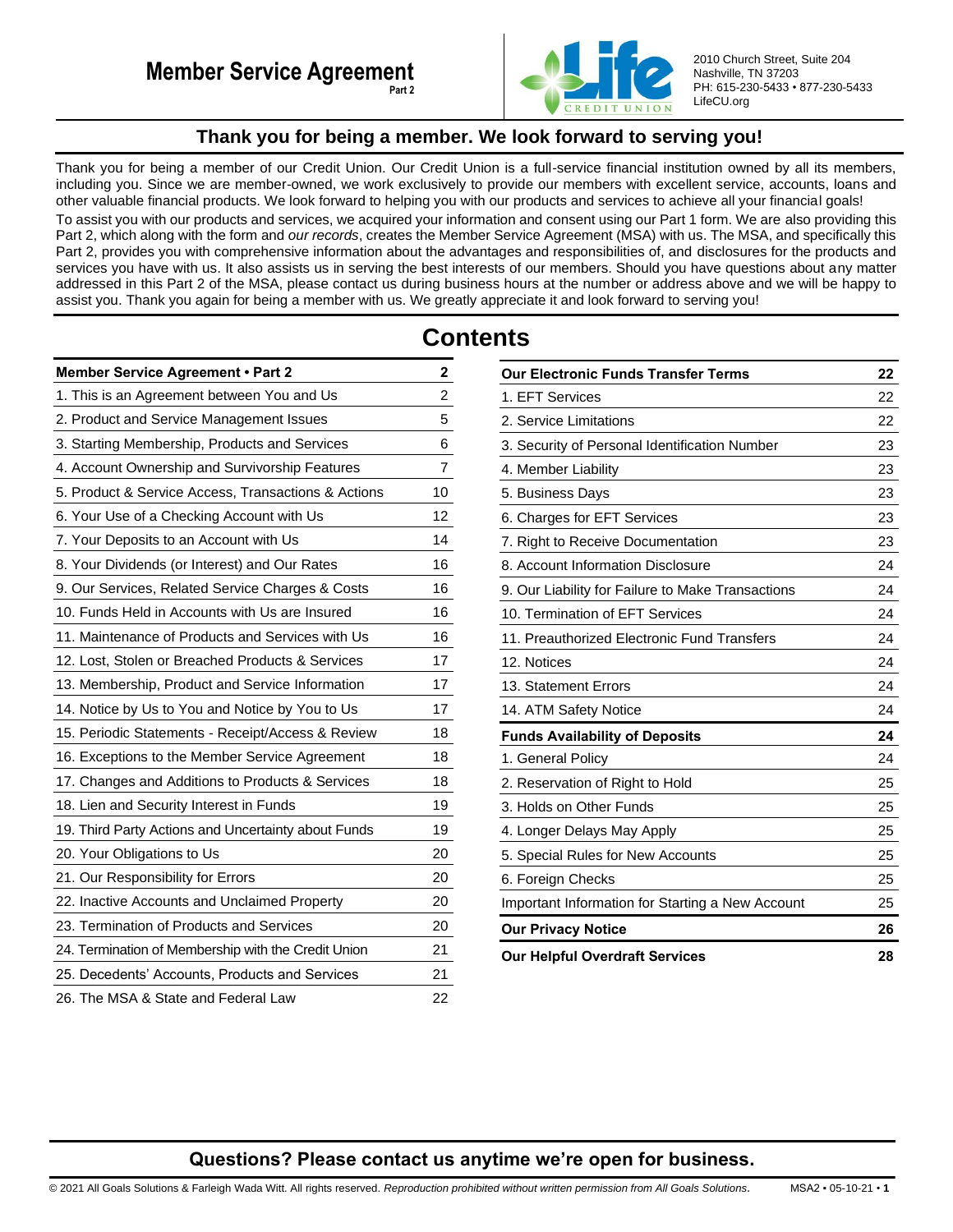# **Member Service Agreement • Part 2**

### <span id="page-1-1"></span><span id="page-1-0"></span>**1. This is an Agreement between You and Us**

### **a. The Purpose of this Part 2 of the Member Service Agreement**

This Member Service Agreement (MSA) Part 2 provides you with comprehensive information about the privileges and responsibilities of the products and services you have with us. It also assists us in serving the best interests of the members of Life Credit Union. Please read and keep a copy of this MSA Part 2 *document*, and all contracts you have with us, for future reference.

### **b. Agreement to Membership, Products and Services**

When you join Life Credit Union and start accounts, loans, products and services with us, you may sign a Part 1 service form, and will be provided or be able to access this Part 2 *document*. The Parts 1 and 2, along with the related information and *documents* in *our records*, create the Member Service Agreement with us.

We refer to our Member Service Agreement form as a "Part 1 form" or "service form." We (or you) may complete the form, which you review and sign or authorize to use our products and services. The form may include information about you, the ownership and survivorship features of accounts, and the products and services you have requested. This information is entered in our *documents* or *computer system*. In fact, the service form may consist entirely of information in our *computer system*. The forms, *documents* and information are retained in *our records* and are used to start, maintain and *manage* the products and services you have with us. They are the first part of our Member Service Agreement - the "Part 1."

We refer to this *document* as the "Part 2" of our Member Service Agreement. The Part 2 explains the *terms* of membership, products and services with us. It also includes "Our Electronic Funds Transfer Terms," "Funds Availability of Deposits," "Our Rates & Service Charges" and "Our Privacy Notice." Most of these disclosures are found at the end of this Part 2, and are also accessible separately from the Part 2 on our website or on request from us. The Part 2 is the second part of our Member Service Agreement.

You understand that Parts 1 and 2, along with the information and *documents* in *our records*, create a legally binding contract with us. This contract is the Member Service Agreement, which we refer to as the "MSA." The MSA addresses how membership, products and services are started, confirmed, maintained, reviewed, changed, added or terminated (please see the word "*action*" in Provision 1.e.). The MSA applies when you *take actions, conduct transactions on* or use our products and services. It also addresses how we *manage* and communicate with you about our products and services. The *terms* of the MSA apply to all products and services unless those *terms* are superseded (controlled) by specific provisions in the contracts for those products and services. The MSA also applies to any person or organization that wants to *take action*, *conduct a transaction* or requests us to act on any matter concerning the business of Life Credit Union. You consent to the *terms* of the MSA when you apply for membership, share your information with us, sign or authorize a *document*, use a product or service, receive or have access to a periodic statement, or request to do, or do, business with us *by any method we allow*. When you perform any of the preceding activities, you also affirm all the information you provide to us is complete and true, and any *document* has been completed and the information has been entered accurately in a *document* or our *computer system* and according to your instructions**,** as reflected in *our records*. You agree we may rely exclusively on the *terms* of the MSA and have no obligation to rely on any non-Credit Union documentation unless otherwise required by law. You understand you may contact us and request to review or access a paper or *electronically managed* copy of your information or *document* in *our records*, the current version of this Part 2, and all disclosures or other contracts, any time we are open for business. You may also access a current version of this Part 2 and all disclosures on our website at www.LifeCU.org.

**1) Your Planning Needs & Legal and Other Advice**. Please make sure the ownership and survivorship features of the account(s) you have with us match your financial and estate planning needs. This is particularly important if you have requested to have more than one account with us, or have designated a beneficiary/POD payee or beneficiaries/POD payees on the account(s) with us (please see Provision 4.). Your affirmation that the account(s) you have with us match your financial and estate planning needs helps us provide you with excellent service and manage the account(s) according to your wishes. We cannot and do not provide legal, financial, tax or other professional advice. Should you need such advice, please consult your own professional. We can however help you and your professional with any questions about Life Credit Union and its products and services, which we are pleased to do anytime during business hours.

#### **c. Organization of this Part 2 of the MSA**

The twenty-six (26) Provisions of the Part 2 are organized chronologically, starting with important information, definitions and *management* matters you should know about the MSA. The Part 2 then addresses membership and starting new products and services. The Part 2 thereafter explains how you may *conduct transactions on* and use our products and services, and how we maintain and *manage* them. It also describes how you or we may make changes and additions to products, services and the contracts that govern them. Finally, the Part 2 addresses product and service termination issues. The Part 2 concludes with four (4) important disclosures that also affect our accounts, products and services: "Our Electronic Funds Transfer Terms," "Funds Availability of Deposits," "Our Rates & Service Charges" and "Our Privacy Notice." You may see the general organization of the Part 2 by reviewing the left side of the Table of Contents, which contains the twenty-six (26) Provisions , and then the right side of the Table of Contents, which contains the disclosures. You may access any Provision or disclosure by page number, or by clicking on the title of the Provision or disclosure in the PDF of the Part 2. You may return to the Table of Contents in the PDF of the Part 2 by clicking on the acronym "TOC" located in the right lower corner of the PDF. Should you have questions about the organization of the Part 2, please contact us during business hours and we will be happy to assist you.

### **d. Questions? Please Contact Us at Your Earliest Convenience**

You may visit our branch or contact us at 615-230-5433 or toll free at 877-230- 5433 during business hours for assistance with questions or concerns about the accounts, loans, products or services you have with us. It is important you read and follow the *terms* of the MSA so 1) we meet your product and service needs, 2) you fully benefit from the advantages of membership with us, and 3) you fulfill all your responsibilities and avoid service charges, costs, losses or liability. The MSA is written in English. It is your responsibility to get help from someone you choose if you have any difficulties in reading or understanding the MSA. Also, if you attempt to initiate an *action* or *transaction on* a product or service by communicating with us in a language other than in English, we have no obligation to permit or conduct the *action* or *transaction* unless we communicate about the *action or transaction*  with you in that language. If you need help with any matter addressed in the MSA, contract, product or service, please contact us at your earliest convenience.

### **e. Important Definitions for the Member Service Agreement**

A number of important words and phrases used throughout the MSA are identified below by bolded capitalized words and phrases, and defined in alphabetical order (with the exception of "You" and "Us," which are defined first). To assure you are aware of specific important definitions, several key and frequently used words and phrases that follow are *italicized* throughout this Part 2. They include *action*, *by any method we allow*, *computer system*, *document*, *electronically manage, manage, our records, terms* and *transaction*. Please contact us during business hours with any questions you may have about the definitions of the MSA.

**You and Us.** The words "you" and "your" mean 1) a member, owner, trustee, fiduciary, transactor, information user or person who requests to *take action* or *conduct a transaction on* membership, accounts, loans, products or services with us, and 2) any person or organization that requests us to act on any matter concerning the business of Life Credit Union. The words "we," "our" and "us" mean the Credit Union and our associates.

**Accessible.** We use the words "accessible," "access" and "accessibility" to explain how 1) we may provide, and you may review and obtain, paper or *electronically managed documents* and the information that pertains to products and services with us, and 2) you may start and use a product or service *as we allow.*  **Account.** The words "account" and "subaccount" mean one of three (3) types of savings products you may start and use to hold your funds with us: a savings (share) account, a checking (share draft) account or a term account (commonly referred to as a certificate or share certificate account). Accounts, along with membership and loans, are one of the three primary categories of products at Life Credit Union. For further information, please see Provisions 2.k., 4., 6., 7. and 25.

**ACH.** Is an abbreviation for an automated clearing house *transaction*, which is an electronic credit to or debit from an account with us processed through an automated clearing house network. An ACH is an electronic fund transfer (EFT). **Action.** The word "*action*" and the phrases "*action on*," "*take action*" and "*take action on*" mean to start, confirm, maintain, review, change, add or terminate membership, accounts, loans, products or services with us *by any method we allow*.

**Add.** The words "add," "adding," "addition" and "additional" mean to *take action* to start and add a new account, product or service to the current products and services you have with us *by any method we allow*. We may note an addition by placing an "A" (for added) in a box on our form. For further information, please see Provision 17.

**AIF.** Is an abbreviation for an attorney-in-fact of a power of attorney.

**As We Offer.** The phrases "as we offer" and "we offer" mean the products and services we may provide, and the methods (ways) you may access them. For further information, please see Provision 1.f.2).

**Associate.** The word "associate" and the phrases "associated person" and "associated organization" mean any person or organization employed or approved by us to assist us in any way with the business of Life Credit Union.

**ATM.** Is an abbreviation for an Automated Teller Machine.

**Attorney-in-Fact.** The phrase "attorney-in-fact" means an attorney-in-fact under a power of attorney. An attorney-in-fact may be named as an attorney-infact on a service form or in *our records* and *managed* as *we allow*. For further information, please see Provision 4.g.

**Beneficiary.** The word "beneficiary" and the phrase "payable on death (POD) payee" mean a person or organization designated to receive the funds on the death of the owner (or the last owner) on an account. For further information, please see Provisions 4.a., b. and 25.b.

**By Any Method We Allow.** The phrases "*by any method we allow*," "*as we allow*" and "*we allow*," and the word "method" mean the ways you may start, consent to, access, *take actions, conduct transactions on* or use membership, accounts, loans, products and services with us in-person, online or by phone, mail or ATM as we offer. For further information, please see Provision 2.i.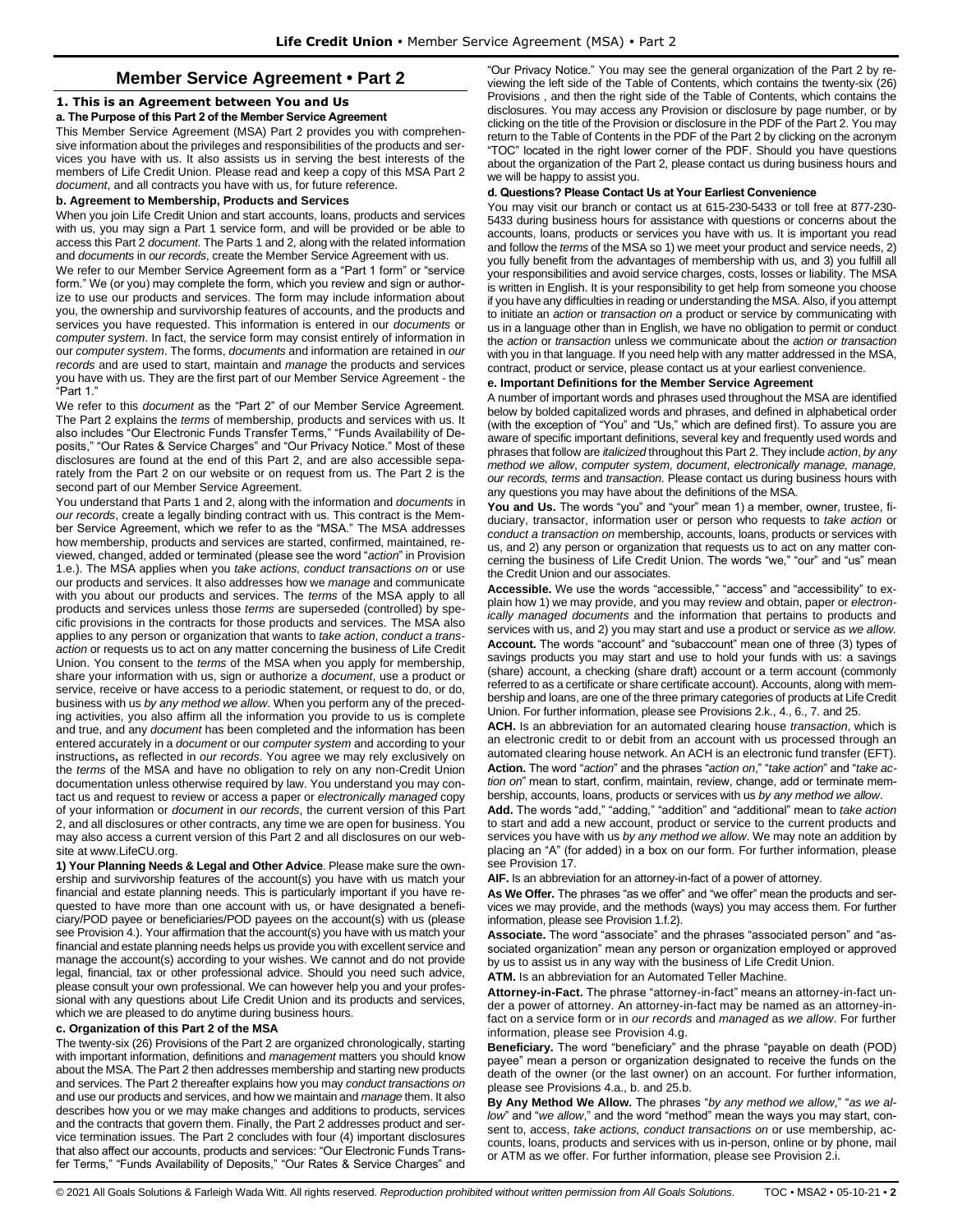**Change.** The words "change," "changed," "changing," "revise," "revised," "revising," "update," "updated" and "updating" mean to *take action* to amend or modify any information, contract or matter pertaining to a person, account, product or service, or add a person to or remove a person from an account, product or service *as we allow*. We may note a change by placing a "C" (for changed) in a box on our form. For further information, please see Provision 17.

**Check.** The word "check" means a check, share draft or draft issued, negotiated, deposited, collected, presented, paid or dishonored in any physical or *electronic* format we recognize. For further information, please see Provisions 6., 7., 15. and 22.b.

**Close.** The words "close," "closed" and "closing" mean to "terminate" an account, product, service or contract *as we allow*. Please see the definition of "Terminate." **Computer System.** The phrase "*computer system*" means, but is not limited to, all hardware, software and technology we use to *electronically manage* any aspect of Life Credit Union's business, including your *actions* and *transactions on* membership, accounts, loans, products, services, information and *documents*. Our data processing system is part of our *computer system*, and our *computer system* is part of *our records*. For further information, please see Provision 2.e.

**Conduct.** The words "conduct," "conducts" and "conducting" mean your consent and 1) performance of a *transaction* to deposit or withdraw funds from, 2) access to information about, or 3) use of, a product or service *by any method we allow*. For further information, please see Provisions 2.i. and 5.

**Consent.** The words "consent," "agree," "authorize," "authorization" and "authorizing" mean your assent to (approval of) 1) the MSA and any contract, as applicable, 2) any product or service, and 3) any *actions, transactions on* and use of membership, accounts, loans, products or services *by any method we allow*. For further information, please see Provision 2.b.

**Contents.** The word "Contents" and the phrase "Table of Contents" refer to the first page of this Part 2 *document* that lists the twenty-six (26) Provisions (in the left column) and the Disclosures (in the right column) that are contained in this Part 2. You may access a specific Provision or disclosure by clicking on the title in the Table of Contents in the PDF of the Part 2. You may also go to the Table of Contents from anywhere in the Part 2 by clicking on the acronym "TOC" located in the right lower corner in the PDF of the Part 2.

**Contract.** The words "contract" and "agreement" mean the MSA, any other contract or agreement that addresses membership, accounts, loans, products and services you have with us, and any changes or additions we make to the MSA, contract or agreement from time to time. For further information, please see Provision 1.f.2).

**Costs.** The words "cost" and "costs" mean all expenses, employee time, fees, charges, reimbursements, penalties, attorney or other professional fees, collection costs, losses, liabilities, physical damages, travel and related expenditures or litigation we incur addressing any matter involving you or the products and services you have with us.

**Disclosures.** The words "disclosure" and "disclosures" generally mean the explanatory information that addresses your rights under specific federal or state laws that we provide (or you may access) along with or separately from this Part 2, and are part of the MSA. Please review the right column of the Table of Contents to see the disclosures included at the end of this Part 2.

**Document.** The words "*document*" or "*documents*" mean, but are not limited to, anything on paper or any *electronically managed* copy, image, text, information, data, record and file we create or use to *manage* any aspect of Life Credit Union's business, including your *actions* and *transactions on* our products and services. An example of a typical *document* is a contract you authorize to start a product or service with us. Our *documents* are retained *in our records*. For further information, please see Provision 2.d.

**Documentation.** The word "documentation" means anything on paper or any *electronically managed* copy, image, text, information, data, record and file you offer to us (or we request) to perform due diligence or verify your authority to allow you to *take action* or *conduct a transaction on* a product or service. For further information, please see Provision 2.d.1).

**EIN.** Is an abbreviation for Employer Identification Number.

**EFT.** Is an abbreviation for electronic fund transfer, which is an electronic credit to or debit from an account with us. For further information, please see "Our Electronic Funds Transfer Terms" at the end of this Part 2 of the MSA.

**Electronically Manage.** The phrases "*electronically manage*," "*electronically managed*," "*electronic management*" and the words "*electronically"* and *"electronic"* mean the use of our *computer system* and technology to create, start, enter, obtain consent to, copy, image, retain, provide, operate, conduct, execute, facilitate, secure, administer, maintain, support, service, assist with, change, add, update, collect on, terminate and protect any aspect of Life Credit Union's business. This definition includes the *electronic management of* all your information, *documents*, *actions* and *transactions on* our products and services. For further information, please see Provision 2.e.1).

**Enter.** The words "enter," "entered," "entering," "note," "noted," "noting," "reflect," "reflected" and "reflecting" mean that we (or you**,** *as we allow*) type, input or write your information in *documents* or our *computer system* that pertains to your *actions* and *transactions on* our products and services, which becomes part of and is retained in *our records*.

**Fiduciary.** The word "fiduciary" refers to a relationship in which a person or organization has a responsibility to act for the benefit of another person, organization or purpose. A fiduciary may be named as a fiduciary on a service form or in our *computer system* and *managed* as *we allow*. For further information, please see Provisions 4.d. through i.

**Funds Availability of Deposits.** Is the explanatory information we provide about your rights concerning the availability of funds from deposits to an account with us. Please see "Funds Availability of Deposits" at the end of this Part 2 of the MSA.

**ID.** Means current government-issued photo identification.

**Information User.** The phrase "information user" means a person in *our records* designated by an owner to access information about the accounts, products and services used by the owner. For further information, please see Provision 4.k.

**Initiate.** The words "initiate," "initiated" and "initiating" mean to "start" products or services *as we allow*. Please see the definition of "Start."

**Internet Service**. The phrases "internet service," "internet services," "e-commerce services" and "online services" mean our products and services that can be accessed and used through the internet as we offer, which are part of our *computer system*.

**IRS.** Is an abbreviation for the Internal Revenue Service.

**Item.** The word "item" means a promise or order to pay money in any form or medium we recognize.

Loan. The word "loan" means one of our lending products. Loans, along with membership and accounts, are one of the three primary categories of products at Life Credit Union.

**Maintain.** The words "maintain," "maintaining" and "maintenance" mean your and our activities to keep the accounts, loans, products, services, *actions*, *transactions*, information and *documents* you have with us active, operational and current. For further information, please see Provision 11.

**Manage.** The words "*manage*," "*management*" and "*managing*" mean all our workrelated activities to create, start, enter, obtain consent to, copy, image, retain, organize, provide, operate, conduct, execute, facilitate, secure, administer, maintain, support, service, assist with, change, add, update, collect on, terminate and protect any aspect of Life Credit Union's business. The definition of "*manage*" includes the *management* of all your information, *documents*, *actions* and *transactions on* our products and services. *Electronic management* (as defined in this Part 2) is one way we *manage* our business and the accounts, products and services you have with us. For further information, please see Provisions 2. and 11.

**Member.** The word "member" means a person who has met the requirements of membership and has joined Life Credit Union. The privilege of membership, along with accounts and loans, is one of the three primary categories of products at Life Credit Union. For further information, please see Provision 3.

**Member Service Agreement.** The Member Service Agreement (the MSA) is a contract composed of our Part 1 service form, the *documents* and information in *our records* and this Part 2.

**Membership Share.** The phrase "membership share" means a specific amount of your money in an account that represents the required deposit to be a member and owner of Life Credit Union.

**Mobile Device.** The phrase "mobile device" means any transportable equipment or technology (typically a phone or tablet) that allows you to access the internet to *take actions*, *conduct transactions* or use the products and services as we offer.

**MSA.** Is an abbreviation for the Member Service Agreement, which is a contract composed of our Part 1 service form, the *documents* and information in *our records* and this Part 2.

**NACHA.** Is an abbreviation for the National Automated Clearing House Association, which operates the Automated Clearing House (ACH) *transactions system*. For further information, please see Provision 5.c.

**Open.** The words "open," "opened" and "opening" mean to "start" membership, accounts, products or services with us *as we allow*. Please see the definition of "Start."

**Organization.** The word "organization" means a business, association or other private or government entity, whether formally organized and/or recognized under the law or not.

**Original.** The word "original" refers to the first *document* (such as a Part 1 or other form) we use to start new products and services. We may note the original use of a form by placing an "O" (for original) in a box on the form.

**Our Check.** The phrase "our check" means our cashier's or teller's check that we write (issue) to people, organizations or you. For further information, please see Provisions 5.a., 6.e.,g.,n. and 22 b.

**Our Electronic Funds Transfer Terms.** Is the explanatory information we provide about your rights concerning EFT debits and credits to an account with us. Please see "Our Electronic Funds Transfer Terms" at the end of this Part 2 of the MSA.

**Our Privacy Notice.** Is the explanatory information we provide about your information we collect and retain in the ordinary course of business of Life Credit Union. Please see "Our Privacy Notice" at the end of this Part 2 of the MSA.

**Our Rates & Service Charges.** Is the explanatory information we provide about the rates we pay on accounts and charges we may require for services we offer. This disclosure may also be referred to as the "Rate and Fee Disclosure" in the MSA. Please see "Our Rates & Service Charges," which is part of the MSA. You may access this disclosure on our website or by contacting us during business hours.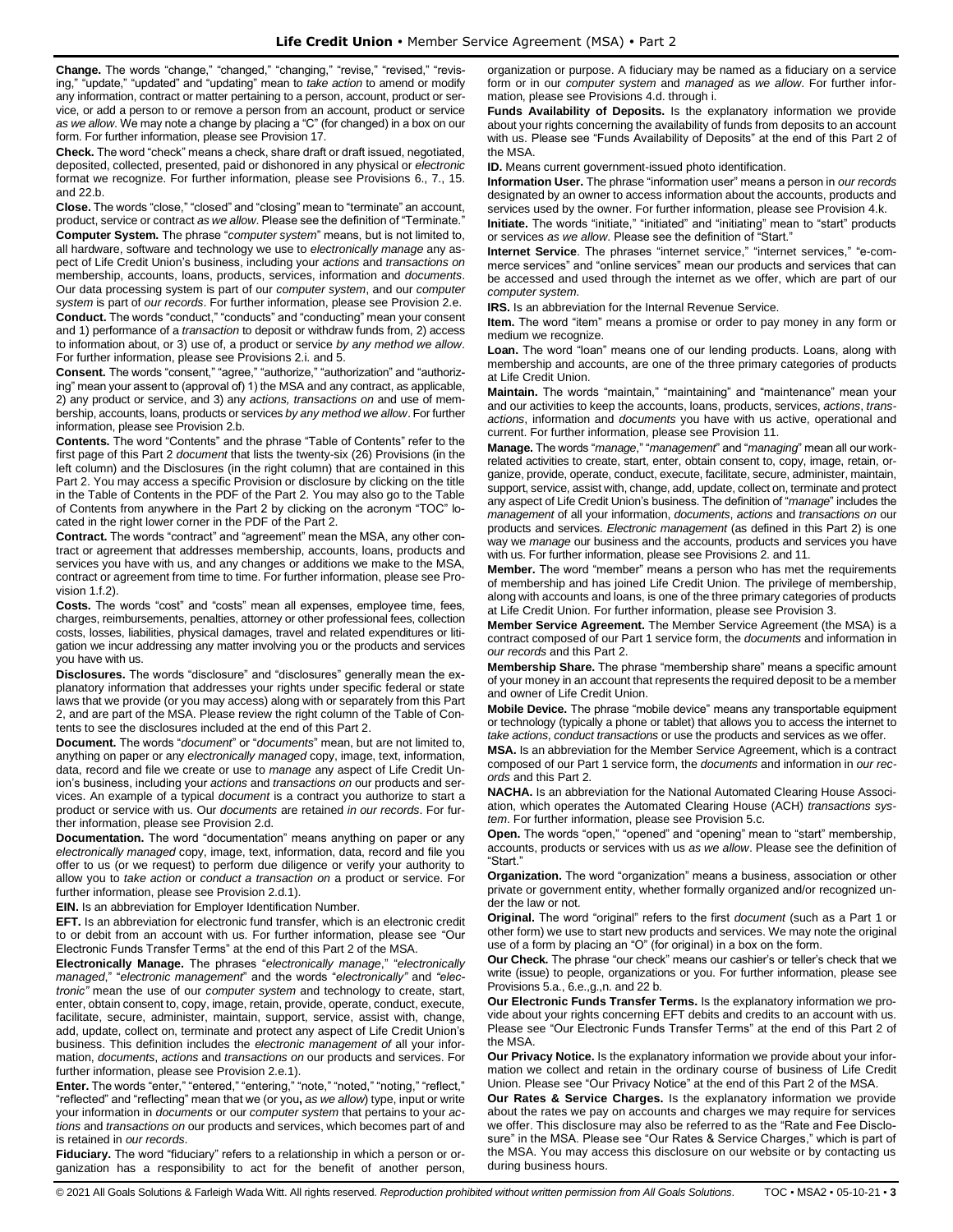**Our Records.** The phrases "*our records*," "on file," "in our files" and the word "files" mean all *documents* and information we create, retain and use to *manage* any aspect of Life Credit Union's business, including your information, *documents*, *actions* and *transactions on* our products and services. *Our records* are primarily contained in and composed of our physical paper files and *computer system*. For further information, please see Provision 2.h.

**Owner.** The word "owner" means a person designated in *our records* as an "owner," who may *take actions*, *conduct transactions* and use our accounts, products and services. An owner typically owns the funds in an account. For further information, please see Provisions 2.g., 3., 4., 11., 17., 23. and 25.

**Ownership and Survivorship Feature Information.** The phrase "ownership and survivorship feature information" means the number and identity of owners on an account, and whether the funds in the account will ultimately go to a surviving owner, an owner's estate or a designated beneficiary(s)/POD payee(s), according to *our records*. For further information, please see Provisions 4., 13.a. and 25.

**Part 1.** The phrase "Part 1" means any service form, *document* and/or the information on paper or *electronically managed* in our *computer system*, used for any *action* or *transaction on* our products and services. For further information, please see Provision 2.d.

**Part 2.** The phrase "Part 2" means this *document*, which along with service forms, the information and *documents* in *our records* and other contracts, as applicable, comprises the Member Service Agreement (MSA). This Part 2 contains a majority of the *terms* of the MSA. For further information, please see Provision 2.

**Payable on Death Payee.** The phrase "payable on death (POD) payee" and the word "beneficiary" mean a person or organization designated to receive the funds on the death of the owner (or the last owner) on an account. For further information, please see Provisions 4.a., b. and 25.b.

**PDF.** The acronym "PDF" is an abbreviation for Portable Document Format file. It is a format we may use to *electronically manage* information and *documents* to address any aspect of Life Credit Union's business, including your *actions* and *transactions on* our products and services. For further information, please see Provision 2.e.2).

**People and Person.** The words "people" and "person" mean human beings.

**Personal Identification Number.** The phrase "personal identification number (PIN)" means a confidential number you use to conduct *transactions* with EFT products and services (such as a debit card) to access an account with us. For further information, please see "Our Electronic Funds Transfer Terms" at the end of this Part 2 of the MSA.

**PIN.** Is an abbreviation for personal identification number (please see the definition of "personal identification number" above). For further information, also please see "Our Electronic Funds Transfer Terms" at the end of this Part 2 of the MSA.

### **POD payee.** Is an abbreviation for a Payable on Death payee.

**Products and Services.** The words "products" and "services" and the phrases "our products and services" and "the products and services" mean, but are not limited to, 1) our membership, savings and lending products, 2) our services we offer to access the products, and 3) our services we offer independent of the products. Accounts, loans and membership are the three primary categories of products at Life Credit Union. For further information, please see Provision 2.k.

**Provision.** The word "Provision" means the twenty-six (26) Provisions of this Part 2 , which are listed in the left column of the Table of Contents. The Provisions of this Part 2 contain a majority of the *terms* of the MSA. For further information, please see Provision 1.c.

**Reported SSN or EIN Name.** The phrase "Reported SSN or EIN name" means the name that matches the SSN or EIN that dividends/interest are/is reported under on a service form or *as we allow*. For further information, please see Provisions 4.d. through i.

**Revised.** The words "revise," "revised" and "revising" mean to "change" an account, product, service or contract *as we allow*. Please see the definition of "Change."

**Section.** The word "Section" refers to the six to ten Sections of the Part 1 service forms. Each Section has a number that is located at the far-right side of each Section on the Part 1s. If a Section number is missing on Page 1 of a form it is because that Section appears on Page 2 of the form. If a Section number is missing on Page 2 of a form it is because that Section appears on Page 1 of that form.

**Service Charge.** The phrases "service charge" and the words "charge" and "fee" mean an amount of money we require you to pay to partially cover the expense of a service you use with us. When the words "service charge" or "charge" are used in the MSA, they will typically be addressed in "Our Rates & Service Charges." For further information, please see Provision 9.

**Service Form.** The phrases "service form" and "Part 1" and the word "form" mean a *document* or the information on paper or *electronically managed* in our *computer system*, used for any *action* or *transaction on* our products and services. For further information, please see Provision 2.d.

**SSN.** Is an abbreviation for Social Security Number.

**Start.** The words "start," "starting," "open," "opened," "opening," "initiate" and "initiating" mean to *take action* to begin membership**,** accounts, loans, products or services *as we allow*. For further information, please see Provisions 2.i., 3. and 17.

**Successor Trustee.** The phrase "successor trustee" means a person named as a successor trustee of a trust who may act if the trustee(s) can no longer act on behalf of the trust. For further information, please see Provision 4.h.

**Technology.** The word "technology" means any hardware, software, equipment, instrumentation, system and solution (such as our *computer system*) that enables us to maintain and *manage* any aspect of Life Credit Union's business, including your information, *documents*, *actions* and *transactions on* our products and services.

**Terminate.** The words "terminate" and "close" mean to *take action* to end and no longer use an account, product, service, contract or membership with us *as we allow*. We may note a termination by placing a "T" (for terminate) in a box on our form. For further information, please see Provisions 23. and 24.

**Terms**. The word "*terms*" means all the explanatory language of the MSA (which includes any service form, this Part 2 and the information and *documents* in *our records*), and any contract you have with us, as applicable. A majority of the *terms* of the MSA are found in this Part 2. The *terms* of the MSA, like all our contracts, are designed to serve the best interests of the members of Life Credit Union.

**Through the Internet.** The phrase "through the internet" and the word "online" mean the use of the internet to *take actions*, *conduct transactions* or use our products and services (which will typically be with the internet services we offer). **Transaction.** The word "*transaction*" and the phrases "*transaction on*," "*conduct a transaction*," "*conduct a transaction on*" and "*conduct transactions on*" mean 1) any act, instruction, order or request to increase or decrease the balance of, or impose a lien or security interest on, the funds in an account *by any method we allow*, and 2) any request for or use of a product, service or information *by any method we allow*. The word "*transaction*" in this Part 2 may apply to a "loan" or obligation addressed in the MSA and other contract, as applicable. The word "*transaction*" does not include any *action* to change, add or terminate an account, product or service. For further information, please see Provisions 2.i. and 5.

**Transactor.** The word "transactor" means a person designated in *our records* by an owner to *conduct transactions on* the accounts, products and services used by the owner. For further information, please see Provision 4.j.

**Trustee.** The word "trustee" means a fiduciary of a revocable or irrevocable trust, who, like an owner, may *take actions*, *conduct transactions* and use accounts, products and services on behalf of the trust. A trustee may be named as a trustee on a service form or in our *computer system* and *managed* as *we allow*. For further information, please see Provision 4.h.

**Use.** The word "use," as applied to you, means to *take action*, *conduct a transaction on* or in any way access or utilize our products and services. The word "use," as applied to us, means anything we employ to *manage* the business of Life Credit Union, which includes *managing* your *actions* and *transactions on* our products and services.

**Your Check.** The phrase "your check" generally means a check you write to a payee drawn on an account with us. It also means a check drawn on another institution payable to you that you wish to deposit in an account with us or negotiate to us. For further information, please see Provisions 6., 7. and 15.

Your Information. The phrases "your information," "related information," "the information," "any information" and "all information" mean the information you provide to us that we use to *manage* any aspect of your *actions* and *transactions on* our products and services, along with *documents* we retain in *our records*. The definition of "your information" includes all data, ID, pictures, photographs, images, film, voice and image recordings, fingerprints and other biometrics you share and we retain in *our records*. The definition does not include information you do not communicate or deliver to us, but we obtain elsewhere. For further information, please see Provisions 2.c. and 13.

**Your Number.** The phrase "your number" means any number we create and assign to an account, loan, product, service, membership or you, to *manage* any aspect of your information, *documents*, *actions* and *transactions on* our products and services. For further information, please see Provision 2.f.

### **f. Right to Rely on the Member Service Agreement (MSA)**

When you join Life Credit Union, attempt to *take action* or *conduct a transaction,*  or ask us to act on any matter concerning the business of Life Credit Union, you consent to the *terms* of the MSA. You acknowledge we offered you a paper copy of the Part 2 in-person, and emailed it to your address (if provided) in *our records*. If we assisted you by phone, mail or through the internet, your consent acknowledges the Part 2 was accessible to you, and we offered to mail you a paper copy of the Part 2 (please see Provision 3.g.).

You agree we may *electronically manage* (e.g., image or otherwise enter in our *computer system*) your information, *documents*, consent and all accounts, loans, products or services you have with us. This allows us to protect all information, *documents,* products and services, achieve significant savings and provide excellent service to our members. For these same reasons, you understand and agree once we have *electronically managed* any paper *document* along with your information*,* we may also destroy the paper *document* and the information, unless otherwise required by law. You agree that along with all paper *documents* and any information*,* all *electronically managed documents* and your information, in *our records* are binding on you and us. You understand while we own all information and *documents* in *our records* that pertain to membership, accounts, loans, products and services you have with us, you may request to review and obtain a paper or *electronic* copy of a *document* or the information in *our records* any time we are open for business or as we offer. You also understand you may *take action* to start,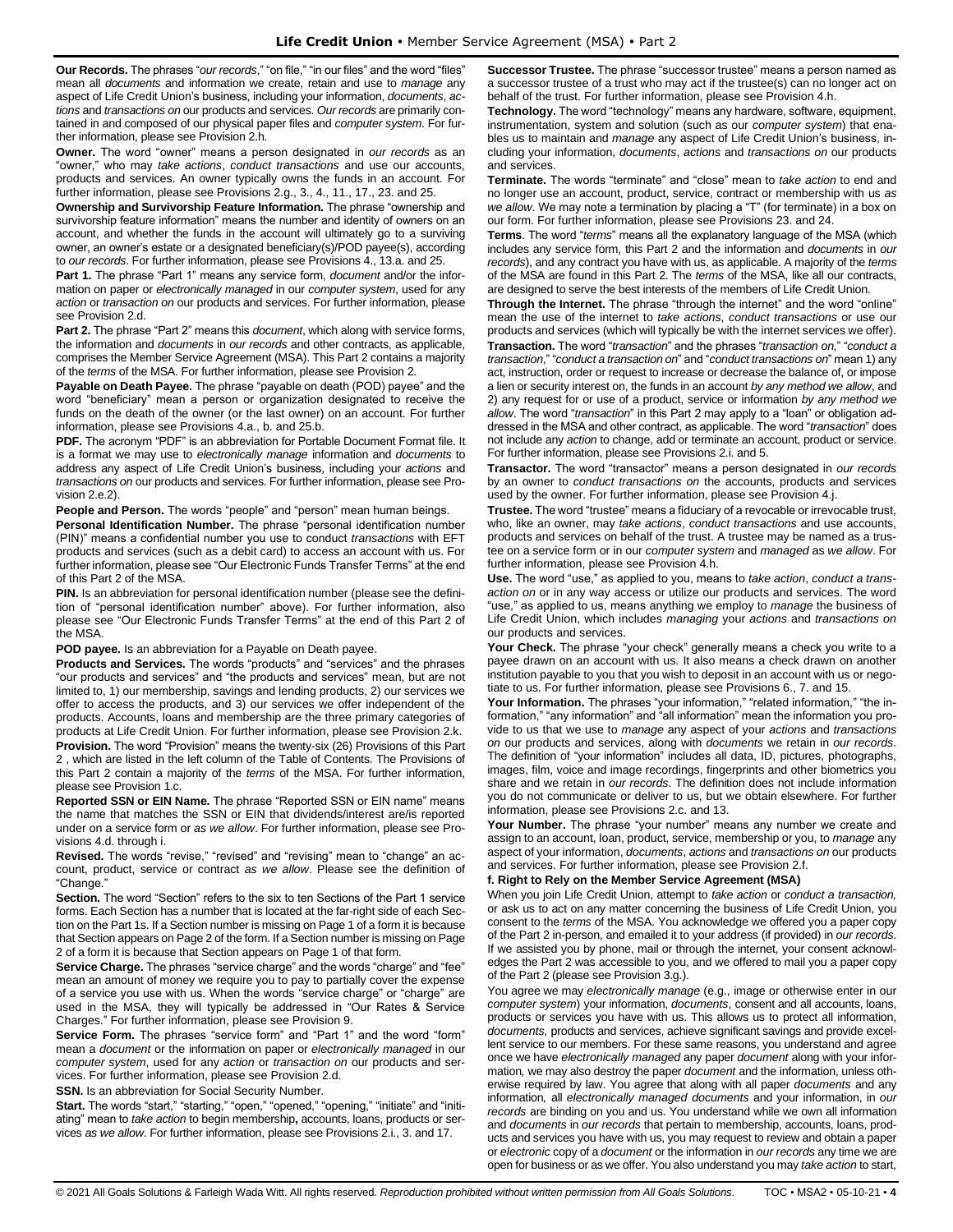confirm, maintain, review, change, add or terminate membership, accounts, loans, products or services with us at any time *as we allow*.

You agree we may rely exclusively on the MSA, other contracts, as applicable, and *our records* (and any changes and additions we make to these contracts from time to time) to start, maintain and *manage* your *actions* and *transactions on* all the accounts, loans, products and services you have with us. Further, you understand any changes and additions you make to the accounts, loans, products or services you have with us will also be governed by the MSA, other contracts, as applicable, *our records* and any changes and additions we make to them from time to time.

**1) Your Actions and Transactions Entered in Our Records.** On your request and for your convenience, we may agree to assist you with any product, service, *action* and *transaction* by phone, mail, in-person or online. To accomplish your request, we may enter the information in a *document* or our *computer system*  without having you sign a paper *document as we allow*. This means your consent and membership, accounts, loans, products, services, *actions* and *transactions*  will be *managed* with the assistance of our employees or the use of our *computer system by any method we allow* and will be confirmed by your use of the account, loan, product or service. You understand and agree if we honor your request to assist you with any *action* or *transaction* by phone, mail, in-person or online without a signed *document*, we will maintain and *manage* the requested membership, accounts, loans, products, services, *actions* and *transactions* as reflected in *our records*.

You also agree the *action* or *transaction* is governed by the MSA and any other contracts, as applicable. For an account and its related services, this means you agree that the ownership and survivorship features of the account are governed by the ownership and survivorship features in *our records* (please see Provision 4.). You understand if we *manage* your request without having you sign a paper *document*, we do so to provide you with excellent service and for your convenience to expedite the product, service, *action* or *transaction* you have requested. Should you have second thoughts and prefer we *manage* your request on paper or by another method *we allow*, please let us know at your earliest opportunity. On your notification, we will be happy to provide you with a *document* for your signature or authorization, or find an alternative method for you to *take actions* or *conduct transactions on* accounts, loans, products or services with us. Finally, you understand you may request to review, confirm, obtain, change, add or terminate any product, service, *action* or *transaction*, any time we are open for business or *by any method we allow*. You may also request a paper or *electronically managed* copy of your information or a *document* in *our records* from us any time during business hours or *as we allow*.

**2) Products and Services Addressed by the MSA.** In addition to our products and services addressed in the MSA, we may offer products and services not mentioned in the MSA that are covered by its *terms* and any other contract, as applicable. If a contract for another product or service does not address a matter covered by the MSA, the *terms* of the MSA may apply to the matter. For example, if a contract for a product or service does not address whether that contract can be imaged (which is one method we may *electronically manage* a *document*) and that the image is binding on you and us, then we may *electronically manage* (image) and rely on that contract for the product or service as addressed in the *terms* of the MSA (please see Provisions 1.e. and f.). To provide members with excellent service and plan for future products and services, the MSA may address products and services currently not offered, which may be offered at a future date. Should you have any questions about the applicability of the MSA to a product or service, please contact us any time we are open for business.

### **g. Obligation for Advice on Matters Involving You**

To protect Life Credit Union's interests, we may seek legal or other professional advice to address any matter concerning you or the products and services you have with us. We may seek advice to assist you with any products and/or services you request (for example, to review and advise us on any documentation you present, such as trusts, powers of attorney, estate documents, court orders, agreements, business and organization formation or request affirmation documents, etc.). We may also seek advice in connection with a person's, organization's or your claims or disputes regarding you or your information, funds, *actions* and *transactions on* products and services (for example, to review and advise us on any subpoenas, summons, levies, garnishments, claims, court orders, etc., that we receive). If we obtain legal or other professional advice to address any matter concerning you or the products and services you have with us, you agree to pay all costs, including reasonable attorney fees, incurred for that assistance. You further agree we may deduct all costs for the assistance from the account(s) you have with us, and you will be obligated for any additional amount owed. You understand and agree since these costs are incurred because of you or the products and services you have with us, fairness dictates that you are responsible for these costs, rather than imposing the costs on the members of Life Credit Union.

### **h. Prohibition on Photography, Filming and Recording**

To protect and assure the privacy of members', employees' and visitors' information, we prohibit photography, filming and recording of any type with any device or technology on Life Credit Union's premises without prior **express written** consent from us. This prohibition extends to outdoor areas near any ATM, Kiosk, or any other facility or device that may display, broadcast or provide any information. Any violation of this prohibition may result in the termination of products and services with us, or the exercising of our rights under the MSA or the law.

#### **i. Remove all Hats & Sunglasses Before Entering a Branch**

To provide you with the best service possible and for your and our safety and protection, we respectfully require all hats, helmets, and sunglasses to be removed before entering our branch. This helps us identify all members and you, and safeguards all members and your valuable information and funds. Alternatively, and for your convenience, you may *take actions* or *conduct transactions* by phone, online, mail or by any other method *we allow*.

### **j. Prohibition on Use of Phones when Conducting Business**

To provide all members and you with the best service possible and out of courtesy to other members and our employees, we respectfully request that you do not talk on your phone in the branch or at the drive-up when you are conducting business with us. Alternatively and for your convenience, you may *take actions* or *conduct transactions* online, by mail or any other method *we allow*. We thank you and appreciate your help with this important service matter!

### <span id="page-4-0"></span>**2. Product and Service Management Issues**

#### **a. Overview of this Provision**

This Provision addresses a number of important matters that affect how we *manage* our products and services. The Provision begins with an explanation of how you may start and consent to products and services. It then explains how we maintain and *manage* your information, *documents*, *actions* and *transactions on* our products and services, and retain them in *our records*. The Provision concludes by describing the methods you may use to *take actions* or *conduct transactions on* our products and services, along with an explanation of the products and services we may offer. These important *management* issues assist us in serving the best interests of our members.

### **b. Consent to Membership, Products, Services and Contracts**

You may consent to membership, a contract, an account, loan, product, service, *action* or *transaction by any method we allow*. You may also consent to another person *taking actions* or *conducting transactions on* the products and services you have with us, as addressed in the MSA. Your consent may be demonstrated by, but is not limited to: 1) a signature, thumbprint, fingerprint, stamp, mark, facsimile signature or email, 2) verbal confirmation in-person, by phone, voice command, recorded message or conversation, 3) signing or using a signature pad, tablet, computer, device or mobile device, 4) using a debit card, credit card, ATM card, code, password, PIN, ATM, kiosk or shared branch, 5) a notation by our employee in *our records* as *we allow*, 6) entering the information in *our records* as we offer, 7) the receipt or accessibility of a statement, 8) *electronic* and/or digital signature or agreeing to an internet service we offer, and 9) the maintenance or use of, or allowing another person to use, a product or service. Please see the definition of "consent" in Provision 1.e.

#### **c. Information Management for Products and Services**

The information you communicate or deliver to us is crucial for us to provide you with excellent service and maintain and *manage* all products and services. We may specifically use your information to *manage* your *actions and transactions on* our products and services you have with us. You understand your information may be *managed* on paper or *electronically*. In either case, you may request to review or access your information any time during business hours. Please see the definition of "your information" in Provision 1.e., and Provision 13.

#### **d. Document Management for Products and Services**

We use our *documents* to *manage* the business of Life Credit Union in general, and your *actions and transactions on* the products and services you have with us in specific. Examples of our *documents* include any paper or *electronically managed* service form (Part 1), form, application, loan form, note, contract, this Part 2, record, file, letter, disclosure, schedule, periodic statement, statement, check, item, receipt, information return, notice, warning, advisory, explanatory material, newsletter or anything else we create or use to *manage* the business of Life Credit Union. You understand and agree the *documents* we create and/or use to *manage* our products and services and retain in *our records,* are binding on you and us. You also understand you may request to review or access a *document* any time during business hours. Please see the definition of "*documents*" in Provision 1.e.

**1) Documentation You Offer for Us to Perform Due Diligence.** You may offer or we may request documentation to perform due diligence or to verify your authority to *take action* or *conduct a transaction on* a product or service. Examples of documentation may include, but are not limited to, any paper or *electronically managed* letters, trusts, powers of attorney, wills, estate papers, business or organization formation or operational papers, licenses, claims, court orders, legal instruments or anything you deliver or share with us concerning you or your *actions* or *transactions on* products and services. You understand and agree when you provide documentation, which we may retain in *our records* for due diligence purposes, it is not binding on us unless otherwise required by law. Please see the definition of "documentation" in Provision 1.e.

#### **e. Our Computer System to Manage Credit Union Business**

Our *computer system* is vital to providing you with excellent service and maintaining and *managing* all the products and services with us. Our *computer system* may include, but is not limited to, our data processing system, our employees' computers, tablets and mobile devices, our phone system, website, internet services, kiosks, ATMs, networks, backup data storage systems, offsite data archival systems, all data, software and applications retained and utilized in the cloud, and any other software, equipment, instrumentation, solution or technology we use now or in the future. If offered, our *computer system* also includes any Credit Union "member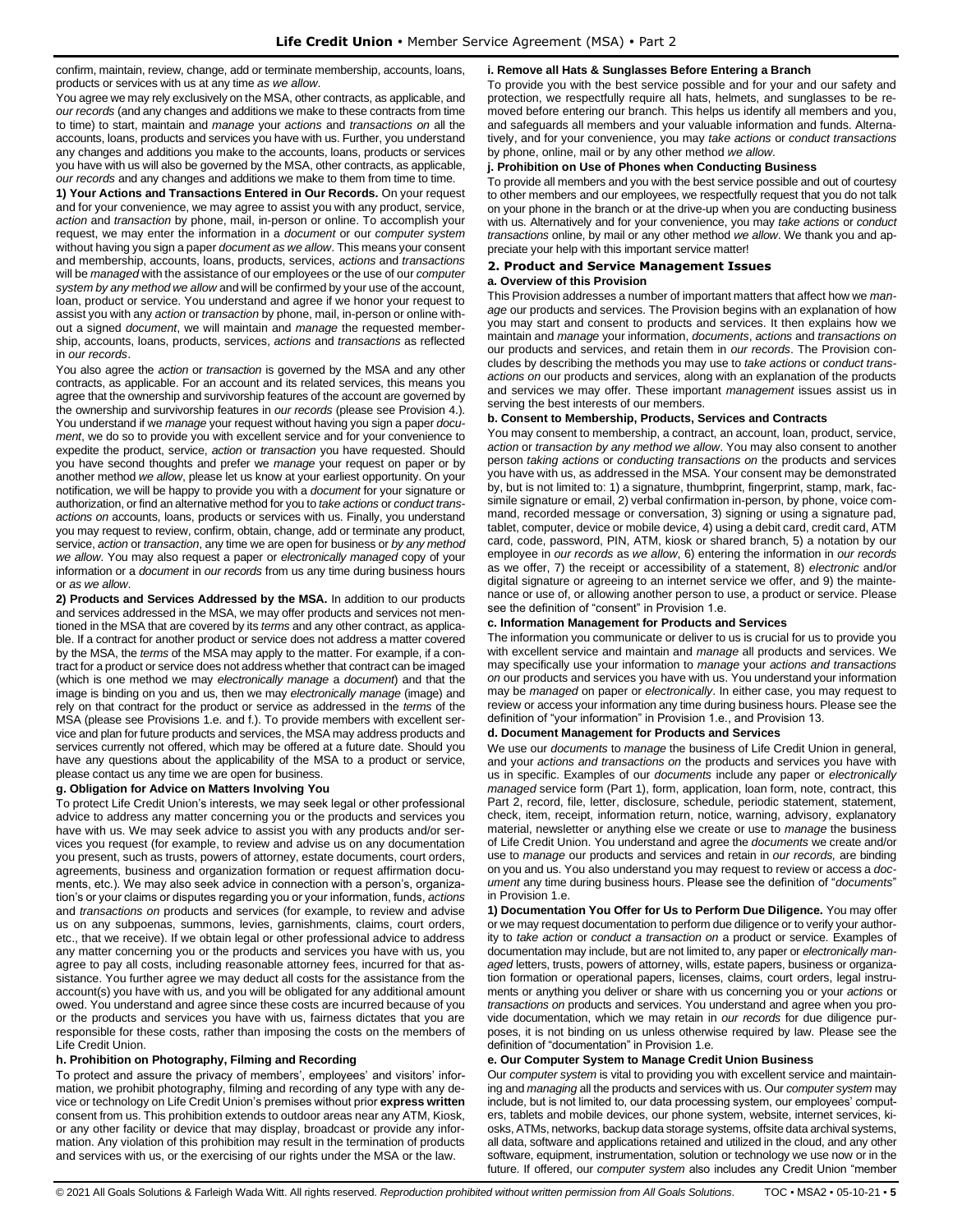use only" computers, tablets and mobile devices. The information and *documents managed* in our *computer system* are part of *our records*. Please see the definition of "*computer system*" in Provision 1.e.

**1) Electronic Management of Credit Union Business.** We may use our *computer system* to *electronically manage* any aspect of the business of Life Credit Union, which includes all your information, *documents*, *actions and transactions on* our products and services. You understand you may request to review or have a copy of *electronically managed* information or *documents* in *our records* any time we are open for business. Please see the definition of "*electronic management*" in Provision 1.e.

**2) Information and Documents may be Accessible in PDF.** For your convenience, to assure accuracy and security, and to reduce costs for our members, we may *electronically manage* any information or *documents* as a Portable Document Format (PDF) file. PDFs may be accessible on our website, in the internet services we offer and as attachments to emails. To open, review, print, download, save and read a PDF *document*, you will need to download a PDF display application, such as Adobe Reader, to your computer, mobile device or other technology. As of the date of the MSA, Adobe Reader is accessible at no charge at Adobe.com. You understand you may also request to access any information or *documents* on paper during business hours. Please contact us and we will be happy to assist you. Please see the definition of "PDF" in Provision 1.e.

### **f. Your Number for Membership, Products and Services**

Your number is extremely important to provide you with excellent service and maintain and *manage* all the products and services you have with us. We may create your number on paper and/or *electronically* with our *computer system*. We may refer to your number as an "account number," "member number" or "membership number" in communications or when referencing *our records*. The phrase "your number" may also refer to a "subaccount number," which is a secondary number we assign that is organized under your number ("your subaccount number"). We may use a subaccount number to manage your *actions and transactions on* our products and services. Should you have any questions about your number, please contact us at your earliest convenience. Please see the definition of "your number" in Provision 1.e.

### **g. Management of Accounts, Products, Services & Numbers**

You understand while you have the privilege to start, use and maintain an account we offer, we *manage* the privilege to have an account at Life Credit Union. You also understand and agree for business, compliance and risk management purposes, we may change, suspend or terminate an account (and if applicable subaccounts), and reimburse the funds to you as needed. We may decline to re-start an account (or subaccount) at our discretion. You further agree we *manage* the privilege to use our products and services and may change, suspend or terminate this privilege, as needed and at our discretion, as addressed in the MSA and other contracts, as applicable, unless otherwise required by law. Finally, you agree we *manage* your number(s) for business and compliance purposes, and may change or terminate your number(s) (or subaccount numbers) as needed and at our discretion.

### **h. Our Records are Used for All Business Purposes**

We create and use *our records* to *manage* the business of Life Credit Union in general, and your *actions and transactions on* the products and services you have with us in specific. *Our records* are composed of all information and *documents* retained 1) on paper in physical files, 2) *electronically* in our *computer system,* or 3) in any other solution or technology we use to *manage our records* (such as offsite data archival systems). To protect all information and *documents*, achieve cost-savings and for the convenience of our members, we may *electronically manage* most of *our records*. For these same reasons, ultimately all *our records* may be *electronically managed*, unless otherwise required by law. You may request to review or obtain your information or a *document* in *our records* any time we are open for business. Please see the definition of "*our records*" in Provision 1.e.

#### **i. Methods to Take Actions and Conduct Transactions**

You may *take actions*, *conduct transactions on* and use our products and services *by any method we allow*. Specifically, the ways you may access, *take actions*, *conduct transactions on* and use our products and services may include, but are not limited to, 1) in-person, by phone, mail, facsimile, email, drive-through window, night deposit or drop box (or lock box), 2) through the use of a debit card, credit card, ATM card, code, password, PIN, check, signature pad or device, ATM, kiosk, shared branch or any product or service, and 3) through the internet with a computer, tablet, phone, device, mobile device or other technology. An *action* or *transaction* conducted *by any method we allow* is valid no matter what method *we allow* you to use. Please see the definitions of "*action*," "*by any method we allow*" and "conduct" in Provision 1.e.

#### **j. The Title of Products and Services You Have with Us**

The products and services you have with us are generally titled on our *documents* and in our *computer system* so the name used on the product or service (typically your name) matches the SSN and EIN certified. This allows us to maintain and *manage* the product or service in *our records* for you and satisfy reporting requirements. Due to the maintenance, *management* and reporting requirements, the information and *documents* accessible to you may not contain the full or exact title you prefer. However, on your request, we often can include a description or legal title on a *document* or in *our records* that explains the purpose of and/or person(s) who may use a product or service.

### **k. Our Exclusive and Beneficial Products and Services**

To be entitled to use and enjoy all our financial products and services, a person must first be eligible for the privilege of being a member of Life Credit Union (our first product). As a member, you may request the exclusive products and services we offer that generally come under one of two categories: our savings products and services, and our lending products and services. Both are valued by our members for their rates and our excellent service. However, we may offer other beneficial financial products and services in addition to our traditional savings and lending solutions. Examples of products include membership, accounts and loans as we offer. Examples of services include teller assistance, phone assistance, *transactions* and safe deposit boxes, which typically require use of our premises, employees or *computer system* to provide the service to you. Please see the definition of "products and services" in Provision 1.e.

**1) The Products and Services We Offer.** *Please see "Our Products and Services" for a comprehensive summary of our beneficial products and services.*

**2) The Business Products and Services We Offer.** The business and organization products and services you have with us are governed by the Business Service Agreement (BSA). The BSA Part 2 can be accessed on our website or on request from us any time we are open for business.

### **l. The Length of this Part 2 of the MSA**

To assure excellent service, comprehensive information, and to proactively answer your questions about our products, services and Credit Union, we provide this Part 2. It is lengthy 1) because of the numerous legal, operational and practical matters that affect membership, accounts, loans, products and services, and 2) because it is important to explain why everything we do at Life Credit Union is in the best interests of the members. Should you have questions about any matter addressed in the MSA, please contact us during business hours and we will be happy to assist you.

### <span id="page-5-0"></span>**3. Starting Membership, Products and Services**

All our members together own Life Credit Union. The Provisions of the MSA are intended to serve the best interests of our members.

### **a. Requirements to Start Membership with Us**

To become a member of Life Credit Union, you must be in our field of membership and meet all the requirements for eligibility. Please understand that membership is a privilege and not a right, and is granted to you by Life Credit Union on the condition you observe all applicable laws, regulations, the MSA and all other contracts, obligations and responsibilities with us.

### **b. Your Identification, SSN or EIN and Backup Withholding**

To join Life Credit Union, we may require your full current name, the physical address of your residence or business (and, if different, your mailing address), and your phone number, birthdate, employer and occupation. We may also require your current government-issued photo identification and a Social Security Number (SSN) or Employer Identification Number (EIN). We require all this information to both provide you with excellent service and to protect your valuable information and funds (and without it, we may not be able to start membership, products and services). For IRS reporting purposes, you may need to certify that the SSN or EIN matches the name and address provided, and indicate if you are subject to backup withholding. Your delivery, review and certification of this information may be required for membership, products or services. For your and our protection and to fulfill our due diligence responsibilities, you may need to obtain an EIN for an account, product or service relationship you wish to start that is not for your personal use. For your convenience and protection we may also request your mother's maiden name, your email address, other identification and information requirements and other undiscoverable confidential information (such as your most or least favorite subject in school, artist, fruit or vegetable, etc.) and require you to create a password in order to *take actions* or *conduct transactions on* our products and services (please see Provision 5.a.).

To provide you with excellent service, for your convenience and for your and our protection, you agree we may photograph you and retain a copy or image of your current government-issued photo identification (hereafter referred to as ID) to identify you for the products and services you have with us. We may request to see your current government-issued military photo identification, and though we will not image or copy it, we may enter the information in *our records*. We may also require other current government ID (such as your driver's license or passport) that can be copied or imaged along with entering the information from your military ID. At our discretion, we may only ask for your non-government ID (employer-created ID) and information to start products and services with us, though we may later require current government ID and information to start additional products and services. We may also permit people under the age of eighteen to be identified by family members or legal guardians in order to use our products and services. If our copy or image of your ID (or other identification) is expired, to continue to serve you, for your convenience and for your and our protection, you agree we may request, review and retain a copy or image of your current ID. If the IRS notifies us of a discrepancy with the name, SSN, EIN or information in *our records*, you may be subject to backup withholding, requiring us to withhold and pay a portion of dividends, interest or other payments to the IRS.

When you join Life Credit Union and start products and services, we may require you to sign or authorize a service form to assist us in *managing* the products and services you have with us. We may note the original use of the form by placing an "O" (for original) in a box on the form. Alternatively, on your request we may agree to start, obtain your consent to and *manage* membership, products and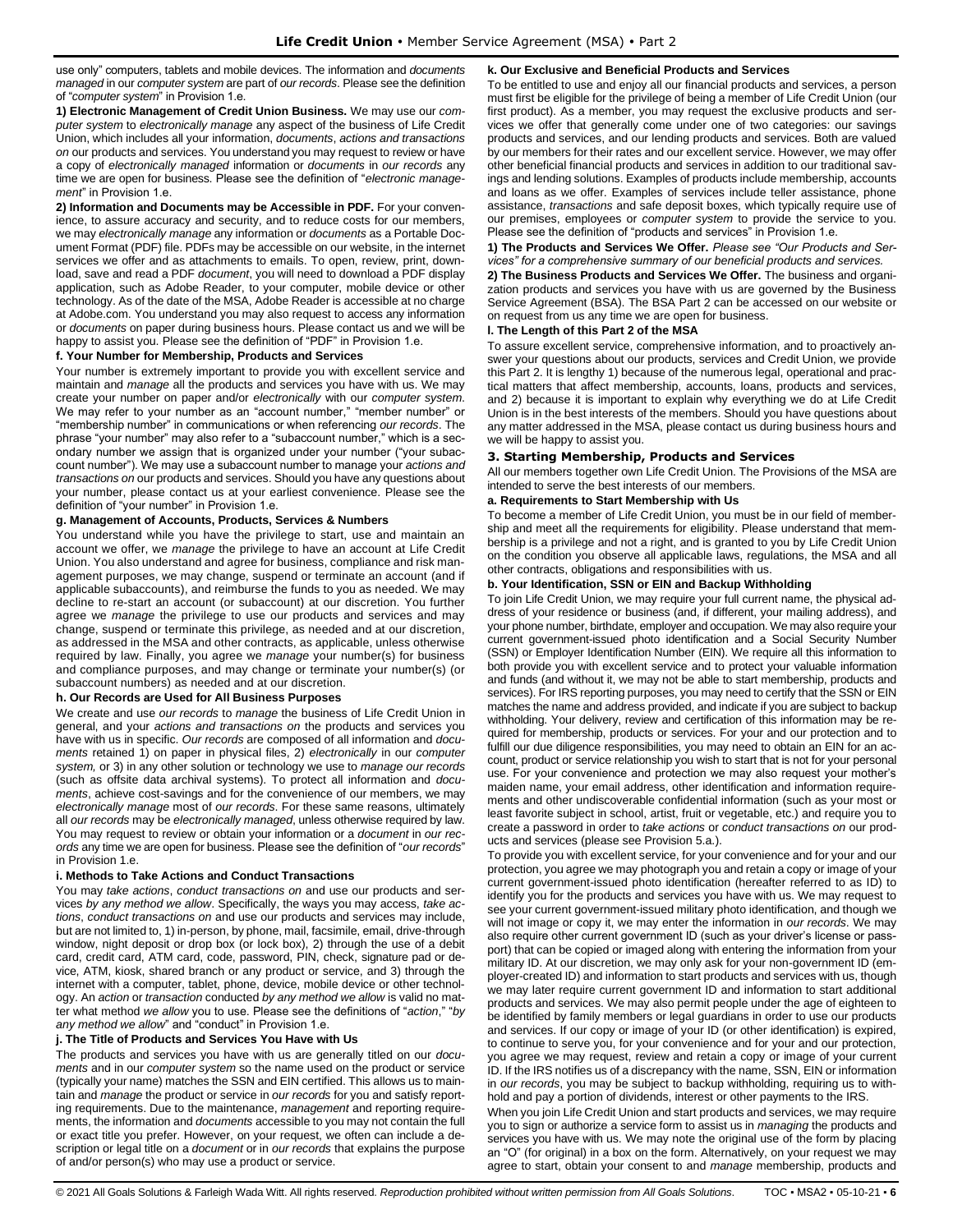services with the assistance of our employees or the use of our *computer system*  (please see Provision 1.f.1)). You agree for purposes of accuracy, we may subsequently verify and correct, complete or update your information in *our records*. You understand and agree that to provide you with excellent service and for your and our protection, we may photograph, film and retain all pictures, photographs, film, likenesses or images of any person (including you) who enters or uses our (or an associate's) premises, facility, location or service solution. Additionally, to provide excellent service, for training and quality assurance purposes and for your and our protection, you agree we may record and retain all conversations with you and anyone who contacts, calls and/or leaves us messages *by any method we allow*. You agree we may obtain, retain and use all ID, pictures, photographs, images, film, voice and image recordings, fingerprints and other biometrics of you with our *computer system* or other technology to identify you and *manage* any product, service, *action* or *transaction* addressed by the MSA or other contract, as applicable. Finally, you agree we may obtain, retain, maintain and *manage* all ID, photographs, images, film, voice and image recordings, fingerprints and other biometrics of you in *our records*.

### **c. Your Authorization for Us to Obtain Information**

You agree we may review your account, employment and credit history, which includes obtaining reports from third parties and credit reporting agencies, to confirm your eligibility for membership, accounts, loans, products and services we may offer. We obtain reports for two important reasons. The first is to provide you with excellent service by pre-qualifying you for products and services with us: that way we can make a product or service available to you as soon as possible. The second is for loss prevention purposes, which is required to fulfill our due diligence responsibilities to our members. Additionally, to provide you with excellent service, for your convenience and your and our protection, we may request additional information to assist you with any currency needs for the accounts, loans, products and services you may request.

### **d. Your Family Can be Members with Us Too!**

Since you are a member of Life Credit Union, generally, your immediate family can become members too, and enjoy the privileges of our products and services. Please see our website or contact us during business hours to learn how your family members, friends and co-workers can join Life Credit Union.

### **e. Starting Membership, Products and Services Online**

We may offer an internet service that allows you to join Life Credit Union and start products and services with us online. This internet service is governed by any contract you agree to online, the MSA, all other contracts, as applicable, and *our records*. Should you have any questions about this service, please contact us at your earliest convenience.

#### **f. Starting Membership, Products and Services by Mail**

On your request and for your convenience, we may at our sole discretion mail *documents* with your information to you to join Life Credit Union and start products and services with us. We do not advise mailing your confidential information since it exposes you to numerous problems (ID theft, fraudulent *transactions*, etc.). We recommend you come to Life Credit Union at your convenience (or use an internet service we offer) to start membership, products and services with us. In fairness to the members, if you request us to mail your information, you agree to take responsibility for all problems and losses that result from theft and/or unauthorized use of your information. Please contact us during business hours for information about starting membership by mail.

### **g. Starting Membership, Products & Providing the Part 2**

When you join Life Credit Union we will first review a number of important matters about membership, products, services and the MSA (please see Provision 3.h.). Thereafter we (or you) may complete a service form (which we may require to be notarized) and/or enter your information in *our records* according to your instructions to start the products and services you have requested. Once you have reviewed your information, you will consent to the *terms* of the MSA and to the use of our products and services. If we assist you in-person we will offer you a paper Part 2 of the MSA, and email it to your address (if provided) in *our records*. If we assist you by phone, mail or through the internet, we will make the Part 2 of the MSA accessible to you *by any method we allow*, or offer to mail you a paper Part 2 of the MSA. We will ask (or advise you to ask) if you have questions about any matter addressed in the MSA, and encourage you to contact us during business hours for help with any product or service. Finally, we will remind you that you can always access a current Part 2 of the MSA and disclosures on our website, and may contact us about the information or *documents* in *our records* any time we are open for business.

### **h. Matters We Address when You become a Member**

When you join Life Credit Union we: 1) verify your ID and eligibility for membership, 2) may obtain relevant account, employment and credit reports, as needed, 3) review important information about membership, products, services, privileges and responsibilities with you, 4) enter the information (including the ownership and survivorship features of any account, if applicable) in a form or our *computer system* and review that information with you, 5) offer you a paper Part 2 of the MSA (or offer to mail it to you), email you the Part 2 of the MSA (if we have an address on file), and make the Part 2 of the MSA accessible to you on our website or in an internet service we offer, 6) run all required verifications and reviews, and address all applicable compliance requirements, 7) review and have you consent to membership, products, services and the MSA, *as we allow*, 8) start the accounts, products and services requested by you, 9) ask you (or

advise you to ask) if you have any questions and encourage you to contact us during business hours about any matter pertaining to our products and services, *and* 10) remind you that you may always access a current Part 2 of the MSA and disclosures on our website, and contact us about the information or *documents*  in *our records* any time we are open for business.

### **i. Non-Member Owners on Accounts, Products and Services**

On your request, you may place one or more non-member owners on the accounts, products and services you have with us. An owner, trustee or fiduciary who would like to become a member of Life Credit Union may need to apply and meet all the requirements of membership. We are happy to assist with this simple process during business hours (which may also be accomplished online, as we offer). If there is no member on (or represented on) an account, we may terminate and pay the balance of funds in the account (as of the date of termination) to any owner, trustee or fiduciary.

### **j. Denial of the Privilege of Membership**

We may deny the privilege of membership to a person for any reason not prohibited by law, including but not limited to, 1) ineligibility for membership, 2) failure to provide required documentation, information or ID, 3) information from a third-party report, 4) any lost or stolen check, card or access device, 5) overuse of *actions* on our products or services, 6) a breach of or unauthorized access to a product or service, 7) business or compliance purposes, 8) to stop or prevent a loss, 9) potential lack of capacity or victim of undue influence, 10) failure to comply with any *term* of a contract, 11) failure to use products or services to justify membership, 12) inactive or abandoned products or services, 13) chronic dissatisfaction with us, 14) disparaging our reputation, 15) default on any obligation, 16) causing us a loss, 17) not voluntarily repaying a loss, 18) previous expulsion, 19) anything unethical or unlawful concerning you or your or our business, 20) any alteration, forgery or fraud concerning you or your or our business, 21) any falsification or misrepresentation concerning you or your or our business, 22) any alleged crime concerning you or your or our business, 23) abuse of or threats to anyone associated with us, or 24) any other reason we believe is appropriate to *manage* the business of Life Credit Union.

### **k. Also Please Review the Four Important Disclosures**

We recommend you also review "Our Electronic Funds Transfer Terms," "Funds Availability of Deposits," "Our Rates & Service Charges" and "Our Privacy Notice." These disclosures have specific application to this Provision as well as a number of other matters throughout the MSA. Most of these disclosures are found at the end of this Part 2, and are accessible to you separately from the Part 2 on our website or upon request from us.

### <span id="page-6-0"></span>**4. Account Ownership and Survivorship Features**

When you start an account, you acknowledge that we have explained and you have selected the ownership and survivorship features for that account as reflected in *our records*. You may start an account by yourself, referred to as a "one owner account," or with another person or persons, referred to as a "multiple owner account." You may also start an account as a trustee, custodian, representative payee, VA fiduciary, attorney-in-fact, estate representative, guardian, conservator or other fiduciary, as addressed in Provisions 4.d. through 4.i. You understand that it is your responsibility, and not our responsibility, to assure that the ownership and survivorship features of the account(s) you have with us coincide with your financial and estate planning needs. Because you are in control of the ownership and survivorship features of the account(s) with us, you irrevocably waive the right to dispose of the funds in the account(s) with us by will (please see Provision 4.l.).

**Important Note: The Ownership and Survivorship Features of the Savings Account You Have apply to other Accounts You Start under Your Number**. For your convenience and to determine who may access an account, the ownership and survivorship features of the savings account you have with us apply to all other accounts with us under the same number (including sub-accounts if applicable). **This requirement does not apply to retirement accounts and certificate accounts with us. For those accounts, the ownership and survivorship features will be determined by** *our records***.** If you would like to start one or more accounts with different ownership or survivorship features than the initial savings account with us, please let us know and we will assist you in obtaining an additional number (or if applicable, a subaccount number) for the account(s), which may be started on a new service form or *as we allow*. In the event there is a dispute or uncertainty about the ownership or survivorship features of any account, we may place a hold on the account and the funds in the account or deposit the funds with a court as explained in Provision 19.b.

#### **a. One Owner Accounts with Us**

A one owner account is a savings, checking or term (certificate) account started and used by you alone, where typically you maintain and own the funds in the account. As an owner you may *conduct transactions on* and *take actions* to start, confirm, maintain, review, change, add and terminate the account, products and services. On your death, the funds in the account will go to your estate and may be claimed by a representative of your estate or other claimant authorized by law. You understand that it is your responsibility (and not our responsibility) to inform a representative of your estate about any account with us. Alternatively, you may designate a person or organization as a beneficiary/Payable on Death payee (POD payee) on an account with us, as reflected in *our records*. If you designate a beneficiary/POD payee on an account, on your death the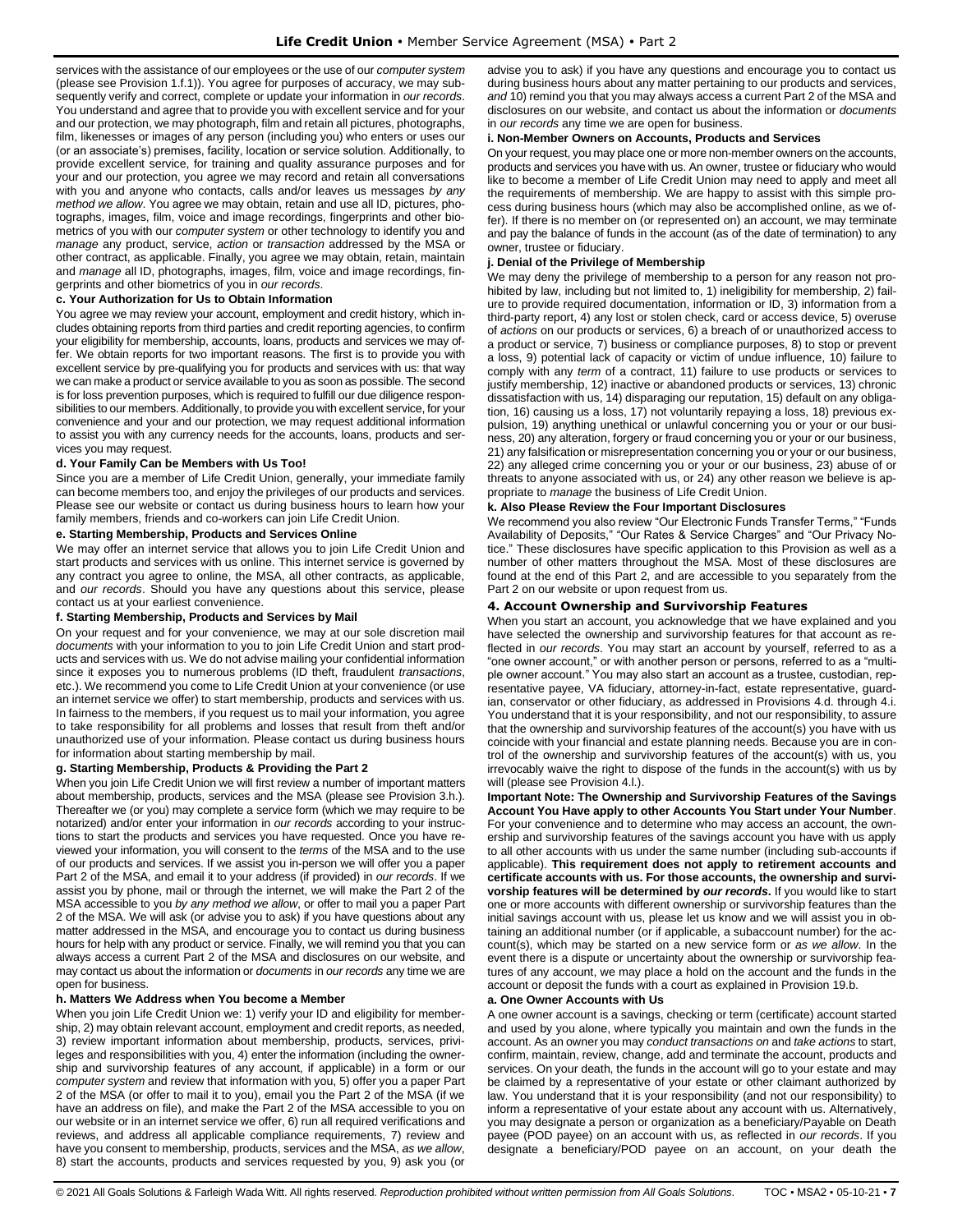beneficiary/POD payee may claim the funds in the account upon presenting proof of death and ID.

If the sole beneficiary/POD payee on an account dies before you, on your death the funds in the account will go to your estate and may be claimed by a representative of your estate or other claimant authorized by law.

If the beneficiary/POD payee dies after you but before receiving funds in the account, the deceased beneficiary's/POD payee's estate may claim the funds in the account.

If you designate more than one beneficiary/POD payee on the account, on your death each beneficiary/POD payee may claim her or his (or its) equal share of the funds in the account by presenting proof of death of the owner and the beneficiary's/POD payee's ID. Each beneficiary's/POD payee's share of the funds in the account will be determined by dividing the amount of the funds in the account by the number of beneficiaries/POD payees designated on the account.

If a beneficiary/POD payee on an account with multiple beneficiaries/POD payees dies before you, on your death all of the funds in the account will go to and be evenly divided among the remaining living beneficiaries/POD payees on account (upon providing proof of death of any deceased beneficiary/POD payee). If all the beneficiaries/POD payees on an account die before you, on your death the funds in the account will go to your estate and may be claimed by a representative of your estate or other claimant authorized by law.

If a beneficiary/POD payee dies after you but before receiving the deceased beneficiary's/POD payee's share of the funds in the account, the deceased beneficiary's/POD payee's estate may claim the deceased beneficiary's/POD payee's share of the funds in the account.

You understand that it is your responsibility (and not our responsibility) to inform a person or organization that she, he or it is a beneficiary/POD payee on any account with us. If a beneficiary/POD payee on an account dies before you, it is also your responsibility to notify us and change the account if you desire to do so. Please be aware your beneficiary/POD payee designations in our records do not apply to any retirement account, which has separate beneficiary designations.

As an owner you may maintain and *take actions* and *conduct transactions on* the account, products and services *as we allow*. You may also add an additional owner (or owners) to a one owner account. However, once you add an additional owner (or owners) to an account, that account becomes a multiple owner account (please see Provision 4.b.). Finally, for any obligation owed to us, our rights take priority over all other claims to the funds in an account unless otherwise required by law (please see Provisions 18. and 22.).

### **b. Multiple Owner Accounts with Us**

A multiple owner account is a savings, checking or term (certificate) account started, maintained and used by two or more owners who together own the funds in the account. Multiple owners have equal rights to *take actions* and *conduct transactions on* the account, products or services. These rights allow each owner alone to start, confirm, maintain, review, change, add, terminate and *conduct transactions on* the multiple owner accounts, products or services on behalf of all owners for any purpose. This includes an owner withdrawing funds, terminating and adding new accounts, products or services on behalf of all other owners. Each owner owns the funds in a multiple owner account with right of survivorship. This means that when one owner dies, her or his interest in the account and the funds in the account are owned by the surviving owner or owners on the account. On the death of the final owner on the account, the funds in the account belong to that owner's estate and may be claimed by the representative of that owner's estate or other claimant authorized by law. You understand that it is your responsibility (and not our responsibility) to inform a representative of your estate about any account with us. If an owner on the account dies before you, it is also your responsibility to notify us and change the account. Alternatively, you may designate a person or organization as a beneficiary/Payable on Death payee (POD payee) on a multiple owner account as reflected in *our records*. On the final owner's death, the beneficiary/POD payee may claim the funds in the account on presenting proof of death of all owners and the beneficiary's/POD payee's ID.

If the beneficiary/POD payee on an account dies before the last owner is deceased, on the last owner's death the funds in the account belong to that owner's estate and may be claimed by a representative of that owner's estate or other claimant authorized by law.

If the beneficiary/POD payee dies after the last owner on the multiple owner account dies but before receiving funds in the account, the deceased beneficiary's/POD payee's estate may claim the funds in the account.

If you as multiple owners designate more than one beneficiary/POD payee on the account (i.e., a multiple owner account with multiple beneficiaries/POD payees), on the death of the final owner on the account each beneficiary/POD payee may claim her or his (or its) equal share of the funds in the account by presenting proof of death of all the owners and the beneficiary's/POD payee's ID. Each beneficiary's/POD payee's share of the funds in the account will be determined by dividing the amount of the funds in the account by the number of beneficiaries/POD payees designated on the account.

If a beneficiary/POD payee on an account with multiple beneficiaries/POD payees dies before the last owner is deceased, the deceased beneficiary's/POD payee's share of the funds in the account will go to and be evenly divided among the remaining living beneficiaries/POD payees on account (upon providing proof of death of any deceased beneficiary/POD payee). If all the beneficiaries/POD payees on an account die before the last owner is deceased, on the death of the final owner the funds in the account will go to the final owner's estate and may be claimed by a representative of the final owner's estate or other claimant authorized by law.

If a beneficiary/POD payee dies after the last owner on the account is deceased but before receiving the deceased beneficiary's/POD payee's share of the funds in the account, the deceased beneficiary's/POD payee's estate may claim the deceased beneficiary's/POD payee's share of the funds in the account.

You understand that it is your responsibility (and not our responsibility) to inform a person or organization that he, she or it is a beneficiary/POD payee on any account with us. If a beneficiary/POD payee on an account dies before you, it is also your responsibility to notify us and change the account if you desire to do so. Please be aware your beneficiary/POD payee designations do not apply to any retirement account, which has separate beneficiary designations.

You understand and agree that any owner may sign the signature of any other owner on the account and guarantees the signature or authorization of any or all other owners for all *actions* and *transactions on* the account, products or services. You also agree we may permit an owner to deposit checks payable to any other owner in the account, with or without the endorsement of the other owner. Furthermore, by maintaining the multiple owner account, you consent to any *actions* or *transactions on* accounts, products and services by any other owner. All owners agree we have no duty to notify the owners of any *actions* or *transactions* by an owner acting alone. If you request us to designate a person as an owner by entering the owner's information in *our records* without signing or authorizing a form, you agree this person is an owner. You further agree this person may subsequently sign or authorize a form as an owner. All owners, alone and together, are responsible for any service charges, costs, losses or liabilities incurred for any *action* or *transaction on* an account, product or service, regardless of which owner conducted or benefited from the *action* or *transaction*. If any owner owes us money for any reason, we may enforce our rights against all funds in any account on which that person is an owner, regardless of which owner deposited the funds in the account. You agree that a security interest granted by one owner, trustee or fiduciary of an account will continue to secure that owner's, trust's or fiduciary's obligation to us even after that person dies. Finally, for any obligation owed to us, our rights take priority over all other claims to the funds in an account unless otherwise required by law (please see Provisions 18. and 20.).

**1) Restricting Access to an Account, Product and Service**. On your request, we may allow you to start a multiple owner account with another person (such as an infant, child, teenager or even an adult), and specify that only you as an owner may *take actions* and *conduct transactions on* the account and related products or services. If *we allow* such a restriction on the accounts, products and services (which may only be reflected in *our records*), you agree the restriction is for your purposes only. This means it is your sole responsibility (and not our responsibility) to supervise your affairs with the person that you place on the account as an owner and monitor all *actions* and *transactions on* the account and related products or services. You further agree that we may honor any *actions* and *transactions on* the accounts, products and services by this person as an owner should this person not follow the restriction. You understand we have only allowed you to place this restriction on the accounts, products and services because you 1) are in the best position to address your affairs with the person you designated as an owner, and 2) have agreed to take responsibility for any loss that occurs if this person violates your restriction on the accounts, products and services.

#### **c. Accounts for or with People under 18 Years of Age**

A person under eighteen (18) years of age may be an owner and start, use and maintain accounts, products and services with us *as we allow*. The owner may *take actions* and *conduct transactions on* the accounts, products and services, and agrees to the *terms* of the MSA. We may require an owner under eighteen years of age to have another owner on the accounts, products or services who is at least eighteen years of age or older. All owners on a multiple owner account agree to be responsible to us, alone and together, for any *actions* and *transactions on* the accounts, products and services (please see Provision 4.b.).

### **d. Accounts by Custodians under the UTTMA**

You may start, use and maintain an account and related products and services to hold the funds of a minor (a person less than eighteen (18) years of age) under a state's Uniform Transfers to Minors Act. The account is a one custodian account used by you alone (unless multiple custodians are allowed by state law). You as the custodian are the owner on the account, in which you hold the funds for the exclusive benefit of the minor. Though dividends/interest are reported under the minor's name and SSN, you are the only person who may *take actions* and *conduct transactions on* the account, products and services. If you wish to designate a successor custodian on the account, you may ask us to include that person's name in *our records*. The successor custodian may claim the funds in the account in the event of your death or inability to serve upon delivering proof satisfactory to us of her or his authority to act as a custodian. When the minor reaches eighteen (18) years of age, it is your responsibility (and not our responsibility) to pay the funds in the account to the minor. You, as custodian, will still be the only owner on the account.

### **e. Accounts by Representative Payees for SS Beneficiaries**

You may start, use and maintain an account and related products and services as a "representative payee" for a "Social Security beneficiary." We may require you to provide ID and documentation confirming your authority to act as a representative payee before starting the account. We may keep a copy of the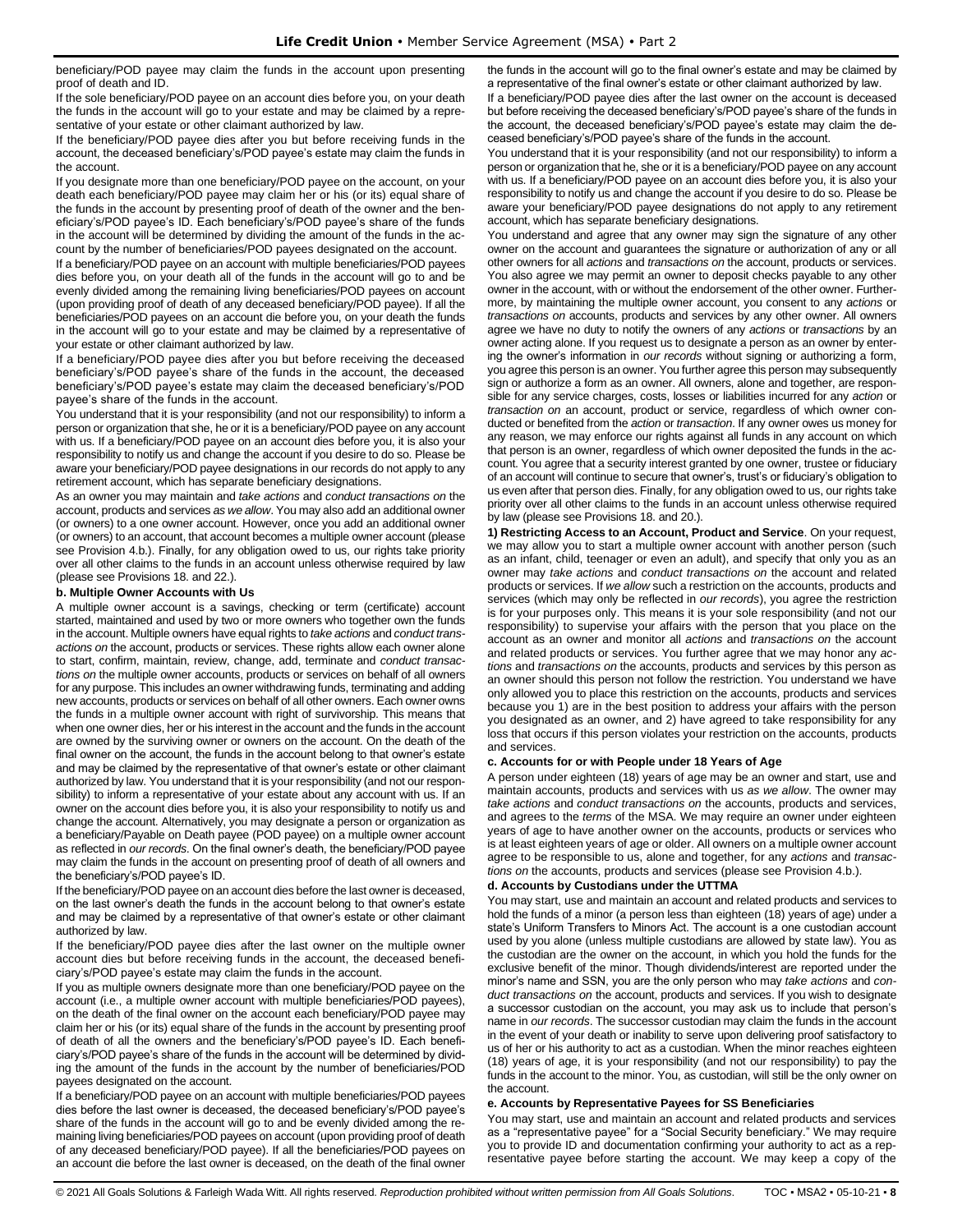documentation designating you as a representative payee for initial due diligence purposes. However, you agree that once you start and consent to the account, products and services, we may thereafter rely exclusively on the MSA. You as a representative payee are the owner on the account in which you hold the funds for the sole benefit of the Social Security beneficiary. Though dividends/interest are reported under the beneficiary's name and SSN, you are the only person who may *take actions* and *conduct transactions on* the account, products and services. If we receive notice of a replacement representative payee (which we may require in writing) and decide to rely on the notice, you agree we may change the account for the replacement representative payee according to the notice, as reflected in *our records*. Alternatively, if we decide to rely on the notice, you agree we may terminate the account and issue a check to the representative payee in the name of the Social Security beneficiary. Finally, you agree to be responsible for legal advice we require to assist with or that results from any matter concerning the accounts, products or services for a representative payee (please see Provision 1.g.).

### **f. Accounts by VA Fiduciaries for VA Beneficiaries**

You may start, use and maintain an account and related products and services as a Veteran's Administration fiduciary (VA fiduciary) for a Veteran's Administration beneficiary (VA beneficiary). We may require you to provide ID and documentation confirming your authority to act as a VA fiduciary before starting the account. We may keep a copy of the documentation designating you as a VA fiduciary for initial due diligence purposes. However, you agree that once you start and consent to the account, products and services, we may thereafter rely exclusively on the MSA.

You as a VA fiduciary are the owner on the account in which you hold the funds for the sole benefit of the VA beneficiary. While dividends/interest are reported under the VA beneficiary's name and SSN, you are the only person who may *take actions* and *conduct transactions on* the account, products and services. If we receive notice of a replacement VA fiduciary (which we may require in writing) and decide to rely on the notice, you agree we may change the account for the replacement VA fiduciary according to the notice, as reflected in *our records*. Alternatively, if we decide to rely on the notice, you agree we may terminate the account and issue a check to the VA fiduciary in the name of the VA beneficiary. Finally, you agree to be responsible for legal advice we require to assist with or that results from any matter concerning the accounts, products or services for a VA fiduciary (please see Provision 1.g.).

#### **g. Powers of Attorney & Accounts, Products and Services**

If you give a person power of attorney to act as your attorney-in-fact, we may require that person to prove her or his ID and the validity and applicability of the power of attorney, before allowing the attorney-in-fact (hereafter referred to as the AIF) to *take actions* or *conduct transactions on* the accounts, products or services you have with us. You agree that we may *manage* the relationship with your AIF by placing her or him (or them) on the accounts, products and services you have with us as an AIF with a service form or in *our records.* We may also *manage* the relationship with your AIF *by any method we allow* in a manner we deem appropriate.

Your AIF and you agree that your AIF and you (and not us) are solely responsible for monitoring and fulfilling the duties and responsibilities of the power of attorney. We may keep a copy of the power of attorney documentation for initial due diligence purposes. However, you agree that once your AIF or you start and consent to the MSA, we may thereafter refer to and rely exclusively on the MSA. By using any product or service both your AIF and you agree to indemnify, defend, and hold us harmless from any loss, damage, claim or liability that occurs as a result of our reliance on the power of attorney. Your AIF and you further agree we may require your AIF to sign or authorize a *document* reconfirming this obligation. Because your AIF legally acts for you, we may require your AIF to sign or authorize a form as an AIF or authorize the AIF relationship by entering the information in *our records***.**  This gives your AIF the right to act on your behalf with respect to the accounts, products and services you have with us. You understand that your AIF's authority to *take actions* and *conduct transactions* for you will continue until we receive notice of your death or that you terminated your AIF's authority, and we have a reasonable opportunity to act on that notice. Therefore, once we elect to honor your power of attorney, it is your AIF's and/or your responsibility to notify us if you terminate the AIF's authority to *take actions* and *conduct transactions on* the accounts, products or services, and your AIF's responsibility to notify us of your death.

If we receive notice that you have died or terminated your AIF's authority to *take actions* and *conduct transactions* (which we may require in writing), you agree we may terminate your AIF's authority on the accounts, products and services, and may continue to rely on *our records* thereafter. If we allow your AIF to *take actions* or *conduct transactions* as an AIF, the ownership and survivorship features of the accounts you have with us will not apply to your AIF personally (since she or he is, or they are, legally acting on behalf of you). If your AIF or you request us to allow your AIF to *take actions* or *conduct transactions* by entering the information in *our records* or *as we allow* without signing or authorizing a form or indemnification and hold harmless agreement, your AIF consents to the MSA and may *take actions* or *conduct transactions on* the accounts, products or services. Additionally, you agree that your AIF may subsequently sign or authorize a form or indemnification and hold harmless agreement, as we require.

You understand that your AIF may remove her or himself from the accounts, products and services you have with us, and that we have no duty to notify you of that removal. If an AIF decides to remove her or himself from the accounts, products and services, we may require her or him to notify us in writing or sign or authorize a form. An AIF's removal from the accounts, products and services, does not relieve the AIF from any responsibilities, obligations or liabilities for *actions* taken and *transactions* conducted as an AIF. Finally, you agree to be responsible for legal advice we require to assist with, or that results from, any matter concerning your power of attorney (please see Provision 1.g.). Alternatively, we may refuse to recognize the authority of a person with a power of attorney, if we determine that we cannot reasonably rely on the power of attorney, unless otherwise required by law.

### **h. Accounts that Hold the Funds of a Trust**

You may start, use and maintain accounts, products and services to hold the funds of a trust. If you do so, you may be named as a trustee on a service form or in *our records*. You agree it is your responsibility as a trustee (and not our responsibility) to administer the accounts, products, services and funds according to the terms of the trust. You further agree that we are only providing you with accounts, products and services and are not assisting you with or advising you about the trust. For IRS reporting purposes, the name that appears first on a form or that is entered in *our records* generally must match the SSN or EIN that you certify on behalf of the trust. However, on your request, we may be able to write the full name of the trust on a form or in *our records* to explain the purpose and/or the ownership of an account, loan, product or service.

If you are the only trustee on an account, you have the same rights and responsibilities as an owner to *take actions* and *conduct transactions on* the account, products and services (please see Provision 4.a.). If two or more trustees are on an account, you have the same rights and responsibilities as an owner on a multiple owner account to *take actions* and *conduct transactions on* the account, products and services (please see Provision 4.b.). For all trustees' convenience, each trustee on a multiple trustee account agrees that any trustee acting alone may *take actions* and *conduct transactions on* accounts, products and services for all trustees on the accounts, products and services. By maintaining the multiple trustee account, you consent to any later *actions* or *transactions on* accounts, products and services by any other trustee. All trustees agree we have no duty to notify the trustees of any *actions* or *transactions* by a trustee acting alone. If you request us to designate a person as a trustee by entering the trustee's information in *our records* or *as we allow* without signing or authorizing a form, you agree this person is a trustee. You further agree this person may subsequently sign or authorize a form as a trustee. If you wish to name a successor trustee we can note that information in *our records* as well. A successor trustee may *take actions* and *conduct transactions* upon delivering proof satisfactory to us of her or his succession and authority to act as the current trustee of the trust. Until such proof is delivered and verified by us, a successor trustee has no rights to the account or to the funds held in the account.

We may keep a copy of the trust documentation for initial due diligence purposes. However, you agree that once you start and consent to the account, products, services and the MSA, we may thereafter refer to and rely exclusively on the MSA. By starting an account, loan, product or service for the trust, all persons or organizations associated in any way with the trust (i.e., all grantors, trustees, successor trustees, and beneficiaries), agree to indemnify, defend us against and hold us harmless from any loss, damage, claim or liability that results from any *actions* or *transactions on* the accounts, loans, products or services for the trust. You understand we may require any person or organization associated with the trust to sign or authorize an indemnification and hold harmless agreement along with her, his or its consent to the MSA. We may require you to prove your authority to negotiate a check payable to a trust before taking it for deposit, and may require you to deposit the check into an account for the trust. Finally, you agree to be responsible for legal advice we require to assist with or that results from any matter concerning the trust (please see Provision 1.g.).

#### **i. Accounts for Fiduciary Purposes**

You may start, use and maintain accounts, products and services to hold the funds of an estate, memorial, guardianship, conservatorship, fund or other fiduciary, legal or court ordered purpose with us (referred to in this Provision as the "fiduciary purpose"). You may be named as a fiduciary on the accounts, products and services on a service form or in *our records*. You agree that it is your responsibility as the fiduciary (and not our responsibility) to administer the accounts, products and services and funds for the fiduciary purpose. You further agree that we are only providing you with accounts, products and services for and are not assisting you with or advising you about the fiduciary purpose. For IRS reporting purposes, the name that appears first on a form or that is entered in *our records* generally must match the SSN or EIN that you certify on behalf of the fiduciary purpose. However, on your request, we may be able to write the full name of the fiduciary purpose on a form or in *our records* to explain the purpose and/or the ownership of an account, loan, product or service. To start the accounts, products and services, we may require and review a copy of the documentation addressing the fiduciary purpose, and your ID and authority to act as a fiduciary for that purpose. You agree that you, as the fiduciary on the accounts, products and services, are fully responsible for fulfilling the duties and responsibilities of the fiduciary purpose. We may keep a copy of the documentation designating you as a fiduciary for initial due diligence purposes. However, you agree that once you start and consent to the account, products, services and the MSA, we may thereafter refer to and rely exclusively on the MSA. If you are the only fiduciary on an account, you have the same rights and responsibilities as an owner to *take actions* and *conduct transactions on* the account, products and services (please see Provision 4.a.). If two or more fiduciaries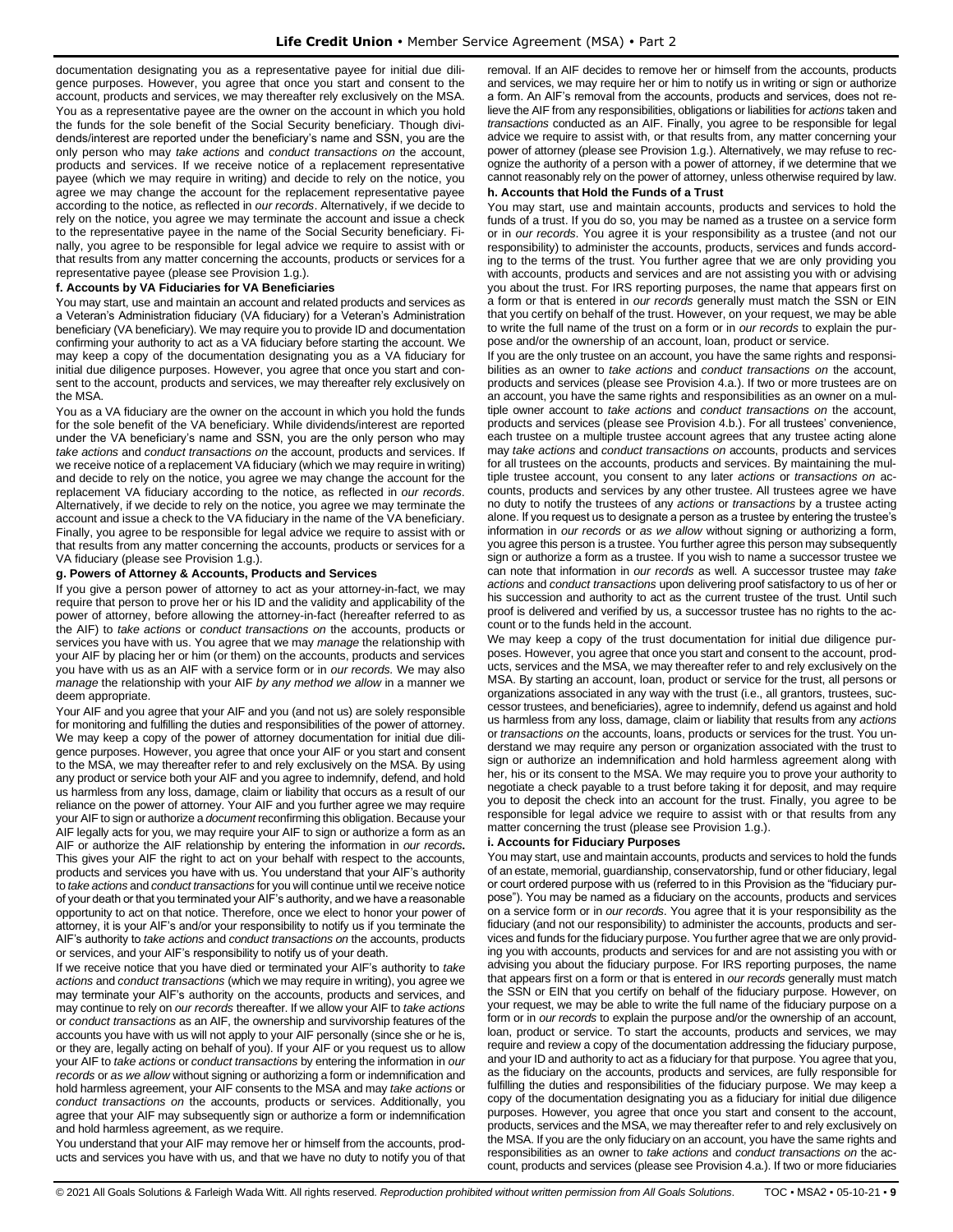are on an account, you have the same rights and responsibilities as an owner on a multiple owner account to *take actions* and *conduct transactions on* the account, products and services (please see Provision 4.b.).Your authority to conduct business with us as the fiduciary will remain in full force until we receive lawful notice otherwise. You, as the fiduciary, must notify us of any change to the fiduciary purpose that affects the accounts, loans, products and services. You warrant that all your *actions* and *transactions on* an account, loan, product or service will be for the sole benefit of the person or purpose for which you are acting. You agree we may rely on these representations and have no duty to examine subsequent authorizing documentation for compliance or inquire as to the powers and duties of you or any fiduciary. We also have no notice of any violation of fiduciary duties by you or any other fiduciary unless we observe the actual wrongdoing.

You acknowledge that we will not be liable for any losses due to your failure to notify us of unauthorized acts by a fiduciary or changes to the relationship between a fiduciary and the person or purpose for whom the fiduciary acts. By starting an account, product or service you and any fiduciary agree to indemnify, defend us against and hold us harmless from any loss, damage, claim or liability that results from 1) any *actions* or *transactions on* the accounts, loans, products or services, and 2) the unauthorized acts of a fiduciary on which we rely prior to any actual notice of any change in the fiduciary's authority. We may require any person associated with the fiduciary purpose to sign or authorize an indemnification and hold harmless agreement along with his, her or its consent to the MSA. Finally, you agree to be responsible for legal advice we require to assist with or that results from any matter concerning the fiduciary purpose (please see Provision 1.g.).

### **j. Transactors & Accounts, Products and Services**

You as an owner may designate a person (or persons) to be a transactor on the accounts, products and services you have with us. A transactor is authorized by you to *conduct transactions on* (i.e., deposit and withdraw funds, and obtain information about) the accounts, products and services on your behalf. We will require your transactor to provide her or his ID and information and to consent to the MSA. A transactor only has the right to *conduct transactions on* the accounts, products and services, and has no ownership or survivorship rights to the funds in the accounts, or other rights to the accounts, products and services. Further, a transactor cannot *take action* to start, change, add or terminate an account, product or service, except to remove her or himself from the accounts, products and services as explained in this Provision. You also agree a transactor may conduct any *transaction* by cash, check, EFT, wire, etc., *by any method we allow* on your behalf, acting alone, with or without the knowledge, signature, endorsement or authorization of any other owner or transactor on the account(s), product(s) or service(s). If you request us to designate a person as a transactor by entering the transactor's information in *our records* or *as we allow* without signing or authorizing a form, you agree this person is a transactor. You further agree this person may subsequently sign or authorize a form as a transactor.

Once you have designated a transactor, it is your sole responsibility (and not our responsibility) to monitor the transactor's *transactions on* the accounts, products and services. You agree we have no duty or responsibility to monitor, inquire about or notify you of the use and purpose of any *transaction* conducted by your transactor, or assure that any *transaction* is for your benefit. You also agree you take full responsibility for any transactor, and for all *transactions on* the accounts, products and services by your transactor. The transactor's authority to *conduct transactions* will continue until we receive notice (which we may require in writing) that you have terminated the transactor's authority or of your death, and we have a reasonable opportunity to act on that notice. Any owner may remove a transactor from the accounts, products and services, which we may require to be confirmed in writing. We may also suspend any further *actions* and *transactions* on the account until you sign or authorize an updated form (or remove the transactor *as we allow*) or terminate the accounts, products and services. A transactor may remove her or himself from the accounts, products and services you have with us, and we have no duty to notify an owner of the removal. If a transactor decides to remove her or himself, we may require her or him to notify us in writing and/or sign or authorize a form (or be removed *as we allow*). A transactor's removal from the accounts, products and services, does not relieve the transactor from any responsibilities, obligations or liabilities for *transactions* conducted as a transactor under the MSA. In the event of your death on a one owner account, or the death of the final surviving owner on a multiple owner account, any funds in the account will be disbursed as explained in the MSA.

#### **k. Information Users & Accounts, Products and Services**

You as an owner may designate a person or persons to be an information user on the accounts, products and services you have with us. An information user is authorized by you to request and access all information about the accounts, loans, products and services with us on your behalf *by any method we allow*. Your information user and you (and not us) are responsible for how your information user utilizes your information. We will require your information user to provide her or his ID and information and to consent to the MSA. An information user only has the right to access all information about the accounts, loans, products and services you have with us, and has no ownership or survivorship rights to the funds in the accounts, or other rights to the accounts, products and services. Further, other than accessing information, an information user cannot *take actions* or *conduct transactions on* accounts, loans, products or services, except to remove her or himself as an information user as explained in this Provision. If you request us to designate a person as an information user by entering the information user's information in *our records* or *as we allow* without signing or authorizing a form, you agree this

person is an information user. You further agree this person may subsequently sign or authorize a form as an information user.

You agree we have no duty or responsibility to monitor, inquire about or notify you of the information user's access to or use of the information about the accounts, loans, products and services, or assure that the access or use of that information is for your benefit. You agree you take full responsibility for any information user on accounts, products or services with us, and for anything your information user does with your information. The information user's authority will continue until we receive notice (which we may require in writing) you have terminated the information user's authority or of your death, and we have a reasonable opportunity to act on that notice. Any owner may remove an information user from the accounts, loans, products and services, which we may require to be confirmed in writing. We may also suspend any further *actions* and *transactions* on the account until you sign or authorize an updated form (or remove the information user *as we allow*) or terminate the accounts, products and services. An information user may remove her or himself from the accounts, loans, products and services you have with us, and we have no duty to notify an owner of the removal. If an information user decides to remove her or himself, we may require her or him to notify us in writing. We may also suspend any further *actions* and *transactions* on the account until you sign or authorize an updated form (or remove the information user *as we allow*) or terminate the accounts, products and services. An information user's removal from the accounts, loans, products and services, does not relieve the information user from any responsibilities, obligations or liabilities undertaken or incurred as an information user under the MSA.

#### **l. Waiver of Testamentary Account Distributions**

You understand and agree that it is your sole responsibility (and not our responsibility) to assure that the ownership and survivorship features of the accounts, products and services you have with us, as designated by you in *our records*, accurately reflect your personal, domestic, financial, business and estate planning needs. Matters you may want to consider include, but are not limited to, those created, changed or terminated by marriage, children, grandchildren, adoption, separation, divorce, remarriage, disability, retirement, death or as a result of any agency, power-of-attorney, guardianship, conservatorship, trusts, wills, businesses, corporations, partnership agreements, contracts, indebtedness, etc.

If permitted by applicable state law, you irrevocably waive your rights to make testamentary dispositions from any account, and do so with the understanding that the ownership and survivorship features of an account (such as "multiple ownership of an account with right of survivorship" and "beneficiary/POD payee" designations) control and supersede any inconsistent testamentary disposition. It is your responsibility to assure that the ownership and survivorship features of the accounts, products and services you have with us accurately reflect and take into consideration your personal, domestic, financial, business and estate planning needs. In addition, you can take action to start, confirm, maintain, review, change, add or terminate an account, product or service at any time as we allow. Therefore, you irrevocably waive your right to make a testamentary disposition of any account at Life Credit Union, both now and in the future. You agree that since you are in complete control of the ownership and survivorship features of the accounts with us, and can take action to start, change, add or terminate the accounts at any time as we allow, on your death we may rely exclusively on the MSA and *our records* concerning all matters that affect the accounts, products and services you have with us.

#### **m. See "Our Rates & Service Charges"**

We recommend you also review "Our Rates & Service Charges," which has specific application to this Provision as well as a number of other matters throughout the MSA.

#### <span id="page-9-0"></span>**5. Product & Service Access, Transactions & Actions a. Authorization of Transactions and Actions**

Your signature on a form, *document* or *as we allow* (when required) is important for identifying you and allowing you to start, consent to, *take actions* and *conduct transactions on* our accounts, loans, products and services. On your request, we may agree to obtain your consent to *take actions* and *conduct transactions* on products and services with the assistance of our employees or the use of our *computer system* (please see Provision 1.f.1)). You understand and agree that all ID, photographs, images, film, voice and image recordings, fingerprints and other biometrics obtained when you take any *action* or conduct any *transaction* are *managed* by us as explained in Provision 3.b. To provide you with excellent service and for your and our protection we may require your physical signature or reconfirm your signature in-person or before a notary public prior to any *action* or *transaction on* an account, loan, product or service. We may also require your ID, a second form of ID and other (or updated) information (such as your physical address, SSN, birthdate, password, mother's maiden name, thumbprint or fingerprint, date and type of last *transaction*, other historical factual and confidential information, etc.) before you may *take action* or *conduct a transaction on* an account, loan, product or service.

You may deposit and withdraw funds by cash, check, EFT, wire or by any other method *we allow*. You may also authorize the payment of checks, other *transactions* or *actions by any method we allow*. You agree we may pay checks and honor *actions* or *transactions on* an account, loan, product or service that contain your signature or authorization, even if you later claim the method of consent or the *action* or *transaction* was not authorized. On your request, we may allow you to include a legend on or notation in *our records* and on checks requiring two or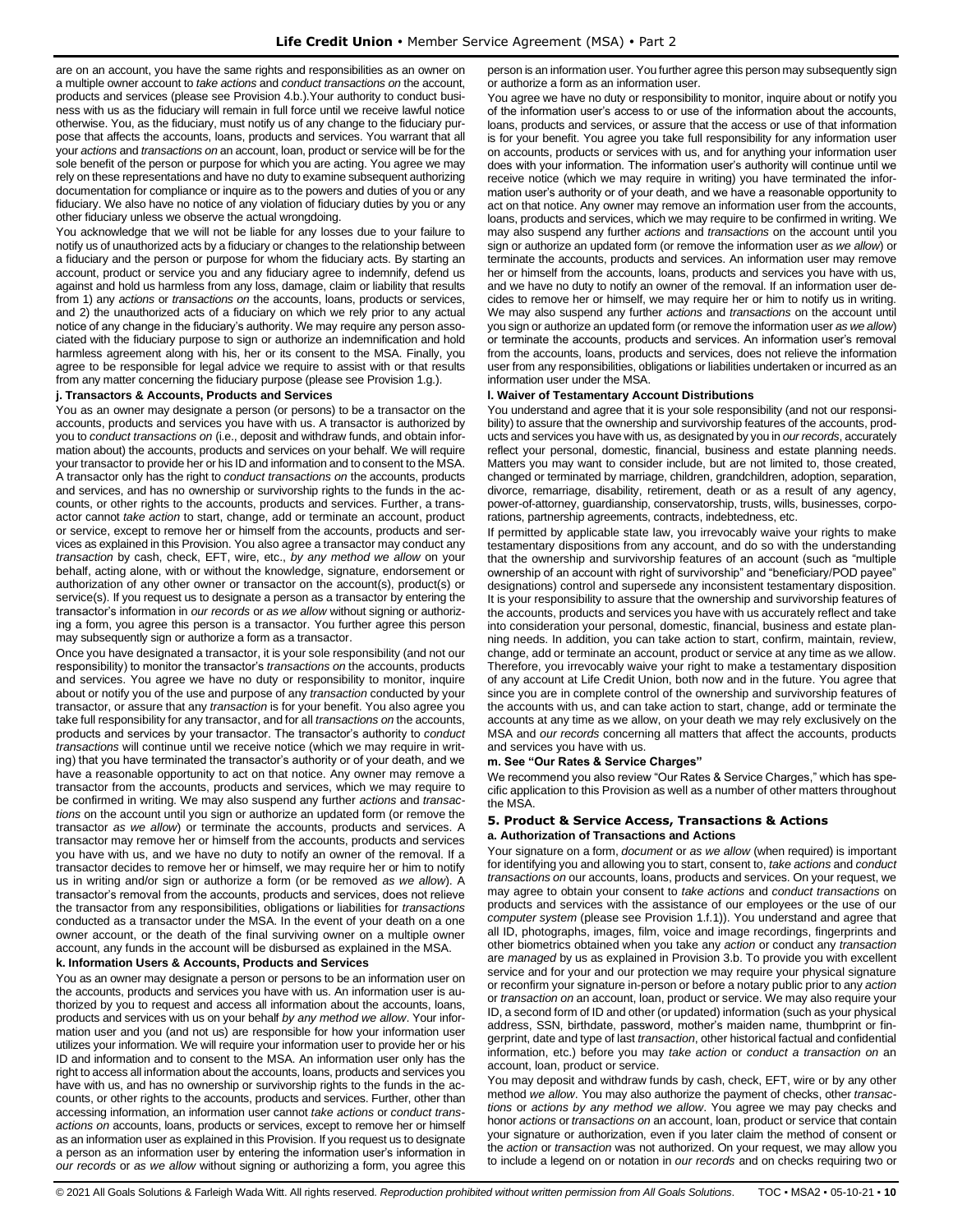more signatures or authorizations on your checks, *actions*, *transactions* or any other matter pertaining to the accounts, loans, products or services you have with us. You understand this legend or notation requiring two or more signatures or authorizations may only be entered in *our records* or as *we allow*. You agree any such legend or requirement is for your convenience only, and it is your sole responsibility (and not our responsibility) to supervise your internal control affairs with all persons you authorize. You also agree we may pay a check, or honor any *action*, *transaction* or other matter pertaining to the accounts, loans, products or services with us, with only one signature or authorization by any person you authorize. You understand we have only allowed you to add a legend or requirement for two or more signatures or authorizations because you 1) are in the best position to address your own internal control affairs with the persons authorized, and 2) have agreed to take responsibility for and recover any loss that occurs from a violation of your requirement.

If we contact you about an *action* or *transaction on* an account, loan, product or service that you confirm is authorized (which our employee may note in *our records* or *as we allow*), you agree we may rely on your confirmation. If you share your information, password, code or PIN (or any other method of authorization *we allow*) with any person or organization, you agree you authorize *actions* or *transactions on* the account, loan, product or service conducted by this person or organization. You further understand that until you notify us and revoke your authorization, all *actions* or *transactions on* the account, loan, product or service conducted by this person or organization are authorized and genuine, even if they are not conducted for your benefit or according to your instructions. If you request and we agree to provide you with cash for any *action* or *transaction*, you understand once you are in possession of the cash, you (and not us) are completely responsible for its care and safekeeping from any loss, theft, damage or destruction. Should you have any concerns about the loss or theft of cash, please let us know and we may be able to provide you with one of our checks (for which there may be a service charge). Additionally, for your and our protection and security purposes, you agree we may pay any person (including you) requesting a withdrawal in cash with a limited amount of cash, our check, an EFT or wire. You understand and agree these cash withdrawal options are appropriate since a person can obtain cash by depositing the check at her or his own financial institution, and we can schedule the delivery of cash for you on your request, for which there may be a service charge.

### **b. Transaction and Action Options & Required Forms**

When you *take action* or conduct a *transaction on* accounts, loans, products or services, we may require you to use a specific form or *document* to conduct or complete the *action* or *transaction*. If you do not use that form or *document*, for your and our protection we may refuse to honor, perform or complete the *action*  or *transaction*. Whether an *action* or *transaction* is honored, completed or not, you are responsible for any loss or liability we incur as a result of your failure to use a required form or *document* or follow the *terms* of the MSA.

### **c. Account Transfers by Wire or ACH**

We may offer wire transfers or ACH transfers that allow you to send or receive debits or credits to an account with us. We may require all wire transfers to be authorized in writing. When you initiate a wire or ACH transfer you may identify either the recipient or any financial institution by name and account or identifying number. We (and other institutions) may rely on the account or other identifying number you give us as the proper identification number, even if it identifies a different person or institution. You understand we may confirm the information on all wire requests before sending the wire. Once we have sent an outgoing wire, the transfer is final and cannot be stopped, so please make sure all the information about the wire is correct and that you want the wire sent according to that information. If you provide incomplete or inaccurate written or verbal transfer instructions to us, we will not be responsible for any resulting wire transfer losses, delays or failed *transactions*. You understand international wire transfers may not be completed for several weeks, or at all.

Wire transfers are governed by Federal Reserve Regulation J if the transfer is cleared through the Federal Reserve. ACH *transactions* are governed by the rules of the National Automated Clearing House Association (NACHA). You acknowledge that our processing of international *transactions* may be delayed if necessary to complete screening required by federal law. You must ensure that all international entries you initiate are designated with the appropriate international entry code, as required by NACHA rules. All entries will be credited to or debited from the account you have with us in U.S. dollars. Currency conversion will be at rates determined by, or available to, us or the Automated Clearing House. You bear all currency conversion risk as well as all gains or losses associated with currency conversion for international entries. All wires and ACH transfers must comply with applicable U.S. law. If you use these services and receive funds by wire or ACH transfer, you agree to confirm the transfers by reviewing your periodic statement (or online service we offer), since we are not obligated to notify you when funds are received. While we may conditionally and provisionally credit the account you have with us with an ACH transfer, if we are not finally and ultimately paid for the transfer, we may reverse the credit to the account and the sender will be deemed not to have paid you. If we cannot reverse the credit or you do not have sufficient funds in an account, you agree to reimburse us for the amount of the reversed transfer.

#### **d. Limitations on Account Transactions**

**1) Account Withdrawal Limitations.** You understand we have no obligation to honor a request to withdraw funds if you do not have 1) sufficient available funds in an account or 2) one of our overdraft services (please see "available balance" in Provision 6.i.). If a check or other transfer or payment order is presented against insufficient available funds in an account, we will require a service charge. If there are sufficient available funds to pay some but not all checks or items drawn or presented against the account, we may pay or allow withdrawals for those checks, transfer or payment orders for which there are sufficient funds in any order we choose, according to applicable law and the *terms* of the MSA. There are a number of circumstances where you may not be able to withdraw funds from an account, including but not limited to: 1) our methods are inoperative due to emergencies or problems, 2) the product or service has been terminated, 3) we are unable to contact you, 4) failure to provide required documentation, information or ID, 5) failure to use a required method or *document*, 6) exceeding a limit or an amount set by us, 7) failure to meet a minimum balance for thirty (30) days, 8) deposited check funds are not available, 9) funds are collateral for an obligation, 10) any lost or stolen check, card or access device, 11) a breach of or unauthorized access to a product or service, 12) business or compliance purposes, 13) to stop or prevent a loss, 14) potential lack of capacity or victim of undue influence, 15) failure to comply with any *term* of a contract, 16) funds held or offset per a security interest or lien, 17) account and/or funds held for a dispute or uncertainty, 18) unpaid check(s) or EFT(s) for insufficient funds or stop payment orders, 19) deposited item(s) charged back for nonpayment or a claim, 20) a garnishment, levy or similar legal claim or notice, 21) default on any obligation, or 22) our belief that an *action* or *transaction* may be fraudulent. To comply with the law and to protect you and the members of Life Credit Union, you understand we may require written notice of your intent to withdraw funds from an account you have with us at least seven (7) calendar days and up to sixty (60) calendar days before the time you would like to make the withdrawal. Finally, you understand in the event any account is overdrawn, any loan is past due, or you are otherwise in default under any contract with us, we may suspend your ability to conduct *actions or transactions* to any or all accounts, products, services, until you have resolved the matter with us.

**2) Account Transaction Volume Limitations.** We may limit the number of items deposited and the frequency of deposits and other *transactions* you can make each day to the account(s) you have with us. The date we use to determine the number of *transactions* is the date a *transaction* is posted to (actually credited to or debited from) an account, rather than the date you conducted the *transaction*. Should the *transactions on* an account with us exceed the limitations we establish, we may limit your *transaction* activity, require a service charge or terminate the account. You understand if *we allow* or honor a *transaction* that exceeds these restrictions (a nonconforming *transaction*), we are not required to allow or honor any future *transaction* that exceeds these restrictions.

**3) Limits on ATM Transactions.** For your and our protection, we may limit the number and dollar amount of cash withdrawals at ATMs. We may also limit the number and amount of deposits by cash and check at ATMs. Our current limitations on ATM cash withdrawals are stated in "Our Electronic Funds Transfer Terms" at the end of this Part 2 of the MSA. Should you need to make withdrawals and deposits that exceed our ATM limits, you may come to our branch any time we are open for business.

### **e. Accounts May Not be Transferred to Others**

The accounts you have with us are non-negotiable, non-assignable and nontransferable to another person or organization. This means you may not endorse, negotiate, transfer, secure or pledge any account and the funds in that account to a person or organization other than us for any reason. Unless a person's name appears on a service form or is in *our records*, she or he may be denied access to all accounts, products and services and all funds and information pertaining to the accounts, products and services unless otherwise required by law.

#### **f. When a Transaction or Action May be Refused**

Generally to conduct an *action* or *transaction* on an account, product or service with us, you must be an owner, trustee or fiduciary on the account, product or service. For your and our protection, you understand we may refuse an *action* or *transaction on* an account, loan, product or service for any reason not prohibited by law, including but not limited to, 1) our methods are inoperative due to emergencies or problems, 2) we are unable to contact you, 3) failure to provide required documentation, information or ID, 4) failure to use a required method or *document*, 5) exceeding a limit or an amount set by us, 6) failure to meet a minimum balance for thirty (30) days, 7) inactive or abandoned products or services, 8) deposited check funds are not available, 9) funds are collateral for an obligation, 10) any lost or stolen check, card or access device, 11) a breach of or unauthorized access to a product or service, 12) business or compliance purposes, 13) to stop or prevent a loss, 14) potential lack of capacity or victim of undue influence, 15) the product or service has been terminated, 16) failure to comply with any *term* of a contract, 17) funds held or offset per a security interest or lien, 18) account and/or funds held for a dispute or uncertainty, 19) unpaid check(s) or EFT(s) for insufficient funds or stop payment orders, 20) deposited item(s) charged back for nonpayment or a claim, 21) a garnishment, levy or similar legal claim or notice, 22) default on any obligation, 23) limited to a savings account and voting by mail, 24) ineligible for membership, 25) membership terminated, 26) notification of death, 27) anything unethical or unlawful concerning you or your or our business, 28) our belief that an *action* or *transaction* may be fraudulent, 29) any alteration, forgery or fraud concerning you or your or our business, 30) any falsification or misrepresentation concerning you or your or our business, 31)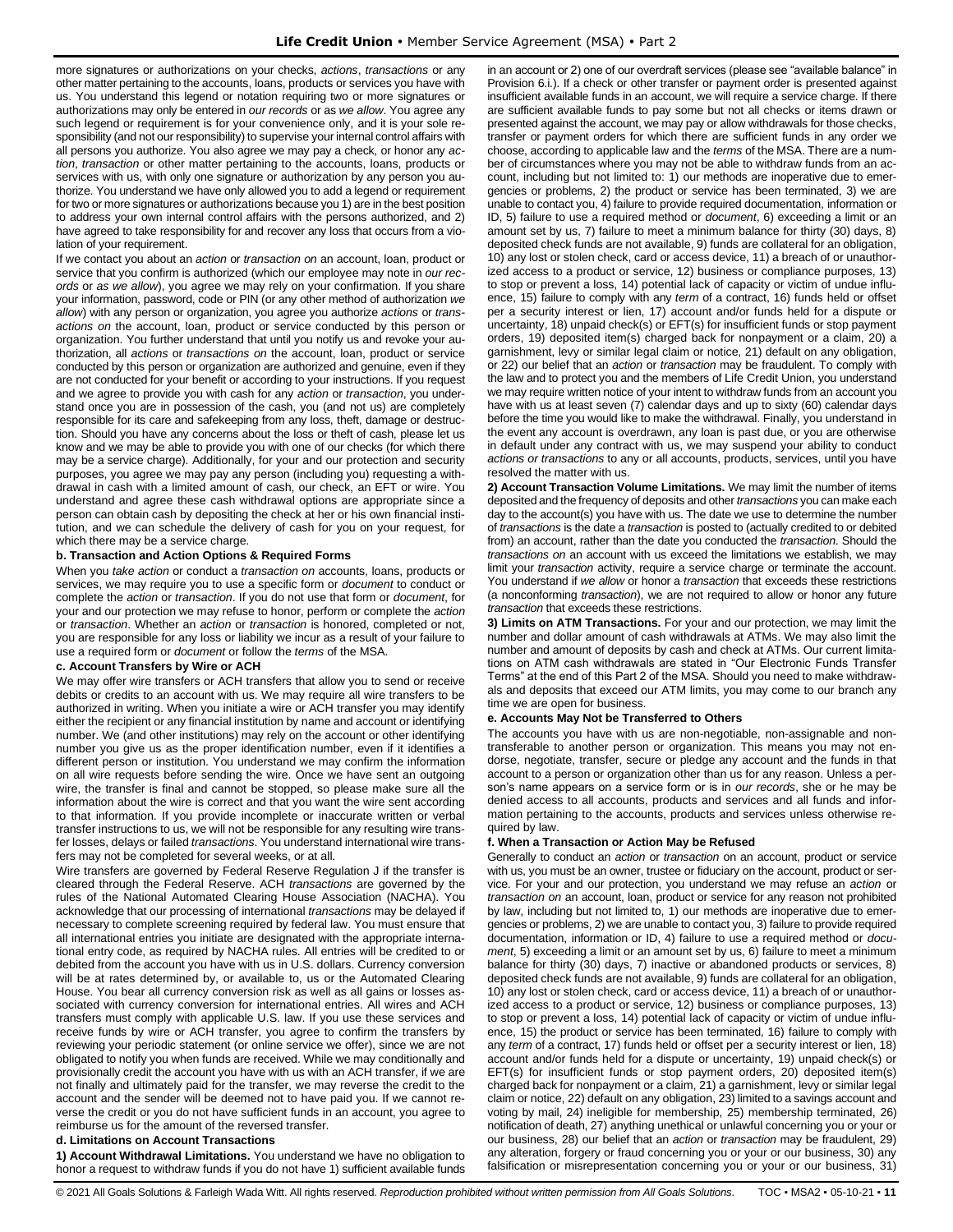any alleged crime concerning you or your or our business, 32) abuse of or threats to anyone associated with us, or 33) any other reason we believe is appropriate to *manage* the business of Life Credit Union.

### **g. Transactions and Actions Online**

We may offer an internet service that allows you to *take actions* or *conduct transactions on* products or services with us online. For your convenience, and in order to remind you to go online to start the service, we may note your request for this internet service on a form or enter it in *our records*. This internet service may be governed by a contract you agree to online, the MSA, all other contracts, as applicable, and *our records*. Should you have any questions about this service, please contact us at your earliest convenience.

### <span id="page-11-0"></span>**6. Your Use of a Checking Account with Us**

#### **a. Completing Your Checks and Check Register**

When you write a check drawn on a checking account with us, you must write your payee's name, complete the numerical and written amount lines on the check and sign your name. Always begin by writing the payee's name and the amounts at the start of the far-left side of these lines to avoid leaving any spaces; this will reduce the risk of your check being altered. It is also important to draw a line after the payee's name and after the written amount to protect yourself against alterations. Please make sure all information you write on your check is legible. Finally, make sure the numerical and written amounts of your check match, since the written amount is likely the amount we may pay from the account. If the amounts do not match, you agree we may pay either amount or return the check unpaid, at our sole discretion.

Once completed, you should write the check number, amount, date, payee's name and purpose in your check register or payment records, and deduct the amount of the check from the account balance. This helps you to keep track of the current balances of an account, which in turn helps you avoid insufficient funds or overdraft service charges (please see Provisions 6.i. through l.). It also allows you to detect and report checks with alterations and forged drawer's signatures (please see Provision 15.b.). Please use dark permanent ink (preferably black ink) to complete and sign your checks. You agree you are responsible for any losses incurred for your checks if you do not use a dark permanent ink when writing your checks. You should also keep your checks in a secure location and separate from your ID so they are not stolen from you. If the account is a multiple owner, trustee or fiduciary account, each owner, trustee, fiduciary or transactor may sign (or authorize), issue and endorse checks in the other owner's, trustee's or fiduciary's name. If you require more than one signature on a check drawn on an account with us, you agree we may pay that check regardless of the number of signatures on it if the check is issued by a person authorized to *conduct transactions on* the account (please see Provision 5.a.). You understand when you write a check you are ordering us to pay the check, and that payment is proper even if you did not completely fill out or sign your check.

### **b. Please Use the Check Forms We Provide**

For your protection, when starting a checking account you agree to use the checks we make available that we refer to as, "your checks." Your checks are actually forms (check forms) provided to you by our approved associate. It is important that you use our associate-provided checks because 1) the security features help protect against fraud losses, and 2) the forms help us confirm that a check is your check when presented for payment. Using any other check form may indicate fraud, and you agree we may refuse to pay it if we believe our refusal may prevent a loss, and is not dishonor or wrongful. Alternatively, if you use and we pay a check not provided by our associate that results in any loss or service charges, you agree to be responsible for any loss and service charges incurred. The reason you are responsible for any loss and service charges is because in order to obtain check forms from another organization or person, you must provide your information to unknown people, any of whom may create a fraudulent check drawn on the account. Accordingly, we use an associate's check forms to help avoid losses, and require owners, trustees and fiduciaries to take responsibility for all losses and service charges for not using these forms.

### **c. Dates on Your Checks**

We may pay a check you write regardless of its date or language limiting payment to a certain time (for example, "stale dated" checks or checks bearing a "void after" date legend). However, we are not obligated to pay a check before its date or more than six (6) months after its date. Attempts to limit payment of a check by date or language are ineffective because 1) checks presented as EFTs or other transfers may not include the date, 2) our processing technology may not allow for the examination of a date, and 3) a person in possession of your unpaid check may take legal action against you for the amount and costs. If you do not want an outstanding check paid, you may place a stop payment order on the check (please see Provision 6.d.). Similarly, if you date a check for payment in the future (often referred to as a "postdated check notice") and notify us, we may agree not to pay a check before its date. Please be aware this postdated check notice will only be effective if it allows us a reasonable amount of time to act on and not pay the check. Additionally, for the notice to be effective we will need your name, your number, the check's number and date, amount and the payee's name. You understand that failure to fulfill any of these requirements may result in payment of the check. If you fulfill these requirements, we will return the check as postdated and require a service charge to cover some of our employee's time. Should you request us to cancel a postdated check notice and pay the check, we may also require a service charge to cover some of our employee's time. For your convenience, we may agree to a verbal postdated check notice that will expire after fourteen (14) calendar days unless you confirm that notice in writing. Once confirmed in writing, the notice will be effective for six (6) months, and can be renewed for an additional six (6) months for a service charge. You understand we have no duty to notify you when your notice will or has expired.

### **d. Stop Payment Orders on Your Checks and ACHs**

You may request us to stop payment on any check drawn on or ACH debit scheduled from a checking account you have with us by a stop payment order *as we allow***,** which we may require to be confirmed in writing. Your request (order) to stop payment will be effective only if we have a reasonable amount of time to act before the check is presented or the ACH entry is transmitted to us. For the request (order) to stop payment to be effective we will need your name, your number, check number, the date of the check or ACH entry, the name of the payee and the amount of the check or ACH entry. You understand that failure to comply with any of these requirements may result in payment of the check or ACH entry. If you fulfill these requirements, we will return the check or ACH entry and require a service charge to cover some of our employee's time. Should you request us to cancel a stop payment order and pay the check or ACH entry, we may also require a service charge to cover some of our employee's time. For your convenience, we may agree to a verbal stop payment order that will expire after fourteen (14) calendar days unless you confirm that order in writing or *as we allow*. A stop payment order on a check placed or confirmed in writing will be effective for six (6) months and can be renewed for an additional six (6) months for a service charge. A stop payment order on an ACH entry will continue until the entry is returned or until you cancel the stop payment order (which may require the payment of a service charge). We have no duty to notify you when your stop payment order will or has expired.

You understand that although you may stop the payment of your check, generally the person or organization in possession of the check may recover the full amount of the check from you (which may include interest and costs). In addition, if you owe money to the payee of the check or ACH entry, stopping payment on the check or ACH entry means you will not have paid the money to that person. In the unlikely event we pay a check or ACH despite a timely, accurate and complete stop payment order, we may be obligated to credit the account you have with us. We also may not be obligated to credit the account and you will need to address the matter with the payee. If we issue a credit to the account, you agree to sign or authorize a statement explaining the dispute with your payee, and assist us in taking legal action against any and all persons or organizations to recover our loss. You understand if you repeatedly place stop payment orders on your checks drawn against insufficient funds, we may consider that account abuse and may terminate the account.

#### **e. No Stop Payment On Our Cashier's or Teller's Checks**

If we provide you with one of our checks that is payable to you or that you have requested us to make payable to another person or organization, it is your sole responsibility to make sure you want the person or organization to be paid with the check before you deliver the check to that person or organization. You understand that if you give our check to a person or organization, and afterwards become displeased with the person, organization or *transaction* and do not want the check paid, *we will not be able to stop payment on our check.* If you have any doubt about the person, organization or *transaction*, do not give the check to that person or organization, since we will not be able to stop the payment of the check. Should you change your mind and decide not to use one of our checks, you may return the actual physical check to us and request a refund for the amount of the check.

#### **f. Conversion of Checks to Electronic Fund Transfers**

In some circumstances, a person, merchant or other organization can convert your check and check information into an EFT and debit the account you have with us. The conversion of your check to an EFT is covered by "Our Electronic Funds Transfer Terms," which is part of the MSA (and is found at the end of this Part 2). You agree we may honor the EFT and debit the account just as if the original check was presented for payment. Should a person or organization convert your check to an EFT, you will have to contact that person or organization if you wish to access a copy of your check. You understand that if we return your check to an organization unpaid for insufficient funds or stop payment, the organization may try to represent the check as an EFT. The EFT that represents the dishonored check will be treated as a re-presented check.

### **g. Presentment of Your and Our Checks**

For your and our protection, compliance purposes and to cover costs for our members, we may require any person presenting your or our check to comply with our due diligence requirements before we pay the check. These requirements may include, but are not limited to, the presenter supplying us with her or his ID, SSN, birthdate, physical address and authority to present (negotiate) the check. We may also require the person to sign a statement of receipt, place her or his thumbprint or fingerprint on the check and pay a service charge. If a check is payable to two or more persons (whether payable sequentially or together), we may require all payees or endorsers to sign the check in-person at Life Credit Union (or *as we allow*) to assure all endorsements are valid. You agree that if a person presenting a check declines to carry out any of these requirements, we may refuse to pay the check, and that our refusal is not dishonor or wrongful since this person has not complied with our presentment requirements. (A presenter always has the option to deposit and receive funds for the check at the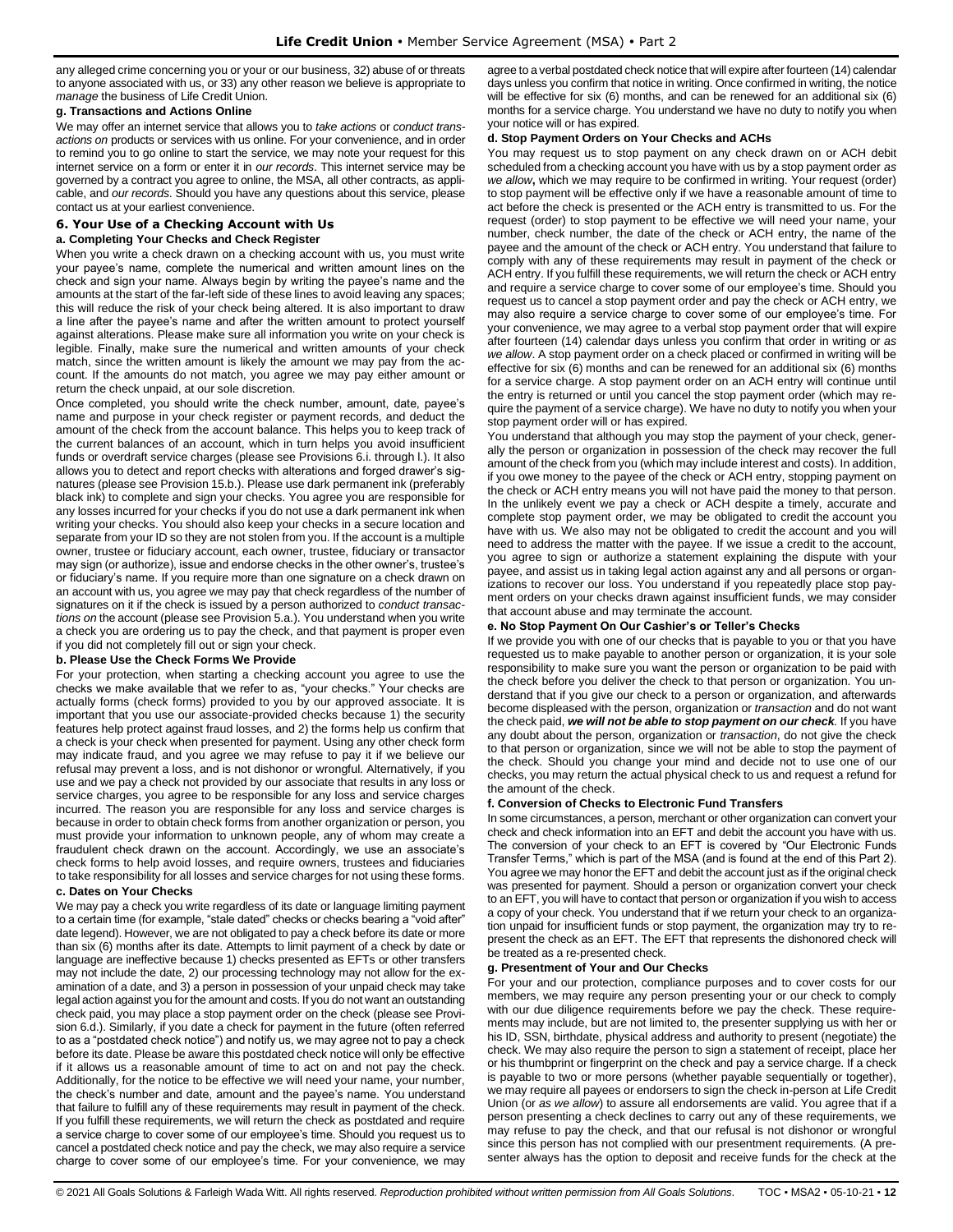presenter's own financial institution). For your and our protection, checks presented after our 2 p.m. cut-off hour may be treated as if presented on the next business day we are open. You agree to be responsible for legal advice we require regarding any matter concerning a check drawn on an account you have with us (please see Provision 1.g.). Also, for your and our protection and security, we may pay a person presenting your check with our check or an EFT, and we may decline to pay this person with cash. You understand and agree that payment with our check is not wrongful since this person can obtain cash by depositing the check at her or his own financial institution. Additionally, for your and our protection and security purposes you agree we may pay any person (including you) presenting our check with a limited amount of cash, our check or an EFT, and may decline to pay the check entirely with cash. You understand and agree these payment options are appropriate since a person presenting our check can obtain cash by depositing the check at her or his own financial institution, and we can schedule the delivery of cash to you on your request, for which there may be a service charge.

#### **h. Our Use of Automated Collection and Payment Processes**

We use electronic check deposit, transmission, presentment, payment and return technology to *manage* the greatest number of checks in the most cost-effective manner for the benefit of the members of Life Credit Union. These automated processes rely on and can only recognize information in the Magnetic Ink Character Recognition (MICR) line at the bottom of the check, which contains your number, amount of the check and check number. To achieve these cost efficiencies for our members, you agree when we pay or take a check for deposit and collection we may disregard all information on the check (including notes and legends) other than 1) the identity of the institution the check is drawn on, and 2) the information encoded in the MICR line (whether consistent with other information on the check or not). You also agree when we pay a check without physically or visually examining it, it does not mean we failed to exercise ordinary care in paying the check.

#### **i. Determination of Available Balance to Pay Items**

Checks and other *transactions on* a checking account with us are paid based on your available balance, and not the actual balance. Your actual balance is the actual amount of funds in the account (based on credits and debits posted to the account at that time). Your available balance is generally equal to the actual balance, less the amount of any holds placed on recent deposits, holds placed for other reasons, and holds for pending *transactions* (such as debit card purchases) we have authorized but have not yet posted to the account. If an item presented for payment against the account exceeds the available balance, we will treat it as presented against insufficient funds even if the actual balance exceeds the amount of the item (please see Provision 6.k.).

#### **j. The Order in which Checks and Other Items are Paid**

In general, we pay checks and other *transactions* in the order they are presented to us, regardless of when you issued or authorized them. Insufficient funds balances on accounts may result from 1) checks paid, 2) holds on funds of deposited checks, 3) ACH debits such as online bill payment *transactions*, 4) payments authorized by an owner or other withdrawal requests, 5) items deposited by an owner and returned unpaid by the paying institution, and 6) imposition of requested or required service charges. Checks and ACH debits may be presented to us in batches or data files, and are paid when we process the data file. Checks in the same data file are processed in low to high amount order. Checks presented for payment at our branch are processed at the time of payment. Debit card *transactions* are processed when transmitted to us, which may occur immediately or up to several days later. You understand that the merchant or its processor (and not us) determines when the *transaction* will be transmitted to us. When a merchant obtains authorization for a debit card *transaction*, we place a temporary hold against the funds in the account for the amount of the authorized *transaction*. In some cases, such as restaurants, gas stations, or car rental *transactions*, there may be a hold for an initially authorized amount, but the *transaction* is submitted at a different amount. You should be certain there are sufficient funds in your available balance at all times to pay checks or *transactions*, or they will be handled according to the overdraft and insufficient funds *terms* of the MSA, or paid under one of our check overdraft services if applicable. This Provision reflects our practices in effect at the time the MSA was prepared. You agree we may change these practices at any time without prior notice to you to address data processing constraints, changes in law, regulation, clearing house rules or to *manage* the business of Life Credit Union.

### **k. Insufficient Funds to Pay Checks and Other Items**

If the available balance of funds in a checking account are not sufficient to pay a check or other item presented on the account, we may return it for insufficient funds, and require a service charge for the dishonored check or item (as explained in Provision 9.). You understand we have no duty to notify you if there are insufficient funds to pay your check or other items drawn on an account: *this is a matter you must pay attention to and are responsible for*. If we pay a check or transfer that exceeds the available balance in an account, you agree to immediately repay us the amount of the paid check or transfer and any charge for that service, unless otherwise addressed by the MSA or other contract with you. If we pay a check or transfer that exceeds your available balance, it does not mean we will pay a check or transfer that overdraws an account in the future. If we charge an account you have with us for any obligation you owe, you understand the balance thereafter may be insufficient to pay a check or item drawn on the account, and we will rightfully refuse to pay the check or item for insufficient funds. If we return an item for insufficient funds, the payee (or the payee's institution) may re-present it. Each

presentment against insufficient funds will result in a separate fee. Finally, if we are repeatedly presented with checks or items drawn on an account for insufficient funds, we may consider that account abuse and may terminate the account.

### **l. Payment of Checks & Items that Overdraw an Account**

**1) Account & Lending Overdraft Transfer Payment Services.** To assist you when you want or need your checks and EFTs or other items paid, we may provide you with overdraft payment services. If you qualify for and we agree to provide these services, we will pay your checks or EFTs drawn against insufficient funds by transferring funds from another account or loan to a checking account with us, and require a service charge. Transfers from account(s) to a checking account are covered by the MSA and "Our Electronic Funds Transfer Terms," whereas transfers from a loan to a checking account are governed by a separate loan agreement. You agree we may apply funds deposited to account(s) with us to your outstanding overdrafts and service charges, regardless of the source of the deposit, including directly deposited government entitlements or benefits, such as Social Security deposits.

**2) Courtesy Pay Services.** If you have a checking account and are in good standing, you may use the privilege of our overdraft service which allows you to overdraft an account up to a set limit. To be in good standing requires that you have a checking account for at least ninety (90) calendar days, be eighteen (18) years of age or older, have no prior unpaid closures reported by a third party, and to have not caused us a loss. If you qualify, we may pay your overdrafts up to a set limit and require a service charge. This service will not apply to ATM *transactions* or to non-recurring debit card *transactions* unless you notify us that you would like to opt in to coverage of such *transactions* as we may require. If you use this service, we will notify you of the amount paid and service charge for each *transaction*, and you will have forty five (45) calendar days to reimburse us for paid checks, EFTs and service charges. For more information on this service, please contact us at 615-230-5433 or toll-free at 877-230-5433.

### **m. Your Lost or Stolen Checks: Notify Us Immediately!**

If your checkbook, a box of checks or a check is lost or stolen, please contact us immediately at 615-230-5433 or toll free at 877-230-5433. The sooner you contact us, the less liability you have for unauthorized checks drawn on the account, and the sooner we can provide new checks, a new account and new number as required. When you notify us that your checks are lost or stolen, we may require you to sign or authorize a notice (*as we allow*) so we can rightfully refuse to pay the check(s) if presented for payment. You further agree that for your and our protection we may terminate an existing account and provide you with a new account (and potentially a new number to replace your number) to avoid a loss to you or us. In fairness to our members, there may be a service charge for all termination and replacement costs when you lose your checks. However, there will not be a service charge when your checks are stolen. If you give, mail or send your check to your payee (such as a creditor) who informs you that your check is purportedly lost or stolen, please contact us immediately at 615-230-5433 or toll free at 877- 230-5433. When you notify us that your check to a payee is lost or stolen, for your and our protection you agree to sign or authorize a notice (*as we allow*) so we can rightfully refuse to pay the check if presented for payment.

### **n. Lost or Stolen Cashier's or Teller's Checks**

If one of our cashier's or teller's checks in your possession is lost, stolen or destroyed, you (and your payee if applicable) agree to sign or authorize a notice (*as we allow*) so we may rightfully refuse to pay the check if presented for payment. We may require you (or your payee if applicable) to post a bond, furnish us with collateral or a security interest in collateral, or wait ninety-one (91) calendar days from the date of the check, to receive a replacement check or refund. If you do not receive one of our checks that was sent or mailed to you, you agree to sign or authorize a notice (*as we allow*) so we may rightfully refuse to pay the check if presented for payment. At our discretion, we may require you to post a bond or furnish us with collateral or a security interest in collateral, prior to obtaining a replacement check or refund for our check that you did not receive.

**1) Delivery of Our Checks to You.** When you request one of our cashier's or teller's checks and are unable to take possession of the check in-person, we may send the check to you by a secure delivery service. This service may include but is but not limited to using Federal Express or United Parcel Service, which require your signature and proof of receipt. We use this secure method to deliver our checks for your and our protection to assure only you receive the check, and to spare you from having to post a bond and/or furnish collateral. Since this service is for your convenience and protection, you may be responsible for the cost of this method of check delivery. If you authorize us to deliver the check to you by regular U.S. mail, you agree to all time delays and to repay all costs and losses if the check is lost or stolen.

### **o. Your Checks & Family Members, Friends and Employees**

If you report your check has been forged or altered, we will investigate the potential crime. If we determine your family member, friend or employee committed or assisted with the crime, we will investigate your use of ordinary care in the matter. If we determine you failed to use ordinary care (i.e., were negligent) in handling or managing the check (or your ID), you agree to take responsibility for recovering any loss for the check. You understand you, like each member of Life Credit Union, are in the best position to both prevent and address the crime with your family member, friend or employee, rather than imposing the cost on the members of Life Credit Union.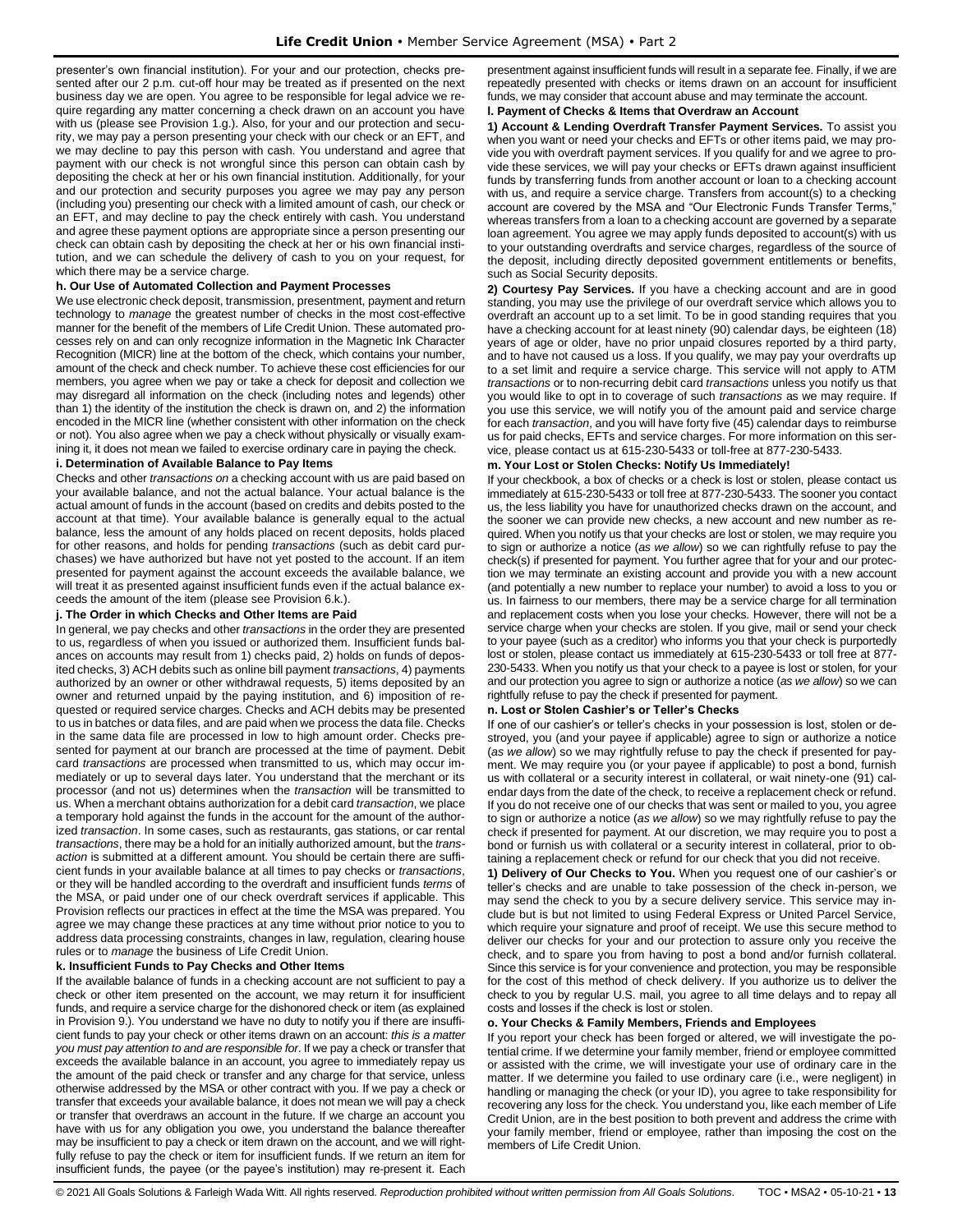### **p. Right to Refuse Payment for Potential Risks**

For your and our protection, we may refuse to pay any check or item we believe has a potential payment or fraud problem. Payment problems include, but are not limited to, insufficient funds, stop payment, closed account, illegible checks or checks or items written in a language other than English. Fraud problems include, but are not limited to, alterations and forgeries. You understand our nonpayment or non-action under these circumstances is beneficial to you because it protects your funds and reduces the risk of loss and is therefore not wrongful. Alternatively, if we believe there is a fraud problem with your check and the presenter is the perpetrator of the fraud, you agree that for your and our protection we may retain the check to determine if it is fraudulent. You understand that our retention of the check protects you and us from incurring a loss on the account. You also agree that retaining the check is not wrongful because it may substantiate the commission of a crime, and its retention eliminates potential additional crimes. Following appropriate due diligence, if we determine the check is not fraudulent, we will either pay the check or offer to return it to the presenter. Finally, if we believe there is a fraud problem with your check and the presenter is not the perpetrator of the fraud, you agree that for your and our protection we may note the type of fraud on the face of the check before returning it to the presenter to alert branches and other institutions of the potential fraud problems with the check. Our action or inaction in these circumstances is purely at our discretion. You agree we are not required to take or refrain from taking any particular action on any of these matters.

#### <span id="page-13-0"></span>**7. Your Deposits to an Account with Us**

*Please see our "Summary of Our Service for Your Checks Offered for Deposit" for an overview of our check deposit services.*

### **a. How You May Deposit Funds**

You may make deposits to an account with us *by any method we allow*, including in-person, mail, phone, online, ATMs, night depository, wire transfer and EFT. You may deposit funds in the form of cash (U.S. dollars), check, wire transfer and EFTs as we offer.

#### **b. Our Rights on Your Deposit**

When we agree to take your deposits we are providing you a service by saving you the time and expense of having to go to the paying institution to receive your funds. In providing this service, we will credit the amount of the deposit to the account you have with us. However, depending on the type of deposit, we may hold some or all of the funds from the deposit. We may also refuse or return a deposit if we believe it is necessary to prevent you and us from incurring a loss. If we elect to hold the funds from your deposit the time period for the hold will depend on 1) the type of deposit (cash, check, wire, etc.), 2) the amount, 3) the account it goes into, 4) the source of funds, 5) our ability to verify persons, organizations and institutions issuing, negotiating and making payment, and 6) any other facts we consider important. In addition to this Provision, we encourage you to review "Funds Availability of Deposits," which is part of the MSA and found at the end of this Part 2. You understand if we make funds available to you from a check you deposit (in cash or otherwise) we are only *providing you with credit,* and are not *cashing, promising or guaranteeing payment of the check you deposited*.

Please be aware any check you deposit that is drawn on another financial institution can come back to us for a number of reasons. For reference, we group these reasons into two categories: nonpayment reasons (such as, but not limited to, insufficient funds, stop payment, closed account) and fraud reasons (such as, but not limited to, alterations or forgeries). It may take as many as nine days (seven business days and two weekend days), and in some instances more, for your deposited check to be returned by the paying institution for a nonpayment reason. If there is a fraud problem with the check, the paying institution may make a claim against us (even after the check has been paid) and demand repayment for the amount of the check for several years after you deposit the check (the number of years varies by state). If your deposited check is returned unpaid or we are required to repay the amount of the check for any reason, you are responsible for the amount of the check and all related service charges and costs. Accordingly, when we take your checks drawn on other institutions for deposit, to attempt to prevent losses for you and us, you agree we may hold the funds from the deposited check for a period of time. Also please see "Funds Availability of Deposits" at the end of this Part 2.

If we have reasonable cause to doubt collectability of a check you offer for deposit (typically for a nonpayment or fraud reason), we may hold the funds from the check. If we hold the funds in a checking account, we will provide you with a notice of the status of your deposit and when the funds will be available. If we believe there may be a problem with a check, we may choose to not take the check for deposit unless you agree that we may place an extended hold on the funds of the check offered for deposit. The extended hold is for your and our protection to determine if the check will be paid or is not subject to a fraud claim. In such cases, if you do not want us to place an extended hold on the funds, please tell us before we have processed the check for payment and we will return the check to you so you may obtain payment elsewhere.

In some instances, we may require the check to be deposited into a savings account that has transactional limitations, with the funds held for an extended number of days. We may provide you with a notice of the status of your deposit and when the funds will be available. We may choose to not allow you to deposit the check unless you consent to an extended hold on the funds of the check. The extended hold is for your and our protection because it gives us time to attempt to determine if the check will be paid and is not subject to a fraud claim. If you do not want us to deposit the check to a savings account and place an extended hold on the funds, please tell us before we have processed the check for payment and we will return the check to you so you may obtain payment elsewhere.

On your request and consent, we may also send a check you offer for deposit for special collection. Special collection means that we will not deposit the check in an account, but rather send the check directly to the paying institution for payment (for which there may be a service charge). You understand if we send the check for special collection, no funds will be deposited to an account you have with us until the paying institution agrees to pay the check. If we send the check for special collection it may take an extended (indeterminate) amount of time for the check to be finally paid. If you do not want us to send a check you offer for deposit for special collection, please tell us and we will return the check to you so you may obtain payment elsewhere.

Please be aware that we have no way to guarantee that any check you offer for deposit that is not drawn on Life Credit Union will not be sent back to us for a nonpayment, fraud or other reason that requires us to repay the amount of the check. This is true even if we place a hold on funds from the check or send it for special collection. You understand if the check comes back to us and we are required to repay it, you are responsible for the amount of the check, and all related service charges and costs. You also agree that before you deposit a check, you will tell us about any circumstances or information you are aware of that could indicate the check may not be paid, or may be fraudulent or issued in connection with an illegitimate, unlawful or fictitious transaction or enterprise. You understand, regardless of the facts, circumstances and information you disclose about the check, you are still completely responsible for the amount of the check and all service charges and costs if it is dishonored, returned or a claim is made. Further, you understand that for your and our protection, prior to or after your deposit, should we believe there is a problem with the check you have offered for deposit, we may refuse to take the check and may return it to you so you may obtain payment elsewhere. Alternatively, if you request us to take a check for deposit and we believe there is a fraud problem with the check, for your and our protection you agree we may retain the check to determine if the check is fraudulent, and if so, the identity of the perpetrator of the fraud. You understand that our retention of the check protects you and us from incurring a loss on the check. You agree that in such cases, our retention of the check is not wrongful because the check may substantiate the commission of a crime, and our retention of the check avoids additional potential crimes. Following appropriate due diligence, if we determine the check is not fraudulent, we may take the check for deposit or return the check to you. Finally, if we believe there is a problem with a check and elect to return the check to you, you agree we may note the problem on the face of the check to alert branches and institutions of any potential fraud or nonpayment problem. You understand that if you do not want us to retain or make a notation on a check with a potential problem, you should not offer the check to us, because once the check is offered for deposit it has potentially involved us in a criminal or nonpayment and collection matter.

### **c. How to Endorse a Check You Wish to Deposit**

When you wish to deposit a check payable to you in an account with us, please turn the check over and locate the designated place for your endorsement on the back of the check at one end (which may have pre-printed lines). We recommend you write the words "For Deposit Only," sign your name beneath those words, and write your number beneath your signature in the endorsement space. If there is no designated endorsement space (or lines) on the back of the check, please write "For Deposit Only," sign your name and write your number in the blank area no more than one and one-half (1½) inches from the top edge of the check. For all mobile check deposits, you must endorse the original paper check with your signature and write: "FOR LIFE CREDIT UNION MOBILE DEPOSIT ONLY" in the endorsement area. Please make sure the endorsement language, signature(s) and number go on the back of the check at the top edge, and are no more than one and one-half (1½) inches from the top edge of the check. Endorsing the check in any other way may risk the account not being credited for the amount of the check.

You agree we may ignore any other language or markings on the check, and you will be responsible for any loss that results from endorsements, language or markings inside or outside of your designated endorsement space. Also please use dark permanent ink (preferably black ink) for all endorsements, since you are responsible for any losses incurred for not meeting this requirement. Finally, you should use our deposit slips and envelopes when making your deposit. You understand you may not deposit 1) a substitute check without our consent, or 2) a substitute check or similar item you have created or for which no institution has made the substitute check warranties and indemnity. If you do so, you agree to indemnify us for all losses we incur in connection with the substitute check or item.

#### **d. How to Write Your Check for Deposit with Us**

If you want to write a check drawn on an account you have at another financial institution, and deposit it into an account with us (in order to receive money back for the deposited check), please complete the check as follows. Make the check payable to yourself as the payee, and then complete and sign the check. Turn the check over and write "For Deposit Only" on the top of the back of the check, sign your name below this language along with your number and offer the check to us for deposit. While your check will be treated as any other check offered for deposit that is drawn on another institution, should you have an immediate need for cash or credit, please let us know. We have a number of ways we may be able to assist you.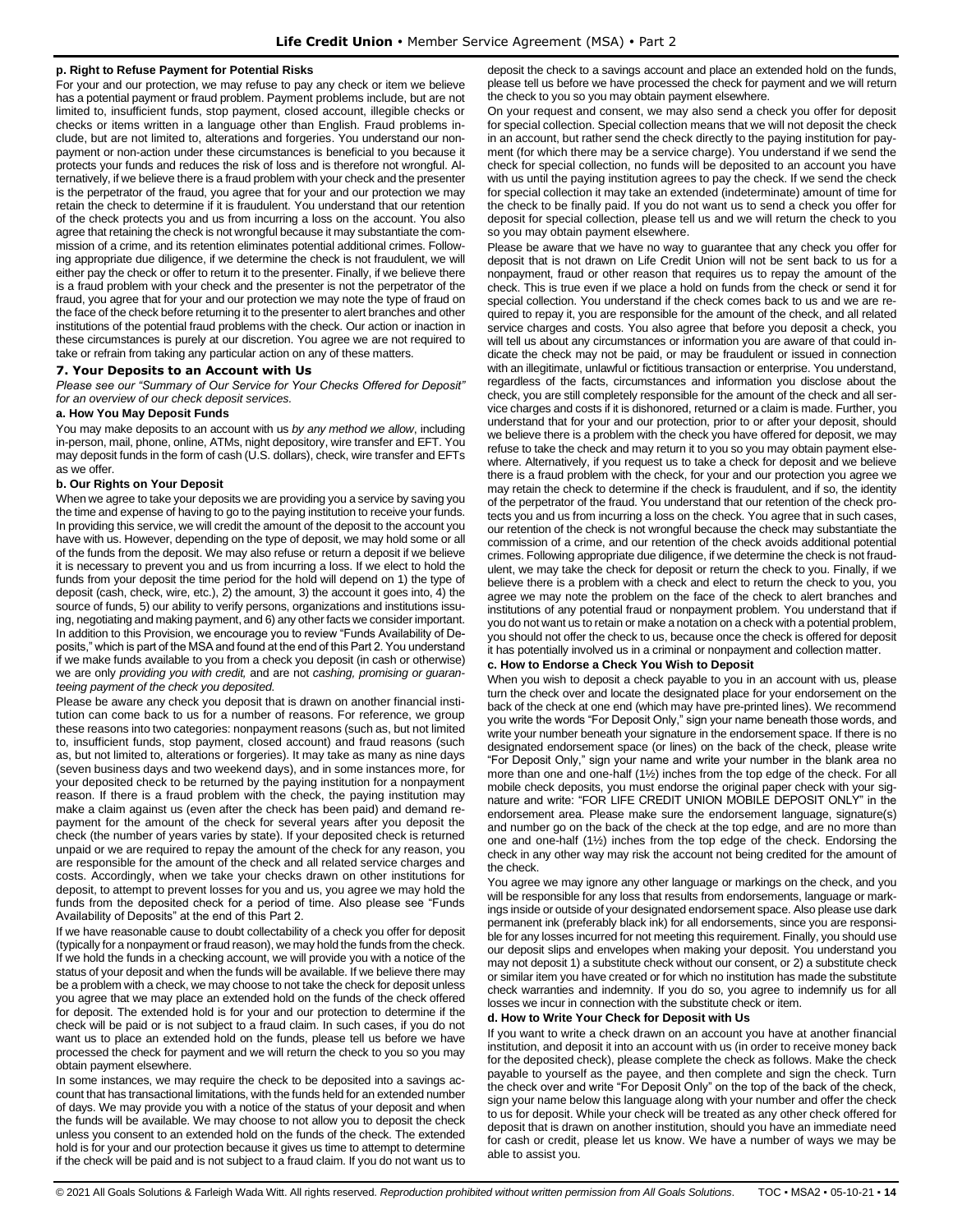### **e. Authority to Negotiate Checks and Endorsements**

We may take checks for deposit into any accounts you have with us, and recommend you endorse all checks you deposit. If we take a check for deposit without your endorsement, you agree that your liability for the check is the same as if you had endorsed it. If the account is a multiple owner, trustee or fiduciary account, each owner, trustee or fiduciary may endorse and deposit checks for one another. For identification and tracking purposes we may place your number on any check you offer for deposit. If you do not want your number on a check, please tell us and we may return the check to you to obtain payment elsewhere. For your and our protection, we may confirm the endorsement on any check you offer for deposit, and require you to carry out specific endorsement requirements for business, insurance or government checks.

If you wish to deposit any check payable to two or more persons (whether negotiable sequentially or together), we may require the check to be endorsed (or reendorsed) in-person at Life Credit Union by everyone required to endorse the check. However, we may choose to take such a check for deposit regardless of the number of endorsements on it (or whether those endorsements were made inperson at Life Credit Union) if the check is deposited by you or a person you have authorized according to the MSA. For checks not made payable to you as the payee (or endorsee), we may require proof 1) of your authority to endorse a check on behalf of another person or organization, and 2) that any endorsement on a check prior to your endorsement is authentic and authorized. These measures are necessary so we can provide you with our check deposit services and for your and our protection. You agree to be responsible for legal advice we require regarding any matter concerning a check you offer for deposit (please see Provision 1.g.). Finally, if you send us a check for deposit (payable to you or us) and do not specifically tell us in writing what is to be done with the check (i.e., you do not explain the exact purpose or reason you are sending the check to us, such as for a loan payment), we may deposit the check to either a checking or savings account you have with us.

### **f. Your Options for Direct Deposit Services**

We offer direct deposit services that allow you to preauthorize deposits to accounts with us (such as payroll, Social Security, retirement or other government deposits) or preauthorize transfers from accounts with us (such as regularlyscheduled payments to creditors). You must initiate direct deposits by a method acceptable to the initiator of the deposit (such as your employer or the federal or state government). You understand we may refuse and return any or all funds transfers for any lawful reason. Should we be required to reimburse the federal or state government or other initiator of a transfer for any payment directly deposited into an account you have with us, you agree we may deduct the reimbursed amount from the account, and may recover any amount you owe according to the *terms* of the MSA unless otherwise required by law. If you file for bankruptcy and do not cancel a direct deposit authorization to an account, you agree we should continue to apply your direct deposits according to the instructions previously given to us.

### **g. Deposits Made at a Night Depository**

If you make deposits at a night depository, you agree to use any special container, bag or envelope we may require. You understand we access night depositories only once on each business day we are open. Containers, bags or envelopes placed into the night depository before we access it are processed that business day, whereas those placed after we access it are processed the next business day. Night depositories are opened and items placed in the depository are removed and logged in the presence of two (2) of our employees or associates. The contents of each container, bag and envelope is counted, and we issue a credit to the account on the deposit ticket accompanying the deposit for the amount, as indicated by our count.

You agree we are a bailee of items placed in the night depository (i.e., we are simply in possession of the container, bag and envelope) until we have opened the containers, bags and envelopes, verified the contents, and credited the contents to an account you have with us or returned the container, bag or envelope and contents to you. You acknowledge that our count of any deposit placed into the night depository is the final determination of the contents of a container, bag or envelope placed in the depository. We will use reasonable efforts to notify you of any difference between the amount of a deposit we counted and that shown on a deposit ticket, though we will not be liable for any delay or failure of this notification. No deposit is considered to have been made until we have removed it and processed it as explained in this Provision, and a credit has been issued to the account you have with us. You agree you will be responsible for any damage to the night depository or delay in crediting deposits if you use a container or bag other than those we supply or you do not follow our instructions on the use of envelopes. You understand and agree the procedures explained in the MSA are commercially reasonable, and if we follow these procedures, we are not negligent in handling items placed into the night depository.

#### **h. Taking Checks from You for Deposit is a Service**

You understand that in handling checks, drafts, items, images or money you wish to deposit, we are providing you a valuable service. Not only are we saving you the time and expense of having to take checks or items to the institution they are drawn on and present them in-person for payment, we are also safeguarding and paying dividends/interest on your money. While we are pleased to provide you with this service when collecting the payment of your deposited checks or items, we act only as your agent, and assume no responsibility for the checks or items beyond using ordinary care as a depositary institution. We are also not responsible for any deposit sent by mail or made at an unstaffed facility until we actually receive the deposited item or money. We are not liable for the negligence or default of any correspondent institution or for loss in transit, and each correspondent will only be liable for its own negligence. You agree we may send any check offered for deposit for special collection, as explained in Provision 7.b. You further agree we have the right to charge an account you have with us for any check taken for deposit should it become lost in the collection process.

#### **i. When Your Deposits Will be Credited to an Account**

Deposits to an account with us will generally be credited on the business day of the deposit. Deposits made after our end of business day or on a Saturday, Sunday or holiday, will be credited to the account on the next business day we are open (please see "Funds Availability of Deposits" at the end of this Part 2). Deposits made at unstaffed facilities (for example, an ATM not at a branch) will be credited to an account on the day funds are removed and processed by us. Deposits of coin or currency will not be finally credited until we have counted the deposit and confirmed the amount. If we are aware of a discrepancy between the amount on a deposit slip and the cash or checks we count, we will provide you with a notice of the discrepancy by mail or other method accessible to you. In rare instances, an actual discrepancy may not be detected. In such cases, the amount credited will be the final amount of your deposit unless you or we discover the discrepancy and are able to correct it without loss to Life Credit Union. Credit to an account you have with us for funds deposited is conditional (provisional) until we are actually paid for the deposited items (i.e., when we receive final payment). Checks drawn on an institution or organization outside the U.S. may be handled on a special collection basis only (as explained in Provision 7.b.), to attempt to prevent a loss for you or us on the foreign check.

#### **j. When We Do Not Take a Check for Deposit**

For your and our protection, we may decline to take a check from you for deposit if we believe the check has a potential nonpayment, fraud or other problem. Nonpayment problems include, but are not limited to, insufficient funds, stop payment, closed account, illegibility or checks or items written in a language other than English. Fraud problems include, but are not limited to, potential alterations and forgeries. We may also decline a check that we have agreed is ineligible for deposit under this or any contract you have with us (typically for the type or amount of the check when deposited online or at an ATM). You understand that when we decline to take a check from you for deposit, we are providing you with an important service by sparing you from being obligated to us for the amount of the check and all related service charges and costs if the check is dishonored and returned or a claim is made.

#### **k. Erroneous or Fraudulent Deposits to an Account**

If a deposit, payment or other credit (whether by check, cash, EFT, wire or otherwise) is made in error or by fraud to an account you have with us, we may debit the account for the amount of the erroneous or fraudulent deposit, payment or credit. We may do so without notice to you, regardless of when the original deposit, payment or credit took place. If you withdraw any or all of the funds erroneously or fraudulently deposited, paid or credited to an account or you, you agree you will reimburse us for the amount of the erroneous or fraudulent *transaction*, plus all dividends/interest paid on the erroneous or fraudulent amount, along with all service charges and costs.

#### **l. Your Responsibility for Unpaid Deposits and Claims**

All deposits or other credits to an account (including checks, items, EFTs, ACH transfers, wire transfers, etc.) are subject to being paid (they are "provisional"). This means if we do not receive final payment on any deposit or credit, we will charge an account you have with us for the amount of the unpaid check or item and a return service charge. Further, if we incur a service charge or any cost to collect a check or item deposited by you, we may charge that service charge or cost to the account you have with us. If the amount in the account is not sufficient to cover the unpaid check or item, and all related service charges and costs, you are responsible for the difference.

After we have received final payment, we refer to these deposits as collected items. If any check or other item deposited to an account is returned to us for any reason, we have the right to charge the account you have with us for the amount of the check or item, plus any service charge incurred. We may charge an account regardless of whether the amount of the check or item was available for your use or not. If any check or other item credited to an account you have is returned to us for any reason, you waive your right to any notice of non-payment or dishonor for the check or item. For your benefit and ours, you agree we may pursue payment of a dishonored check or other item at any time, including giving the financial institution the check or item is drawn on extra time beyond any midnight deadline limits.

Furthermore, if anyone makes a claim against us based on a check or other item credited to an account you have with us, we may charge the account for the amount of the check or item and all service charges and costs even if you have already received final credit and withdrawn the funds. Such claims may include, but are not limited to, forged or missing endorsements, alterations or conversion. If the amount in the account is not sufficient to cover the claim on the check or item, and all service charges and costs, you are responsible for the difference. Finally, even if we provide you with *immediate availability of funds* for your deposited check or other item, you are responsible for the amount of the check or item and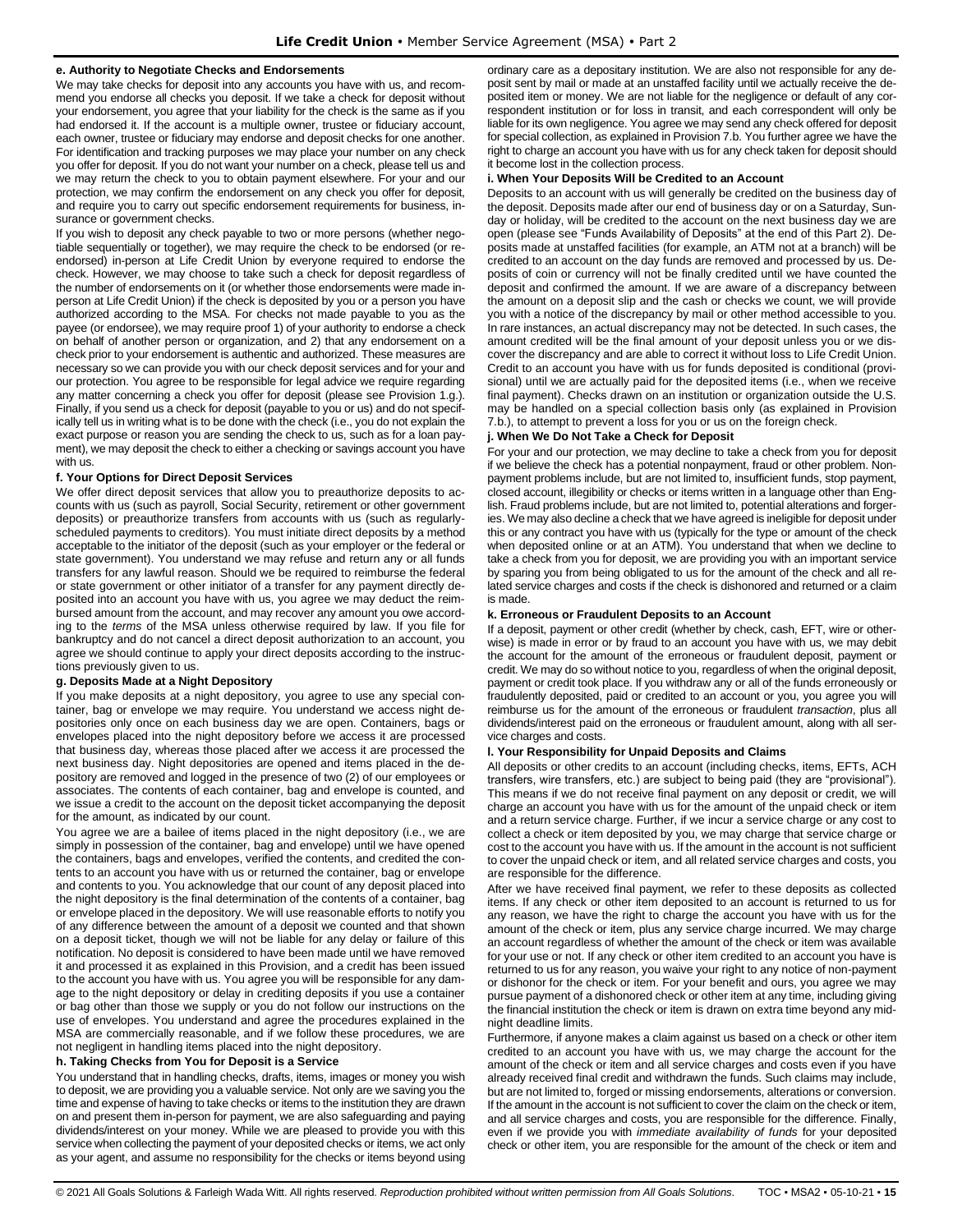all related service charges and costs if we do not receive final payment or whenever a claim is made.

#### **m. Your Deposit Returned as a Substitute Check**

Any check drawn on another financial institution that you deposit in an account you have with us can come back to us for a nonpayment, fraud or other reason. When a check you deposited is sent back by another financial institution, under federal law that institution may send the check back to us as a "substitute check." A "substitute check" is a paper image of the front and back of the original check that satisfies certain legal requirements. The front of a substitute check states: "This is a legal copy of your check. You can use it the same way you would use the original check." If the check you deposited is sent back to us as a substitute check, we will debit the account you have with us for the amount of the check and all service charges and costs owed to us. If the account with us is not overdrawn, we will return the substitute check to you along with a notice that explains your rights when you receive a substitute check. Should you have any questions about checks being returned as substitute checks, please contact us during business hours and we will be happy to assist you.

#### **n. Depositing Checks Through a Mobile or Online Service**

We may offer an internet service that allows you to deposit checks to an account you have with us online. For your convenience, and in order to remind you to go online to start the service, we may note your request for this service on a form or enter it in *our records*. This internet service is governed by the contract you agree to online, the MSA, all other contracts, as applicable, and *our records* (please see Provision 7.c. for endorsement requirements for checks deposited by image). Should you have questions about this service, please contact us at your earliest convenience.

### <span id="page-15-0"></span>**8. Your Dividends (or Interest) and Our Rates**

The dividends/interest earned on account(s), the dividend/interest rates, balance requirements, annual percentage yields, compounding, crediting and *terms* are provided to you in "Our Rates & Service Charges" of the MSA. Some of this information is also in your periodic statement. To serve the best interests of the members of Life Credit Union, we may change or add account dividend/interest rates and annual percentage yields from time to time as explained in that disclosure and this Part 2. You understand you may request and confirm the rate on any account or your information in *our records* (particularly for a term account), or request a copy of the disclosure, by contacting us during business hours. You may also review and confirm the rates on accounts on your periodic statement or through the use of internet services we offer. Further, you can access "Our Rates & Service Charges" of the MSA (along with this Part 2 and all our disclosures) on our website. You may also confirm the rate on a loan by contacting us any time we are open for business.

### <span id="page-15-1"></span>**9. Our Services, Related Service Charges & Costs**

We require the payment of service charges and the reimbursement of costs in two circumstances: 1) for products and services that we provide, or services you incur, or 2) as a result of another person's, organization's or your requests or claims for funds or information concerning you or the products and services you have with us. (Please see the definition of "Service Charge" in Provision 1.e.) The amount of each service charge is provided or accessible to you in "Our Rates & Service Charges," and may be noted in your periodic statement. In general, there will be a service charge to cover some of our employees' time and other costs of *managing* a product or service, *action* or *transaction*, or addressing any request or claim for information or funds. We require service charges so that each member is responsible for the cost of each product, service, *action*, *transaction*, request or claim applicable to that member, rather than imposing that cost on the members of Life Credit Union. To serve the best interests of the members, you understand and agree we may change or add product and service charges from time to time. We will notify you of changes and additions as explained in the MSA or as required by law. We would be pleased to show you a number of ways to reduce service charges by maintaining sufficient funds to pay checks and EFTs, timely payments on obligations or through the use of the internet services we offer. For help with these cost-savings recommendations, please contact us any time we are open for business.

You may also confirm the amount and reason for a service charge related to a loan by contacting us any time we are open for business.

### <span id="page-15-2"></span>**10. Funds Held in Accounts with Us are Insured**

We are committed to protecting our members' savings and deposits held with us. In addition to the strength provided by our capital, members' funds are insured at a minimum of \$250,000 for each member by the National Credit Union Share Insurance Fund (NCUSIF). Our employees are available to discuss your account insurance needs, and often can inform you about how to organize the accounts you have with us to maximize the available NCUSIF coverage. If you are interested in learning more about maximizing the account insurance coverage for your funds, please contact us at your earliest convenience.

#### <span id="page-15-3"></span>**11. Maintenance of Products and Services with Us**

Because you are a valued member, we strive to provide you with excellent service when assisting you with the accounts, loans, products and services we maintain and *manage* for you. To assure you are aware of the advantages of membership and new product and service opportunities that may benefit you, you agree we may contact you by any method you have consented to as explained in the MSA. We maintain and *manage* the accounts, loans, products and services you have with us (and your *actions* and *transactions* on the same) to assure they are active, operational and beneficial to you, and to provide you with the best financial service possible. You, in turn, maintain products and services by using or retaining them with us. By maintaining the products and services you have with us and allowing us to maintain and *manage* them for you, you confirm your ongoing consent to the MSA, your other contracts, as applicable, and any changes and additions we make to them from time to time. Should you have any questions about the maintenance and *management* of our products and services, please contact us during business hours and we will be happy to assist you.

#### **a. Safeguard all Information and Documents**

You may request to review and access a copy of your information and *documents* in *our records* for products and services any time we are open for business. Please be aware that a copy of your information or *documents* may contain all your personal financial information, along with passwords, codes, PINs and other data to access the products and services with us. If you request a copy of your information or a *document*, you agree it is your responsibility to keep all information and *documents* confidential, in a secure location, and assure that no one else can access them. If any of your information, *documents*, checks or cards are lost or stolen, please contact us immediately to minimize your liability (please see Provisions 12. and 15.). In fairness to the members, if a copy of your information or a *document* you requested or your passwords, codes, PINs or other data, is/are lost or stolen, we will investigate your use of ordinary care in the matter. If we determine you failed to use ordinary care (i.e., were negligent) in handling or safeguarding a copy of your information or a *document* or any access information, and your negligence contributes to a loss from *actions* or *transactions* (other than a loss addressed by the Electronic Fund Transfer Act), you may be responsible for all losses, costs and service charges that we incur as a result of the loss or theft.

#### **b. Reviewing Products and Services with Us Online**

We may offer an internet service that allows you to review and maintain the products and services you have with us online. For your convenience, and in order to remind you to go online to start the service, we may note your request for this internet service on a form or enter it in *our records*. You understand this service may be governed by the contract you agree to online, the MSA, all other contracts, as applicable, and *our records*. Should you have any questions about these services, please contact us at your earliest convenience.

#### **c. Lack of Capacity and Undue Influence**

If we believe you do not have the capacity to *take actions* or *conduct transactions*, or a person is exerting undue influence over you, we may act to prevent losses for you and us (though are not obligated to do so). Such measures include, but are not limited to, 1) declining to follow instructions, 2) suspending all methods to access the accounts and any loan or line of credit (or any other product or service) with us, 3) placing a hold on the funds in the accounts (as explained in Provision 19.b.) with us, 4) performing due diligence to determine if you have the capacity to *take actions* or *conduct transactions* or are a victim of undue influence over your affairs with us, and 5) notifying the appropriate authorities. Though we may undertake any of these activities, you agree we are not required to do so. You further agree we may continue the hold on the funds and decline all requests and the continue suspension of all methods to access the products and services you have with us, until we 1) determine that you can personally handle your own business and affairs and/or are not the victim of undue influence, or 2) receive lawful notice instructing us otherwise.

### **d. Computer System and Internet Service Disruptions**

While we do our best to minimize disruptions to our internet services, website, phone system and any other component of our *computer system*, disruptions may occur on a planned and unplanned basis. We strive to restrict such disruptions to non-business hours, but are not always able to do so. In the event of planned disruptions (for upgrades and repairs), we may provide advanced notice and assist you when contacted during business hours. In the event of unplanned disruptions (caused by natural disasters or other emergencies or problems), we have taken every precaution to protect your information and funds, and will be working to restore our internet services, website or *computer system* to normal operations as soon as possible. We apologize in advance for any inconvenience a disruption causes you, and greatly appreciate your patience and understanding. Should you need assistance during a disruption, please contact us during business hours and we will do our best to assist you.

### **e. Proactive Steps for Data Security Incidents**

While we take every precaution to protect the information in our *computer system*, in the event of a data security breach we (or our associate) may notify you about the specific matter and information involved, along with any instructions for you to minimize or eliminate potential problems. Please be assured we have taken every proactive measure to safeguard the information and funds you have with us. Should you have any questions about a data security incident, please contact us at your earliest convenience and we will be happy to assist you.

#### **f. Please Help Us with Recommendations or Complaints!**

*We apologize in advance* for any inconvenience or dissatisfaction we may cause you, and thank you for giving us the opportunity to address any recommendation or complaint. Excellent member service and your complete satisfaction with our accounts, loans, products and services is extremely important to us. Therefore, *we take all complaints very seriously*, and *greatly appreciate any recommendations to improve our service*. Please contact us during business hours and we will do our best to address your suggestion or problem immediately.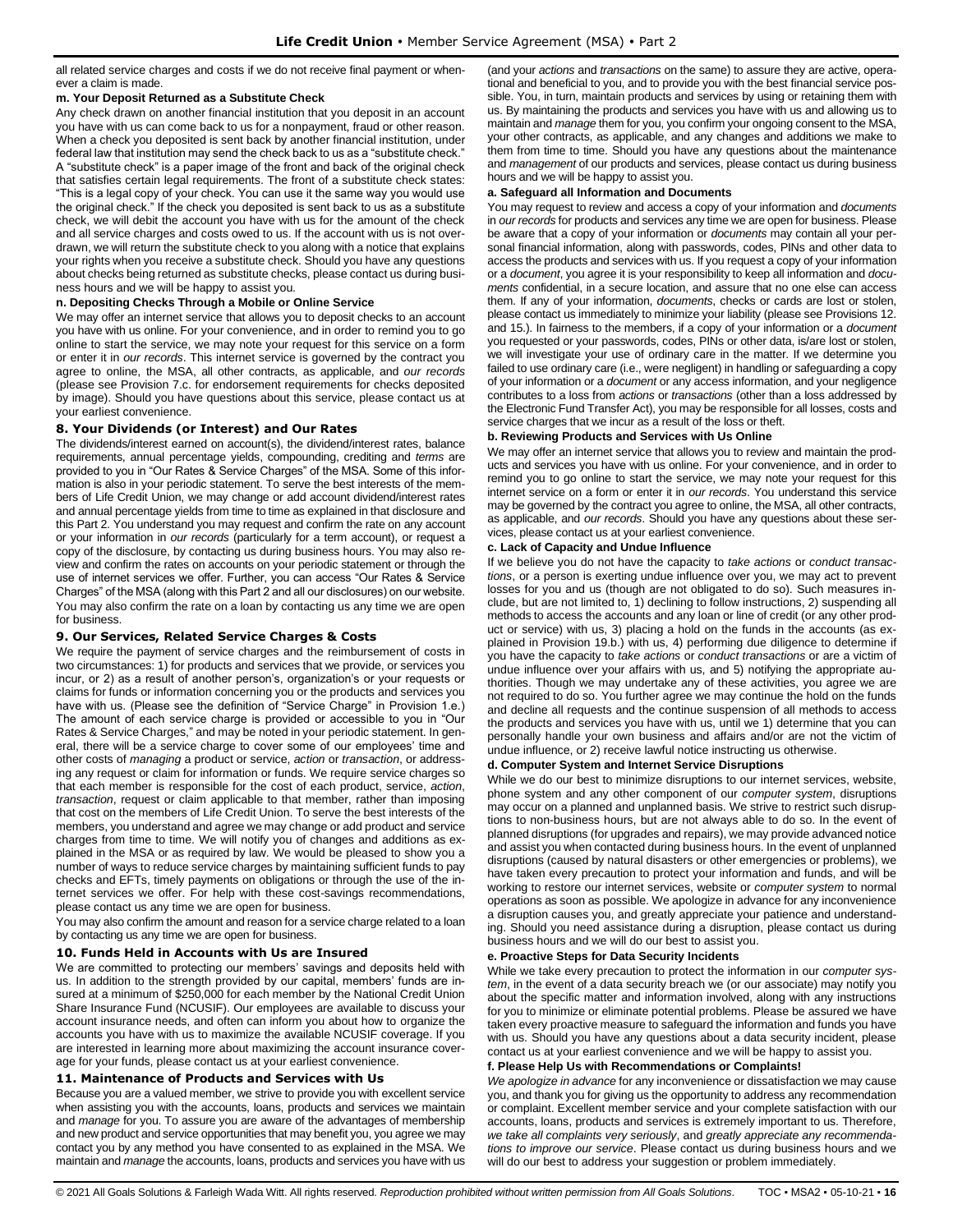We thank you in advance for your time and valuable input, and will do our utmost to address all suggestions or concerns expediently and in a manner that serves the best interests of the members and you.

### **g. Suspension of an Action or Transaction**

For your and our protection and/or to *manage* our business, you understand we may suspend (hold and delay) an *action* or *transaction on* an account, loan, product or service for any reason not prohibited by law, including but not limited to, 1) our methods are inoperative due to emergencies or problems, 2) the product or service has been terminated, 3) we are unable to contact you, 4) failure to provide required documentation, information or ID, 5) failure to use a required method or *document*, 6) exceeding a limit or an amount set by us, 7) failure to meet a minimum balance for thirty (30) days, 8) inactive or abandoned products or services, 9) deposited check funds are not available, 10) funds are collateral for an obligation, 11) overuse of *actions* on our products or services, 12) any lost or stolen check, card or access device, 13) a breach of or unauthorized access to a product or service, 14) business or compliance purposes, 15) to stop or prevent a loss, 16) potential lack of capacity or victim of undue influence, 17) failure to comply with any *term* of a contract, 18) funds held or offset per a security interest or lien, 19) account and/or funds held for a dispute or uncertainty, 20) unpaid check(s) or EFT(s) for insufficient funds or stop payment orders, 21) deposited item(s) charged back for nonpayment or a claim, 22) a garnishment, levy or similar legal claim or notice, 23) default on any obligation, 24) limited to a savings account and voting by mail, 25) ineligible for membership, 26) membership terminated, 27) notification of death, 28) the owner for IRS reporting is removed or deceased, 29) causing us a loss, 30) not voluntarily repaying a loss, 31) anything unethical or unlawful concerning you or your or our business, 32) our belief that an *action* or *transaction* may be fraudulent, 33) any alteration, forgery or fraud concerning you or your or our business, 34) any falsification or misrepresentation concerning you or your or our business, 35) any alleged crime concerning you or your or our business, 36) abuse of or threats to anyone associated with us, or 37) any other reason we believe is appropriate to *manage* the business of Life Credit Union.

### <span id="page-16-0"></span>**12. Lost, Stolen or Breached Products & Services**

If a check (or checks), our check, any of your information or *documents* (that we have provided or made accessible to you), is/are lost or stolen, or there is unauthorized access to any account or service, please call us immediately at 615-230- 5433 or toll-free at 877-230-5433. If a debit card, ATM card, PIN, any of your information or *documents* (that we have provided or made accessible to you), is/are lost or stolen, or there is unauthorized access to any account or service, please call us immediately toll free at 800-472-3272. The sooner you contact us, the less liability you will have for unauthorized *actions* or *transactions*, and the sooner we can provide new accounts, products, services, checks, cards, PINs, internet services and numbers. Also, if a credit card is lost or stolen, please call us immediately toll free at 800-325-3678. In fairness to the members, we may require a service charge for terminating and starting new accounts, products, services and numbers (and replacing checks or cards) when you lose a check (or checks), ATM or debit card. However, we will not require a service charge when checks, ATM or debit card are stolen. We may also require a service charge for terminating and starting a new internet service and related accounts, products and services. Additionally, in fairness to the members, if you notify us of unauthorized access, *actions* or *transactions on* an account that is/are not addressed by the Electronic Fund Transfer Act or other law, we will investigate your use of ordinary care in the matter. If we determine you failed to use ordinary care (i.e., were negligent) in handling or safeguarding the methods of access to the account, you agree to take responsibility for all losses, costs and service charges that you or we incur. If we incur a loss or a crime or potential crime is committed concerning the products or services you have with us, you agree to cooperate with us and any person and organization with a business or law enforcement interest in the loss, crime or potential crime to assist in the enforcement of rights or the prosecution of the crime. To protect you and the members of Life Credit Union, if we incur a loss or a crime or potential crime is committed against you or us pertaining to the products or services you have with us, on our request you agree to file a police report and assist with the prosecution of anyone associated with the crime or potential crime. Additionally, if we incur a loss or a crime or potential crime is committed against us or an associate pertaining to the products or services you have with us, we may file a police report. While we will always comply with all required applicable law in addressing a loss, purported loss, crime or potential crime (such as the Truth in Lending Act and Electronic Fund Transfer Act), you understand and agree that your failure to fulfill the obligations of this Provision in specific, and the MSA in general, may result in the termination of products, services and membership with us after we have complied with all applicable law.

### <span id="page-16-1"></span>**13. Membership, Product and Service Information**

You understand you and any owner, trustee, fiduciary, transactor, information user or other person you authorize may access information about the accounts, loans, products and services you have with us. You also understand any person you authorize may be able to see, access and release all information about all the accounts, loans, products or services you have with us, even if they have no ownership interest in, or access to, such accounts, loans, products or services. You understand if this person is an owner, trustee or fiduciary**,** you may request to remove this person (according to the MSA) or otherwise change or terminate the account, loan, product and service any time we are open for business and as *we*  *allow*. If this person is a transactor or information user you may remove this person at any time. For these reasons, you agree that all *actions* and *transactions on* accounts, loans, products and services with us by this person are authorized, even if they are not conducted for your benefit or according to your instructions.

If you do not want another person to be able to see, access, use and release all information about the accounts, loans, products or services you have with us (or potentially *take actions* or *conduct transactions on* the accounts, loans, products or services), please let us know and we will explain your options to remove this person or change or terminate the accounts, loans, products or services. We may also be able to offer new or additional accounts, loans, products or services that only you may access (which may require the payment of a service charge).

We may require a service charge for research to cover any employee time and other costs involved in addressing your request, or another person's or organization's lawful claim, for information concerning the accounts, loans, products or services you have with us. To save you time, money and avoid or reduce research service charges, we encourage you to ask us about and use the internet services we offer that enable you to access your information.

We will not release your information to any person or organization without your consent unless the person or organization provides us with a valid subpoena, summons, search warrant, court order or other required documentation, or the disclosure of your information is otherwise permissible under applicable law or as specified in "Our Privacy Notice." We may require a service charge from you for our time spent researching the information. Again, we require this charge so that each member is responsible for the time and expense we incur for any research caused by a third party's (non-Credit Union) demand for member information, rather than imposing those costs on the members of Life Credit Union. You also agree that we may require a service charge for research when addressing any claim you make concerning an *action* or *transaction on* accounts, products or services that is determined to be authorized. We require this service charge so that each member is responsible for the time and expense we incur addressing an authorized *action* or *transaction* involving that specific member, rather than imposing those costs on the members of Life Credit Union. You agree to be responsible for legal advice we require to assist with or that results from any matter concerning a claim for information involving you (please see Provision 1.g.). Finally, you agree if you are ever obligated to repay us for any service charges, costs, losses or liability in connection with any product or service you have or had with us, we may share your information with any associate (including but not limited to credit reporting services, collection agencies or attorneys) assisting us with the collection of your obligation, whether or not you are still a member of Life Credit Union.

### **a. Our Records Govern Account Features**

Depending on the accounts selected, we may provide or make accessible to you a number of *documents* (i.e., periodic statements, information returns, maturity notices, etc.) that contain account information. You may also be able to access information about the account(s) you have with us through an internet service we offer. You understand that for confidentiality purposes and data processing constraints, *documents* and internet services may not include all the information about the accounts, and do not control the ownership and survivorship features of the accounts you have with us. You agree only the most recent service form we use (and if applicable previous forms) and/or *our records*, control the number of owners (transactors and information users, if any), trustees or fiduciaries on accounts, and the ownership and survivorship features of the accounts. To confirm the specific ownership and survivorship features of an account with us, please contact us or request a copy of your information or a *document* in *our records* any time we are open for business.

#### **b. Also see "Our Privacy Notice"**

We recommend you also review "Our Privacy Notice," which has specific application to this Provision as well as a number of other matters throughout the MSA.

### <span id="page-16-2"></span>**14. Notice by Us to You and Notice by You to Us**

To benefit our members, we may change and add to the *terms* of the MSA, which is accessible to you anytime on request and on our website. We will also notify you of any changes or additions to *terms*, rates and service charges that affect our accounts, products and services as required by law. Written notice we provide to you is effective when sent to you at the address or contact information in *our records* or made accessible through an internet service we offer. You understand we may rely on the information you provide to us in *our records*, for all *actions* and *transactions on* the accounts, loans, products or services you have with us. It is your responsibility to notify us of any changes to this information, and if we accept them, those changes are part of the MSA. You agree we may communicate with and contact you at all addresses, phone numbers and email addresses you provide in *our records*. You further agree we may contact you by any of these methods to assure you are aware of the privileges and advantages of new product and service opportunities that may benefit you. If we are unable to locate or contact you, we may suspend (or terminate) products and services and/or require a service charge for our attempt to locate you. For multiple owner, trustee or fiduciary accounts, you agree that notice to one owner, trustee or fiduciary is notice to all owners, trustees or fiduciaries.

Should you have questions about any matter we have notified you of regarding accounts, loans, products or services, please contact us at your earliest convenience. You may communicate with us about matters pertaining to accounts, loans, products, services, *actions*, *transactions* or any other matter *by any*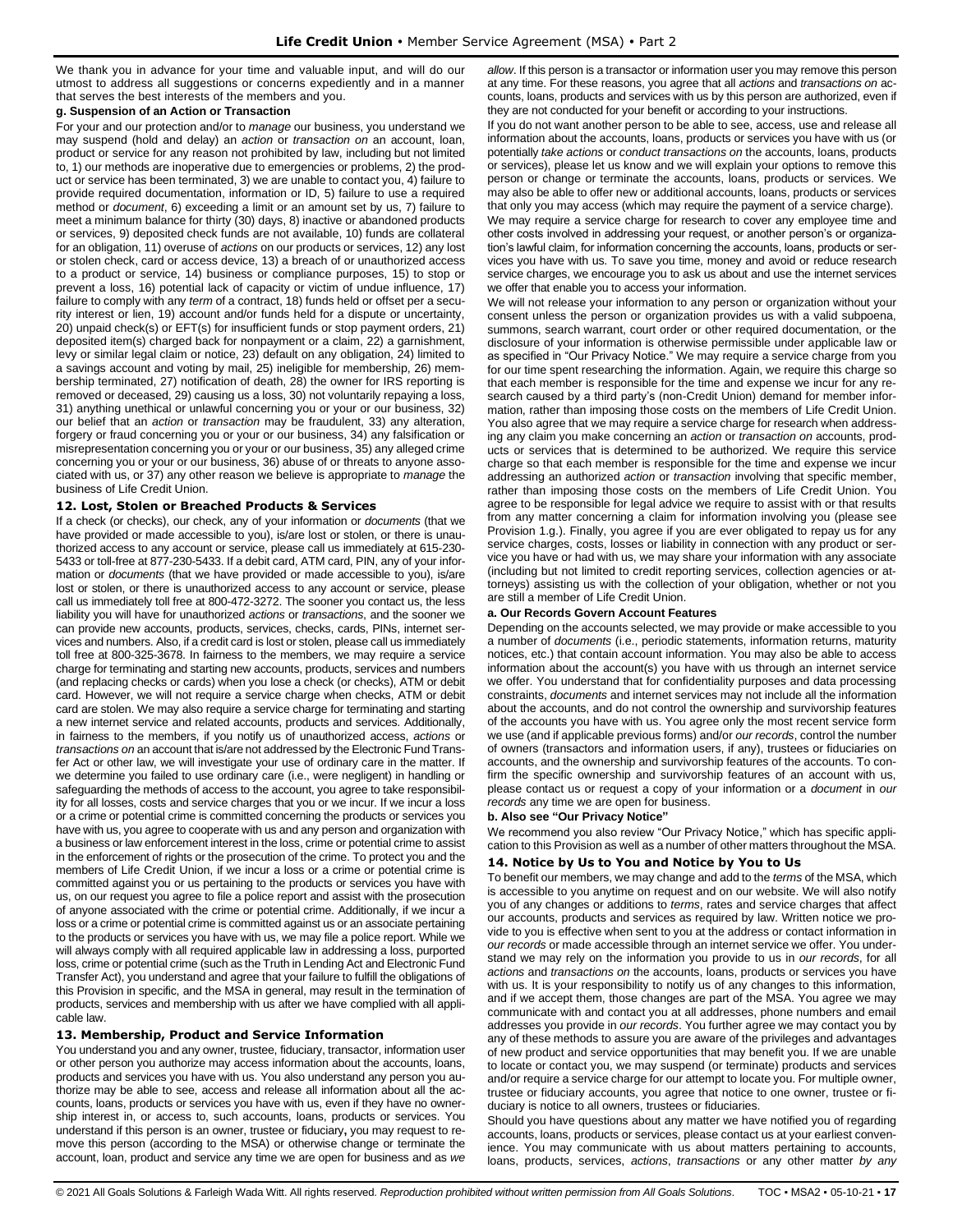*method we allow*. We may require you to notify us about any matter in writing or to confirm the matter in writing. Any written notice from you is effective only when actually received and confirmed by us in writing at 2010 Church Street, Suite 204, Nashville, TN 37203. You agree your failure to notify us in writing about any matter on our request may have the same effect as if no notice was provided by you about the matter. You also understand that any messages, instructions or recordings (including text messages and emails) you leave with us are not effective unless we agree to them in writing or note that we agree to them in *our records*. You agree it is your sole responsibility (and not our responsibility) to confirm any messages, instructions or recordings you leave with us in-person or by phone during business hours. Should you have questions about any matter you have communicated with us (or attempted to communicate with us), please contact us during business hours and we will be happy to assist you.

### <span id="page-17-0"></span>**15. Periodic Statements - Receipt/Access & Review a. Purpose, Receipt of or Access to & Copies of Checks**

We will provide or make accessible to you a periodic statement that shows the *transactions* and may also show *actions on* the accounts, products and services you have with us during the statement period. For multiple owner, trustee or fiduciary accounts, you agree that one statement mailed to the address in *our records* or otherwise made accessible as requested, is sufficient for all owners, trustees and fiduciaries on the account. To minimize unnecessary losses, please review your statements and the accounts, products and services often, as well as your information that can be reviewed instantly online as we offer. You can learn more about our internet services by going to our website or by contacting us during business hours.

If you do not receive or cannot access your periodic statement, you agree to notify us within fourteen (14) calendar days of the time you regularly receive or can access your statement. This notification will assist you and us in avoiding and reducing losses on the accounts, products and services you have with us. You further agree your statement is correct for all purposes and we have no liability to you for any *action* or *transaction on* the accounts, loans, products or services unless you notify us within the stated time periods for unauthorized *transactions*, *actions*, errors or irregularities, as explained in the MSA or other contracts, as applicable. Your statement may also provide you with an opportunity to review all rates paid on accounts**,** payments made on loans and any service charges incurred during the period. When a check drawn on an account with us is paid, you understand we own the original check. We will make a copy of the check accessible to you on request for which we may require a service charge. You understand that both your statements and copies of checks are accessible to you on the date the statement is mailed to you or when they are accessible to you online as you have requested. If you request an original or sufficient copy of a check, you agree we may provide you with a substitute check or an *electronically managed* copy of the original check.

#### **b. Your Responsibility to Look for Errors and Fraud**

You are responsible for looking at every statement and notifying us of all unauthorized *actions* and *transactions on* accounts, products and services with us (particularly withdrawals) and any fraud, errors, inconsistencies or irregularities as soon as possible. We may require you to confirm your notification in writing (or as *we allow*) and assist us in addressing the *action*, *transaction*, fraud, error or problem. You are responsible for any altered, forged or unauthorized check drawn on an account you have with us if: 1) you do not notify us within thirty (30) calendar days of the mailing or accessibility of the statement identifying the matter, or 2) someone could not reasonably detect the fraud (such as the unauthorized use of facsimile signatures). You assume this liability because you, as the drawer of your checks, are in the best position to prevent and detect any altered, forged or unauthorized check drawn on the account. You can determine an unauthorized amount, because the amount of the check on your paper and *electronic* statement does not match the amount of the check you recorded in your check register or payment records. Similarly, you can identify forged drawer's signatures on checks, counterfeit checks and unauthorized remotely-created checks, because there may be a check number on your paper and *electronic* statement for a check you did not write. Only you will know the checks you authorized as well as the amount you authorized, and can compare the information provided on your paper and *electronic* statement with your register or records. You agree that our retention of your checks does not affect your responsibility to look at your paper and *electronic* statements and notify us of any and all unauthorized *actions*, *transactions*, fraud, errors or irregularities within the stated time limits explained in the MSA, other contracts, as applicable, or as required by law. You agree our retention of your checks does not affect your responsibility to look at your statements and notify us of any and all unauthorized or erroneous *actions*, *transactions* (including cash transactions), fraud, errors or irregularities within the stated time limits explained in the MSA, other contracts, as applicable, or as required by law.

**1) EFT Notification Time Periods.** Please see "Our Electronic Funds Transfer Terms" (at the end of this Part 2) to review the notification time periods for erroneous and unauthorized EFTs.

### **c. Actions and Transactions that Appear or are Removed**

On your request, we may agree to allow you to *take actions* and *conduct transactions on* products and services with the assistance of our employees or the use of our *computer system* (please see Provision 1.f.1)). Depending on the *action* or *transaction*, you understand that some information pertaining to your request may appear on or be removed from your periodic statement (or the internet services we offer) and some may not. You understand and agree if the information pertaining to the requested *action* or *transaction* appears on or has been removed from your periodic statement (or an internet service we offer), it provides you with notice of and another method to confirm the *action taken* or *transaction*. Should you need to confirm the information pertaining to your request in *our records*, you may contact us any time we are open for business.

### **d. Electronic Periodic Statements Accessible Online**

We may offer an internet service that allows you to access *electronic* periodic statements (a.k.a., e-statements) online. For your convenience, and in order to remind you to go online to start the service, we may note your request for this service on a form or enter it in *our records*. This internet service may be governed by the contract you agree to online, the MSA, all other contracts, as applicable, and *our records*. Should you have any questions about this service, please contact us at your earliest convenience.

### <span id="page-17-1"></span>**16. Exceptions to the Member Service Agreement**

We may, at our discretion, and for any reason not prohibited by law, make exceptions to or waive any of the *terms* of the MSA to serve the best interests of Life Credit Union. If we make an exception to the MSA, you understand it does not affect our right to rely on or apply any of the *terms* of the MSA in the future. You further understand and agree we may decline to make an exception to the *terms* of the MSA based on any reason not prohibited by law.

### <span id="page-17-2"></span>**17. Changes and Additions to Products & Services**

You may *take action* to change any information or matter pertaining to a person, account, product or service as *we allow*. Changes include, but are not limited to, updating addresses, phone numbers and email addresses, revising passwords, codes and PINs, adding or removing beneficiaries/POD payees, adding or terminating overdraft services or internet services, adding or removing transactors and information users, and adding or removing an owner or trustee (please see the definition of "Change" in Provision 1.e.). You may also simultaneously terminate an account, product or service along with any change to an account, product or service, which may be reflected as a "change" in *our records*. As addressed later in this Provision, you may also *take action* to add a new account, product or service with us as we offer *by any method we allow* (please see the definition of "Addition" in Provision 1.e.).

Where there are multiple owners, trustees or fiduciaries on the accounts, products and services, any owner, trustee or fiduciary acting alone may *take action*  to make any changes or additions to an account, product or service. When any person is removed from an account, product or service it is your responsibility to change (or request our help in changing) any password, code, PIN or other security identifying number for all the accounts, loans, products or services you have with us, to prevent the person removed from *taking actions* or *conducting transactions on* the products or services. You agree that until you make such a change (or request our help in making such a change) all *actions* or *transactions on* the accounts, loans, products or services conducted by this person with the password, code, PIN or other security identifying number are authorized. By maintaining the multiple owner, trustee or fiduciary account, you consent to any changes or additions to (along with any other *actions* or *transactions on*) the accounts, products and services by any other owner, trustee or fiduciary. Prior to honoring your request to make a change to an account, loan, product or service we may require you to provide us with your ID and confirm your SSN and other confidential information (as explained in Provision 3.). When you request us, or we require you, to *take action* to make a change to an account, product or service, we may require you to sign or authorize a service form to *manage* the changed account, product or service. We may note the change by placing a "C" (for changed) in a box on the form. Alternatively, on your request we may agree to *manage* any changes to products and services with the assistance of our employees or the use of our *computer system* (please see Provision 1.f.1)). You understand and agree that all ID, photographs, images, film, voice and image recordings, fingerprints and other biometrics obtained when you make any change to a product or service are *managed* by us as explained in Provision 3.b. You understand we may require a service charge for multiple changes to accounts, products or services in a calendar year. If the owner whose SSN is used for IRS reporting purposes on a multiple owner account is removed or is deceased, we may at our discretion permit you to keep the account open. You may request or we may allow you to continue to use the account and your number by completing a new service form or by entering the information in *our records* as *we allow*.

To start a new additional account, loan, product or service we may require you to provide us with your ID and confirm your SSN and other confidential information (as explained in Provision 3.). We (or you) may also complete a service form, *document* or enter the information in our *computer system* to start the requested the new additional account, loan, product and service. Once you have reviewed your information you will consent to the *terms* of the MSA (and any other contract) and to the account, loan, product or service added (please see Provision 17.a. to see the matters we address for additions of new products and/or services). We may require you to sign or authorize a service form to *manage* the new product or service. We may note the addition by placing an "A" (for added) in a box on the form. You may also simultaneously terminate an account, product or service along with an addition of a new account, product or service, which may be reflected as an "addition" in *our records*. If you wish to start new accounts, products or services under a different number (or *as we allow*), we may require you to sign or authorize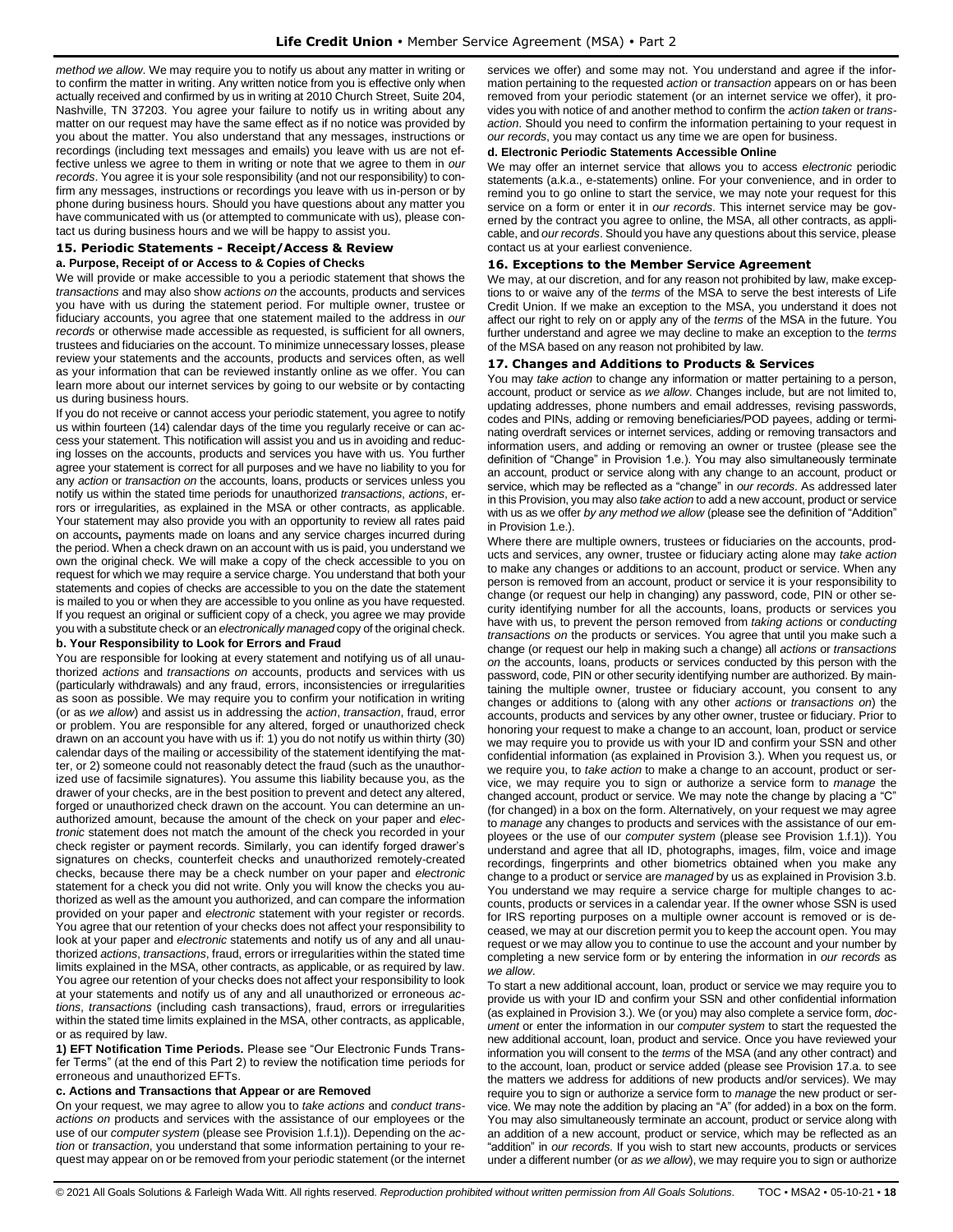a service form to *manage* the new product or service. We may note the original use of the form by placing an "O" (for original) in a box on the form. Alternatively, on your request we may agree to start, obtain your consent, add and *manage* the new products and services with the assistance of our employees or the use of our *computer system* (please see Provision 1.f.1)). You understand and agree that all ID, photographs, images, film, voice and image recordings, fingerprints and other biometrics obtained when you add a new product or service are *managed* by us as explained in Provision 3.b. You agree we may review your account, employment and credit history to confirm your eligibility for any new additional account, loan, product or service. We may also require additional information from you to serve any currency needs for the new accounts, loans, products and services you have requested. You understand we may require a service charge for multiple additions to accounts, products or services in a calendar year. You agree for purposes of accuracy, we may subsequently verify and correct, complete or update your information concerning any changes or additions in *our records*. To protect all information, reduce costs and for the convenience of the members, you agree we may *electronically manage* (e.g., image or otherwise enter in our *computer system*) all changes and additions that pertain to the accounts, loans, products or services you have requested. For these same reasons, you understand and agree once we have *electronically managed* any paper *document* along with your information addressing the change or addition*,* we may also destroy the paper *document* and the information unless otherwise required by law. You agree that along with all paper *documents* and any information*,* all *electronically managed documents* and your information addressing the change or addition in *our records* are binding on you and us. You understand you may request to review or receive a copy of the information or a *document* pertaining to a change or addition in *our records* during business hours or *by any method we allow*. You agree that for all changes and additions, we may rely exclusively on the MSA, other contracts, as applicable, *our records* and any changes and additions we make to these contracts from time to time. Further, you understand any changes or additions you make to the account, loan, product or service are governed by the MSA, other contracts, as applicable, *our records* and any changes and additions we make to them from time to time.

For the benefit of our members and Life Credit Union, you understand and agree we may make changes and additions to our products and services as well as changes and additions to the *terms* of the MSA at any time. We will notify you of changes and additions we make to our products, services, the MSA and other contracts, as applicable, as required by law. You understand and agree you are bound by these changes and additions, and may access the current version of this Part 2 and all disclosures by contacting us during business hours, and visiting our website. If you do not want to be obligated to any change or addition we make to our products, services, the MSA and other contracts, as applicable, you may always terminate the products, services and/or membership you have with us any time we are open for business as explained in the MSA and other contracts, as applicable.

### **a. Matters We Address to Start a New Product and Service**

When you start a new additional account, loan, product or service we: 1) may obtain relevant account, employment and credit reports, as needed, 2) review important information about the new account, loan, product or service with you, 3) enter the information (including the ownership and survivorship features of any account, if applicable) in a form or our *computer system* and review that information with you, 4) offer you a paper Part 2 of the MSA (or offer to mail it to you), email you the Part 2 of the MSA (if we have an address on file), and make the Part 2 of the MSA accessible to you on our website or in an internet service we offer, 5) run all required verifications and reviews, and address all applicable compliance requirements, 6) have you consent to the new account, loan, product, service and the MSA *as we allow*, 7) start the new additional account, loan, product or service you have requested, and 8) ask you (or advise you to ask) if you have any questions and encourage you to contact us during business hours about any matter pertaining to the new additional products or services. Finally, we will remind you that you may always access a current Part 2 of the MSA and disclosures on our website, and contact us about the information or *documents* in *our records* any time we are open for business.

#### **b. Changes and Additions to Products and Services Online**

We may offer an internet service that allows you to *take action* to change a product or service, or add a new product or service, you have with us online. For your convenience, and in order to remind you to go online to start the service, we may note your request for this internet service on a form or enter it in *our records*. This internet service may be governed by a contract you agree to online, the MSA, all other contracts, as applicable, and *our records*. Should you have questions about this service, please contact us at your earliest convenience.

#### **c. Changes and Additions to Products and Services by Mail**

On your request and for your convenience, we may at our sole discretion mail *documents* with your information to you to make changes or additions to products and services. We do not advise mailing your confidential information since it exposes you to numerous problems (ID theft, fraudulent *transactions*, etc.). We recommend you come to Life Credit Union at your convenience (or use an internet service we offer) to make changes or additions to products and services. In fairness to the members, if you request us to mail your information you agree to take responsibility for all losses, costs and service charges that you or we incur as a result of the theft and unauthorized use of your information. Please contact us during business hours for any questions about changes or additions by mail.

### **d. Denial of Additional Products or Services**

For your and our protection and/or to *manage* our business, you understand we may deny a requested new additional product or service for any reason not prohibited by law, including but not limited to, 1) our methods are inoperative due to emergencies or problems, 2) the product or service has been terminated, 3) we are unable to contact you, 4) failure to provide required documentation, information or ID, 5) exceeding a limit or an amount set by us, 6) failure to meet a minimum balance for thirty (30) days, 7) inactive or abandoned products or services, 8) any lost or stolen check, card or access device, 9) a breach of or unauthorized access to a product or service, 10) overuse of *actions* on our products or services, 11) information from a third-party report, 12) business or compliance purposes, 13) to stop or prevent a loss, 14) potential lack of capacity or victim of undue influence, 15) failure to comply with any *term* of a contract, 16) funds held or offset per a security interest or lien, 17) account and/or funds held for a dispute or uncertainty, 18) unpaid check(s) or EFT(s) for insufficient funds or stop payment orders, 19) deposited item(s) charged back for nonpayment or a claim, 20) a garnishment, levy or similar legal claim or notice, 21) default on any obligation, 22) chronic dissatisfaction with us, 23) disparaging our reputation, 24) limited to a savings account and voting by mail, 25) ineligible for membership, 26) membership terminated, 27) notification of death, 28) the owner for IRS reporting is removed or deceased, 29) causing us a loss, 30) not voluntarily repaying a loss, 31) anything unethical or unlawful concerning you or your or our business, 32) our belief that an *action* or *transaction* may be fraudulent, 33) any alteration, forgery or fraud concerning you or your or our business, 34) any falsification or misrepresentation concerning you or your or our business, 35) any alleged crime concerning you or your or our business, 36) abuse of or threats to anyone associated with us, or 37) any other reason we believe is appropriate to *manage* the business of Life Credit Union.

### <span id="page-18-0"></span>**18. Lien and Security Interest in Funds**

To protect all our members' funds, the law provides us with a lien on the funds in the account(s) you have with us under federal or state law, as applicable. This means we have a right to retain the funds in the account(s) you have with us to pay any debt or obligation owed to us by you or another responsible person or organization. Additionally, to protect all members' funds, you grant us a contractual security interest in the funds in the account(s), checks and EFTs you have an interest in, which also secures any amount you owe us for any reason. Our lien rights, contractual security interest and any right of set off apply no matter the source of funds in the account, check or EFT, including directly deposited government entitlements or benefits, such as Social Security deposits. However, they do not apply to any retirement accounts.

At our discretion, we may at any time apply the funds from an account, check or EFT you have any interest in to pay off your obligations to us without notice to you. You agree if you owe us money and either you or we have terminated an account, we may re-start the account to collect or obtain money owed to us, and may subsequently terminate the account again. You understand and agree if you owe us money, our lien rights and security interest also apply to any funds. check or item you deposit to any other account with us. You also agree that if you (or anyone you allow to use the accounts, products or services with us) owe us money and we are uncertain whether our lien rights, security interest or right of set off apply to the funds, we may hold and not release the funds as explained in Provision 19.b. If we decide not to enforce our lien or contractual security interest at any time, our non-action is not a waiver of our right to enforce our lien or security interest at a later time. You agree that a security interest granted by or on behalf of one owner of an account will continue to secure that owner's obligation to us even after that owner dies.

#### <span id="page-18-1"></span>**19. Third Party Actions and Uncertainty about Funds a. Third Party Legal Actions or Matters Concerning You**

If a person or organization notifies us of a legal action or other matter concerning you or the accounts, products and services you have with us, we may provide information and pay funds from an account in response to that legal action or matter. Alternatively, we may withhold information and hold funds in an account until the legal action or matter is resolved or we have completed any necessary due diligence. Examples of such actions and matters include, but are not limited to, a levy, garnishment, attachment, claim, subpoena, summons, court order, litigation, prosecution, investigation or other dispute. All legal actions or matters are subject to our lien rights and contractual security interest in the funds in an account (please see Provision 18.). You understand and agree we may require a service charge for research for any time spent by our employees (or associates) addressing any legal action or matter concerning you or the accounts, products and services you have with us. We require this service charge so that each member is responsible for the time and expense we incur addressing a third party's (non-Credit Union) legal action or matter pertaining to you, rather than imposing those costs on the members of Life Credit Union. You also agree to be responsible for legal advice we require in connection with any third party's (non-Credit Union) legal action, matter or dispute involving you or the accounts, products and services you have with us (please see Provision 1.g.).

#### **b. Disputes or Uncertainty about Accounts and Funds**

If there is a dispute over, or we are uncertain who is authorized to access an account, the funds in an account or funds in our possession, you agree we may hold the funds, and suspend all *actions* and *transactions on* the account(s), products and services. The hold on the funds and suspension on the account,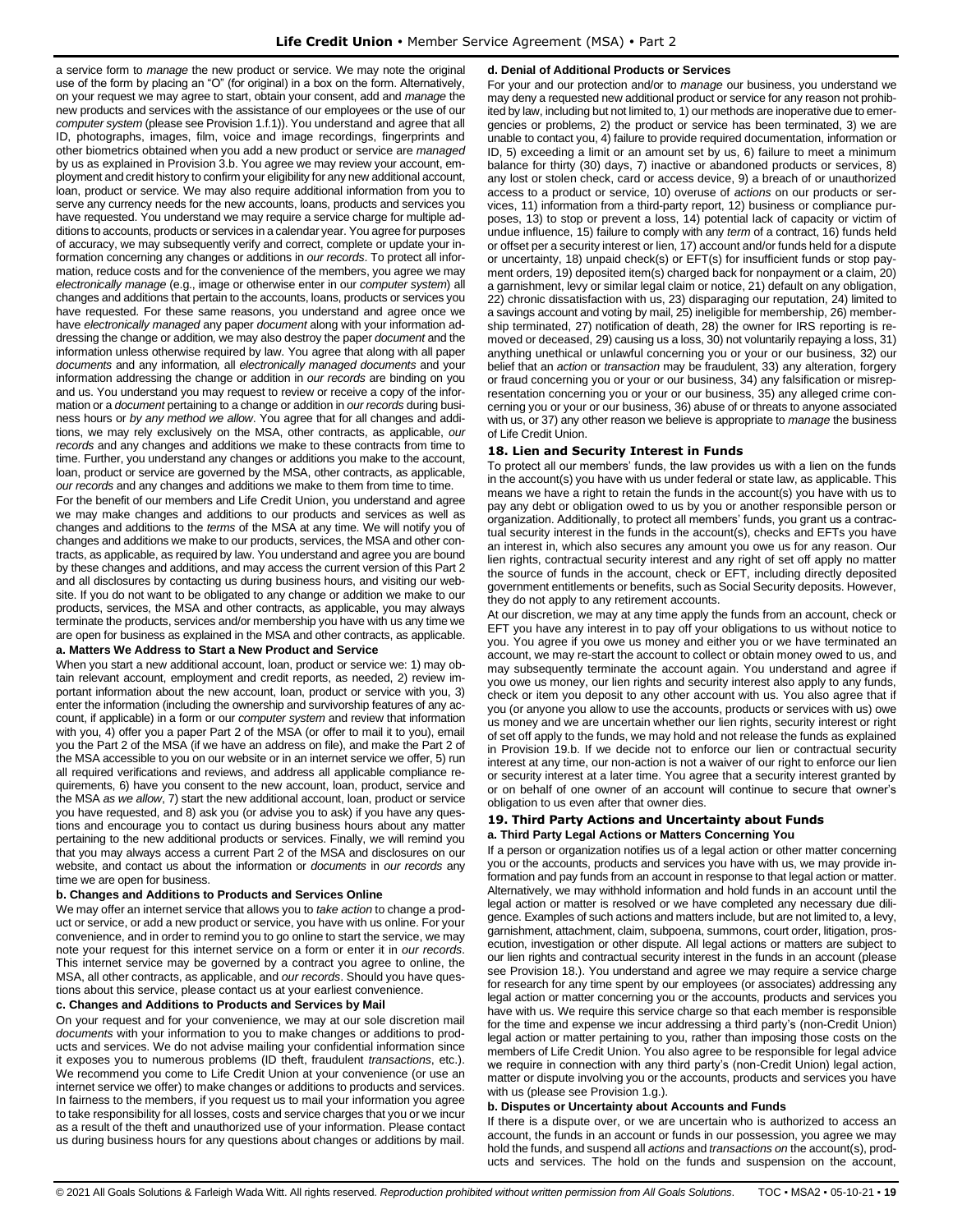products and services will continue until either 1) all persons and organizations affected by the dispute or uncertainty agree in writing regarding what should be done with the account(s), products, services and/or funds, or 2) we receive appropriate notice or direction from a court or other legal authority instructing us on what to do with the account(s), products, services and/or funds. Examples of uncertainty include, but are not limited to, 1) conflicting, illegible or missing information and/or *documents* in *our records*, 2) competing claims to the account(s), products, services and/or funds, 3) our need to complete due diligence on any claim made to the account(s), products, services and/or funds, 4) a person's potential lack of capacity or victim of undue influence (e.g., elder abuse), or 5) the applicability of lien rights or security interests. During the hold period, we will continue to pay dividends/interest on the funds held in an account as explained in "Our Rates & Service Charges." You understand a suspension of access to the account(s), products and services, and/or hold on funds, is beneficial to you and us to assure only an authorized person or organization may access the account(s), products, services or funds. You agree to be responsible for the cost of legal advice we require in connection with any matter concerning a dispute or uncertainty involving the account(s), products, services or funds with us or you (please see Provision 1.g.). Alternatively, in the event of a dispute or uncertainty over who is authorized to access the account(s), products, services or funds, at our discretion we may deposit the funds with a court and ask the court to resolve the dispute or uncertainty over who is authorized to access the funds. In such instances, we may deduct our attorney fees and court costs from the funds to be deposited with the court. If we deposit the funds with a court, you agree the account(s), products and services may be terminated and all persons and organizations will need to claim the funds by contacting the court.

### <span id="page-19-0"></span>**20. Your Obligations to Us**

If we incur any fees, charges, costs, interest, losses, liability or obligation (including reasonable attorney fees) in connection with an account, loan, product or service we have provided you, or as a result of any *action*, *transaction*, error, dispute, uncertainty, membership or other matter concerning any obligated person or you, you agree you are jointly and individually liable to us. This means you are responsible for the full repayment of any fees, charges, costs, interest, losses, liability or obligation (including reasonable attorney fees), whether you are a member or not. If another person is also responsible, we may attempt to collect from that person, but we have no obligation to do so. You understand if you owe us money and use another owner's account at Life Credit Union for a *transaction* and deposit your funds or a check in that account, funds from the deposit or check are also subject to our lien rights, security interest and your obligations and may be claimed by us. You agree we may contact you about any fees, charges, costs, interest, losses, liability or obligation (including reasonable attorney fees) you owe to us at all addresses, phone numbers and email addresses you have shared with us by any method of communication you have agreed to. You understand since membership is a privilege, if you cause us a loss (even if discharged in bankruptcy), we may request you to voluntarily repay that loss to retain the privilege of membership, accounts, products and services, or to be eligible for additional new products and services. Your failure to voluntarily repay a loss may result in denial or termination of existing accounts, products and services and expulsion from membership. You also agree that if you are ever obligated to us for anything, we may share your information with any associate (such as collection agencies or attorneys) assisting us with the collection of your obligation, whether or not you are still a member of Life Credit Union. You understand we may report any delinquent obligations you owe to us to account and credit reporting agencies. In some circumstances, federal law requires us to report a cancellation of indebtedness to the IRS even if we still retain the right to collect that debt. If we are required to report a cancellation of a debt to the IRS, we retain the right to collect that debt from you unless we have reached a settlement with you or we are barred by law from collecting the debt.

We may deduct any fees, charges, costs, interest, losses, liability or obligation (including reasonable attorney fees) from the account(s) you have with us without notice to you, regardless of the source of those funds according to our lien rights and contractual security interest (please see Provision 18.). You agree if you owe us money and either you or we have terminated an account, we may re-start an account to receive a deposit or credit, collect the money owed to us, and then terminate the account again. You also agree to pay any other reasonable fees, charges, costs, interest, losses, liability or obligation (including reasonable attorney fees) we may incur in providing you with accounts, loans, products, services, membership and *action*s or *transaction*s *on* the same, regardless of whether they are specifically covered by the MSA or other contract with us. Additionally, you understand that in the event of your death, if you owe us money for any reason, funds held in the accounts you have with us (or otherwise) may be used to repay your obligations to us before any funds are released to any other person or organization.

If either you or we commence legal proceedings to enforce or interpret any of the *terms* of the MSA, you and we agree the successful party is entitled to payment by the losing party for any reasonable attorney fees and costs, including those incurred on any appeal, bankruptcy proceeding and post-judgment action, unless otherwise limited or prohibited. You agree to indemnify, defend us against, and hold us harmless from any loss, damage, claim, liability or legal action (including reasonable attorney fees) arising from or related to membership, accounts, loans, products and services and your *actions* and *transactions on* the same. If any account is overdrawn, any loan is past due, or you are otherwise in default under any contract you have with us, we may suspend your

ability to conduct *actions or transactions* on any or all accounts, products and services, until the default is cured.

#### **a. Full Payment Checks for Loans and Obligations**

If you are making a payment on a loan or other obligation you owe to us, please direct that payment as explained in the loan agreement or as we otherwise instruct. If you write, endorse or negotiate a check or any item to us that has a "full payment" legend or memo (such as "Paid in Full") or other language intended to indicate full satisfaction of any outstanding obligation, you must mail or deliver the check or other item to the attention of our CEO at the office or branch where she or he works. Otherwise, any payment you make is accepted with full reservation of our rights to recover any and all outstanding obligations or indebtedness you owe us.

### <span id="page-19-1"></span>**21. Our Responsibility for Errors**

If we are responsible for an erroneous *action* or *transaction*, we may be liable to you for losses up to the amount of the *action* or *transaction* unless otherwise required by law. We will not be liable for losses arising from: 1) insufficient funds to complete a *transaction*, 2) your negligence or the negligence of others, 3) your failure to follow any time limits, deadlines or amount limits as explained in the MSA, your other contracts and loans with us, as applicable, 4) circumstances beyond our control that prevent the performance of an *action* or *transaction*  (such as natural disasters or other emergencies or problems), 5) occasions where you or we have entered information about an account, loan, product, service, *action*, *transaction* or you in *our records* on your request that you could have reviewed, changed, corrected and/or terminated but failed to do so, or 6) any losses caused by your failure to follow any *term* of the MSA, your other contracts or loans with us, as applicable. Our conduct in *managing* all products, services, *actions* and *transactions* will constitute the use of ordinary care if such conduct is consistent with applicable law, Federal Reserve regulations and operating circulars, clearing house rules and general banking practices followed in the area in which we service the accounts with us. If we ever disburse an amount of funds greater than you request or order to any person or organization you know (e.g., relative, friend, employee, business associate, creditor, etc.), you agree to assist us in recovering our funds, including participation in collection, litigation and prosecution. Finally, if you report that an *action* or *transaction on*  an account, loan, product or service is erroneous or unauthorized, and we determine the *action* or *transaction* was taken, conducted and/or assisted by your family member, friend or employee (which is potentially a crime), we will investigate your use of ordinary care concerning the *action* or *transaction*. If we determine you failed to use ordinary care (i.e., were negligent) concerning the *action* or *transaction on* the account, loan, product or service (and the loss is not covered by the Electronic Fund Transfer Act), you agree to take responsibility for recovering any loss. You understand you are in the best position to address the loss and potential crime with your family member, friend or employee, rather than imposing the cost on the members of Life Credit Union.

# <span id="page-19-2"></span>**22. Inactive Accounts and Unclaimed Property**

#### **a. Accounts Determined Inactive**

If the amount of funds in an account falls below the minimum balance required by "Our Rates & Service Charges" of the MSA, and you are not using specific products or services, we may consider an account inactive. If an account you have with us is inactive, we may require a service charge (and may require a service charge to notify you of any inactivity). We require service charges on inactive accounts because of the cost incurred by the members in managing accounts not being used by a member (who is also not using products or services that would otherwise justify this cost). We will discontinue the service charges once you meet the balance or product or service use requirements. We may also terminate an inactive account and deposit the funds in another account, mail a check to you at an address in *our records*, or if allowed remit the funds to a state as unclaimed property.

### **b. Funds & Checks Presumed Unclaimed Property**

If there is no activity on an account, such as deposits and withdrawals, and we are unable to contact you for a set period of time, state law considers the funds in the account "abandoned" and requires or allows us to send the funds to the state as unclaimed property. Once we have sent the funds to the state, the account will be terminated and you will need to reclaim the funds by contacting the appropriate state agency. Similarly, if our cashier's or teller's checks are outstanding and unpaid for a specified period of time, state law also considers them "abandoned," requiring or allowing us to send the funds to the state as unclaimed property. If anyone presents our check after the funds have been sent to the state as unclaimed property, she or he will need to seek payment by contacting the appropriate state agency.

### <span id="page-19-3"></span>**23. Termination of Products and Services**

Any owner on a one or multiple owner, trustee or fiduciary account, may terminate the account(s), products and services with us *by any method we allow*. When you request us, or we require you, to terminate an account, product or service, we may require you to sign or authorize a service form to *manage* the termination. We may note the termination by placing a "T" (for terminate) in a box on the form. Alternatively, on your request we may agree to *manage* the termination of products and services with the assistance of our employees or the use of our *computer system* (please see Provision 1.f.1)). You understand and agree that all ID, photographs, images, film, voice and image recordings, fingerprints and other biometrics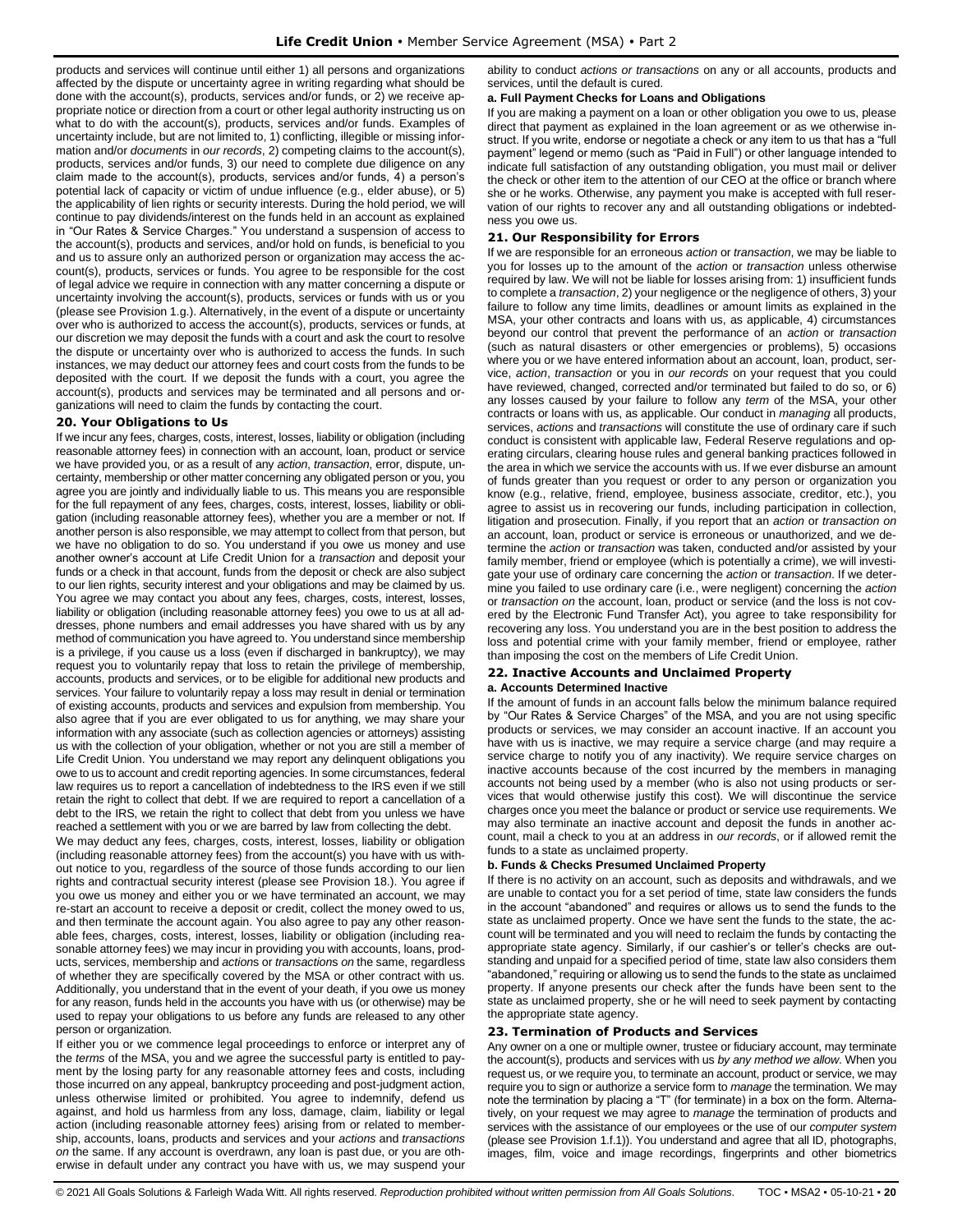obtained when you terminate any product or service are *managed* by us as explained in Provision 3.b.

You agree that you (and not us) are responsible for any *actions* or *transactions on* an account, loan, product or service until the account, loan, product or service is terminated. You also agree that if we pay any check or transfer on an account you have with us after the account is terminated, you will reimburse us for the amount of the check or transfer, including any service charges and costs. If you ask us to change an existing account, product or service, you agree we may require you to terminate and start a new account, product, service and number *as we allow*. To cover our employee's time and costs, we may require a service charge for multiple terminations and new accounts, products or services (a.k.a. multiple *actions*) in a calendar year.

We may terminate accounts, products, services or your number with us at any time and, without notice for any reason allowed by law, including but not limited to, 1) the product or service has been discontinued, 2) a request to change a product or service, 3) we are unable to contact you, 4) failure to provide required documentation, information or ID, 5) failure to meet a minimum balance for thirty (30) days, 6) exceeding a limit or an amount set by us, 7) inactive or abandoned products or services, 8) failure to use products or services to justify membership, 9) any lost or stolen check, card or access device, 10) a breach of or unauthorized access to a product or service, 11) overuse of *actions* on our products or services, 12) business or compliance purposes, 13) to stop or prevent a loss, 14) potential lack of capacity or victim of undue influence, 15) failure to comply with any *term* of a contract, 16) funds held or offset per a security interest or lien, 17) account and/or funds held for a dispute or uncertainty, 18) unpaid check(s) or EFT(s) for insufficient funds or stop payment orders, 19) deposited item(s) charged back for nonpayment or a claim, 20) a garnishment, levy or similar legal claim or notice, 21) default on any obligation, 22) chronic dissatisfaction with us, 23) disparaging our reputation, 24) limited to a savings account and voting by mail, 25) ineligibility for membership, 26) membership terminated, 27) notification of death, 28) the owner for IRS reporting is removed or deceased, 29) causing us a loss, 30) not voluntarily repaying a loss, 31) anything unethical or unlawful concerning you or your or our business, 32) our belief that an *action* or *transaction* may be fraudulent, 33) any alteration, forgery or fraud concerning you or your or our business, 34) any falsification or misrepresentation concerning you or your or our business, 35) any alleged crime concerning you or your or our business, 36) abuse of or threats to anyone associated with us, or 37) any other reason to *manage* the business of Life Credit Union.

If we terminate an account, we may deposit the funds into another account you maintain with us, or mail you a check for the balance in the account at an address in *our records*. If we cannot locate you and it is allowed by law, we may remit the funds to a state as unclaimed property. You understand whether the accounts, loans, products and services are terminated by you or us, once terminated all *actions* or *transactions* will be dishonored, not paid, refused, rejected or returned. You agree any termination does not release you or any person from any service charges, costs, losses, obligations or liabilities incurred on the account, loan, product or service under the MSA or other contract you have with us, as applicable. Finally, you agree if you owe us money and either you or we have terminated an account, we may re-start the account to collect or obtain money owed to us, and may then terminate the account.

### **a. Termination of Products and Services Online**

We may offer an internet service that allows you to *take action* to terminate a product or service with us online. For your convenience, and in order to remind you to go online to start the service, we may note your request for this internet service on a form or enter it in *our records*. This internet service may be governed by a contract you agree to online, the MSA, all other contracts, as applicable, and *our records*. Should you have any questions about this service, please contact us at your earliest convenience.

### <span id="page-20-0"></span>**24. Termination of Membership with the Credit Union**

Membership with us is a privilege granted to you by Life Credit Union under applicable law. However, you may terminate membership with us at any time by communicating to us your desire to no longer be a member of Life Credit Union. When you request us to terminate membership, we may require you to sign or authorize a service form to assist us in *managing* the termination. We may note the termination by placing a "T" (for terminate) in a box on the form. Alternatively, on your request we may agree to *manage* the termination of membership with the assistance of our employees or the use of our *computer system* (please see Provision 1.f.1)).

In the interest of the members and to protect Life Credit Union, we may terminate (expel) any member for cause, which includes: 1) ineligibility for membership, 2) we are unable to contact you, 3) failure to provide required documentation, information or ID, 4) exceeding a limit or an amount set by us, 5) failure to meet a minimum balance for thirty (30) days, 6) inactive or abandoned products or services, 7) failure to use products or services to justify membership, 8) any lost or stolen check, card or access device, 9) a breach of or unauthorized access to a product or service, 10) overuse of *actions* on our products or services, 11) business or compliance purposes,12) to stop or prevent a loss, 13) potential lack of capacity or victim of undue influence,14) failure to comply with any *term* of a contract, 15) funds held or offset per a security interest or lien, 16) account and/or funds held for a dispute or uncertainty, 17) unpaid check(s) or EFT(s) for insufficient funds or stop payment orders, 18) deposited item(s) charged back for nonpayment or a claim, 19) a garnishment, levy or similar legal claim or notice, 20) default on any obligation, 21) chronic dissatisfaction with us, 22) disparaging our reputation, 23) notification of death, 24) the owner for IRS reporting is removed or deceased, 25) causing us a loss, 26) not voluntarily repaying a loss, 27) anything unethical or unlawful concerning you or your or our business, 28) our belief that an *action* or *transaction* may be fraudulent, 29) any alteration, forgery or fraud concerning you or your or our business, 30) any falsification or misrepresentation concerning you or your or our business, 31) any alleged crime concerning you or your or our business, 32) abuse of or threats to anyone associated with us, or 33) any other reason to *manage* the business of Life Credit Union. You understand that for the protection and safety of our employees, volunteers, members or any associate, if you are abusive or threaten the safety of any of our employees, volunteers, members or associates, we may immediately suspend your privileges to enter our premises and do business with us in-person and may begin the process to lawfully terminate all aspects of the membership relationship you have with us. Whether the privilege of membership is terminated by you or us, the termination does not release any person or you from any loans, service charges, costs, losses, liabilities or other obligations to us as explained in the MSA or other contracts, as applicable.

### <span id="page-20-1"></span>**25. Decedents' Accounts, Products and Services a. Disbursal of Funds to Representative or Claimant**

If you have a one owner account or multiple owner account and have not designated any beneficiaries/POD payees on the account, on your death the funds in the account may be claimed by the representative of your estate (or a claimant, such as a creditor or relative) as explained in Provisions 4.a. and 4.b. You agree that any representative or claimant of your estate is bound by the *terms* of the MSA. On an owner's death, we may require any representative of an owner's estate or other claimant to prove her or his authority with documentation as the representative of the estate or claimant of the funds before we will release the funds held in any account. Any representative of an owner's estate or claimant will also need to provide us with her or his ID, SSN, birthdate, physical address and other identifying information as we require (such as a second form of ID, thumbprint or fingerprint, etc.) for us to complete our due diligence before we can honor any claim for the funds in an account (or other product or service, such as a safe deposit box). We may require a representative of an owner's estate or claimant to indemnify, defend us against and hold us harmless before we will release the funds. We may continue to honor all *actions* and *transactions on* an account, product or service until we receive a certified copy of an owner's death certificate (or for multiple accounts, certified copies of all owners' death certificates), along with proof of the representative's or claimant's authority and identification as the representative or claimant of the estate. Every owner agrees to be responsible for legal advice we require in connection with any matter concerning a claim involving an owner's accounts, products, services or the owner (please see Provision 1.g.). Every owner also understands that if and when we honor a claim made on the funds in an owner's accounts, we may do so by issuing our check payable to the deceased owner's estate. Alternatively, if there is a dispute or uncertainty about who is entitled to the funds in an account (or that we otherwise hold), we may either hold the funds or deposit them with a court at our discretion (please see in Provision 19.b.). Finally, every owner understands and agrees that if an owner owes us money for any reason, the funds held in an owner's accounts or otherwise may be used to repay the owner's obligations to us before any funds are distributed to the representative of the estate or claimant.

### **b. Disbursal of Funds to Beneficiaries and POD Payees**

If you have a one owner account or multiple owner account and have designated any beneficiary/POD payee(s) on the account, on your death the beneficiary/POD payee(s) may claim the funds in the account as explained in Provisions 4.a. and 4.b. Before distributing funds from a deceased owner's account, we may require a certified copy of an owner's death certificate (or for multiple accounts, certified copies of all owners' death certificates). In addition, each beneficiary/POD payee may be required to provide us with her or his ID, SSN, birthdate, physical address and other identifying information or documentation as we require (such as a second form of ID, thumbprint or fingerprint, etc.).

Every owner and beneficiary/POD payee agree to be responsible for legal advice we require in connection with any matter concerning a claim involving an owner's accounts, products, services or a beneficiary/POD payee (please see Provision 1.g.). Each beneficiary/POD payee also understands that if we honor a claim made by a beneficiary/POD payee or beneficiary's/POD payee's estate representative on the funds in an owner's accounts, we may do so by issuing our check payable to the beneficiary/POD payee or the beneficiary's/POD payee's estate. Alternatively, if there is a dispute or uncertainty about who is entitled to the funds in an account (or that we otherwise hold), we may either hold the funds or deposit them with a court at our discretion (please see Provision 19.b.). Finally, every owner and beneficiary/POD payee understands and agrees that if an owner or beneficiary/POD payee owes us money for any reason, the funds held in any account or otherwise may be used to repay the obligation(s) to us before any funds are distributed to a beneficiary/POD payee or a beneficiary's/POD payee's estate.

### **c. Non-Authoritative Requests for Product Information**

You, as an owner, trustee or fiduciary, agree it is your responsibility to communicate information about the accounts, loans, products and services you have with us to any person(s) you believe should have that information during your lifetime (whether she or he is a representative of your estate, beneficiary/POD payee,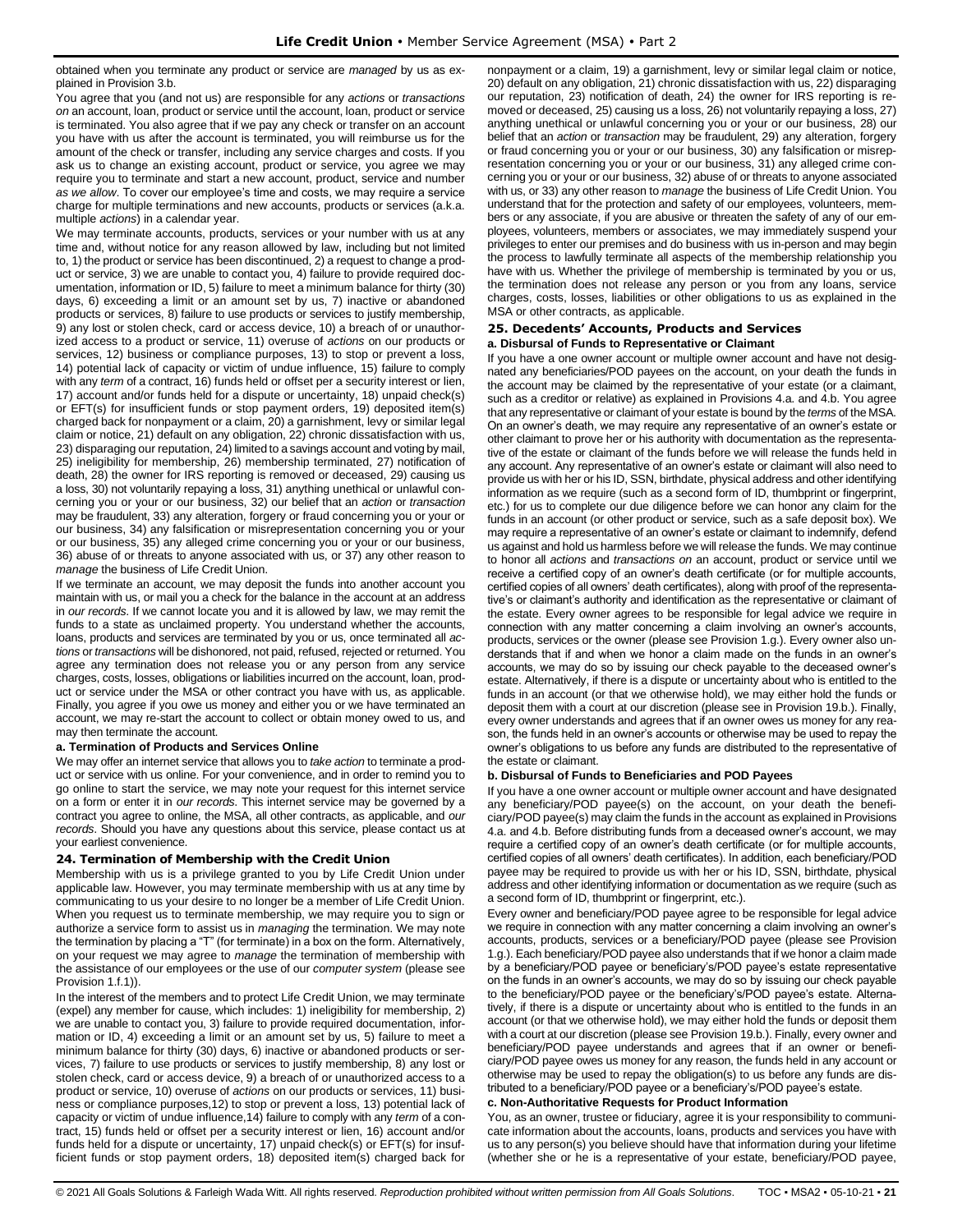family member, significant other, friend, trustee, fiduciary or any other person). You understand we will not be able to provide information or access to any product or service to a person until she or he has first established his or her legal authority to access the information, product or service with us.

### **d. Our Actions on Notification**

For your and our protection, on notice of your death you agree we may suspend any product or service; begin the process of terminating products, services, number(s) and membership; collect any outstanding obligations (if any); and prepare to disburse funds (if any) according to the MSA.

### <span id="page-21-0"></span>**26. The MSA & State and Federal Law**

Membership, accounts, products and services you have with us are primarily governed by Parts 1 and 2 of the MSA, *our records* and/or any other contract with us, as applicable. They are also governed by the applicable law of the state in which the branch or service center where you started the account in-person is located. If you started the account by mail, phone, or our internet services (as we offer), the accounts, products and services are governed by the laws of the State of Tennessee. Finally, federal law and regulations, Federal Reserve operating circulars, and clearing house rules also govern our accounts, products, and services to the extent applicable. If any *term* of the MSA conflicts with controlling law, that *term* will be nullified and stricken from the MSA to the extent that it is inconsistent with the law and the law will govern. If any *term* of the MSA is declared invalid, unenforceable, unconscionable or unlawful by a court, that *term* will not affect the validity of any other *terms* of the MSA, which will continue in full force and effect.

# **Our Electronic Funds Transfer Terms**

<span id="page-21-1"></span>"Our Electronic Funds Transfer Terms" explains your and our rights and responsibilities concerning electronic fund transfer (EFT) debits from and credits to the accounts you have with us. EFTs are electronically initiated transfers of money involving an account with us and multiple access options, including Virtual Branch, direct deposits, automated teller machines (ATMs), Visa Debit Card (Card), and audio response system services.

### <span id="page-21-2"></span>**1. EFT Services**

### **a. Automated Teller Machines**

You may use your Card and personal identification number (PIN) at Automated Teller Machines (ATMs) of Life Credit Union, Plus, CO-OP, Money Pass, and Visa, and such other machines or facilities as we may designate. At the present time, you may use your Card to:

- Withdraw cash from the checking or savings accounts with us.
- Transfer funds between the checking and savings accounts.
- Make balance inquiries on the checking and savings accounts.

### **b. Direct Deposit**

On the instruction of (i) your employer, (ii) the Treasury Department, or (iii) other financial institutions, we will accept direct deposits by EFT of your paycheck or of federal recurring payments, such as Social Security.

#### **c. Preauthorized Debits**

You may make direct withdrawals by EFT from the checking or regular savings account you have with us to a particular person or company, at least periodically, which you have arranged with that person or company, provided you have enough funds in the account with us to cover the payment.

### **d. Audio Response Services**

If we approve your application for telephone access to the accounts you have with us under the Audio Response Service, you may use a telephone to access the account with us and conduct EFTs by calling 615-230-5433 or toll free at 877-230-5433. You must use your PIN along with the account number you have with us to access the accounts. At the present time you may use the Audio Response Service to:

- Obtain balance information on the checking and savings accounts with us.
- Transfer funds between these same accounts.
- Obtain transaction information about the ten (10) most recent deposits/withdrawals to/from the checking accounts.
- Make loan payments from the savings or checking accounts.

### **e. Virtual Branch**

If we approve your application for Virtual Branch, you may use a personal computer to access the accounts. For this service, you will need a personal computer with internet access. The address for Virtual Branch is www.LifeCU.org. You may select a password. You must use your password along with the account number with us to access the accounts. You are responsible for the installation, maintenance, and operation of your computer and software. We will not be responsible for any errors or failures involving any telephone service, internet service provider, your software installation or your computer. At the present time, you may use the Virtual Branch service to:

- Transfer funds between the checking, savings, and loan accounts with us.
- Obtain account information related to the checking, savings, or loan accounts regarding current balance, history, interest, rates, payroll, and automatic deductions.
- Make loan payments from any checking or savings account to a loan account.
- Make payments to merchants (payees) using bill payment.

Transactions involving the accounts you have with us are addressed by the MSA, whereas transactions involving a loan are addressed by the applicable loan agreement(s).

### **f. Bill Pay**

You may use the Bill Pay service (accessed through Virtual Branch or Mobile Banking) to make payments to third parties. Use of the Bill Pay service requires enrollment in Virtual Branch and agreement to the Bill Pay service terms and conditions. You may use the Bill Pay service to:

- Make loan payments from any checking or savings account to a loan account with us.
- Make payments from any checking or savings account to another financial institution.
- Pay bills from any checking or savings account with us.

Please note that if payment to a payee is made by check, the check may be processed and debited from your account before the scheduled payment date.

### **g. Mobile Banking**

Mobile Banking is a personal financial information management service that allows you to access account information, make payments to merchants who have previously consented to accept payments through our Virtual Branch service and make such other transactions as described in the Virtual Branch Service Agreement using compatible and supported mobile phones and wireless devices ("Wireless Device"). You agree and understand that the Mobile Banking service may not be accessible or may have limited utility over some mobile telephone networks, such as while roaming. The services that you may access through Mobile Banking are the same account and service transactions available through Virtual Branch. When you register for Mobile Banking, the designated accounts and bill payment payees linked to the account through Virtual Branch will be accessible through Mobile Banking.

For all mobile check deposits, you must endorse the original paper check with your signature and write: "FOR LIFE CREDIT UNION MOBILE DEPOSIT ONLY" in the endorsement area. If you fail to provide this endorsement, we may refuse the deposit and return it to you. You agree to indemnify Life Credit Union from any liability or loss to Life Credit Union arising from the payment of the original paper check without such required endorsement.

### **h. Visa Debit Card**

You may use your Visa Debit Card to purchase goods and services any place Visa is honored by participating merchants and merchants accepting the Card and PIN at point of sale (POS) terminals. Funds to cover your Card purchases will be deducted from the checking account. If the balance in the account is not sufficient to pay the transaction amount, we may treat the transaction as an overdraft request pursuant to any overdraft protection plan, or we may terminate all services under the MSA.

Some merchants may permit you to initiate debit and bill payment transactions with your card using either the Visa network or another network shown on your card. We will honor your debit transactions processed by any of these networks. Depending on our authorization protocols and network availability, transactions processed over other networks may or may not require you to use your PIN to validate a transaction. Generally, you enter your card number or swipe your card and provide or enter a PIN. You may instead be asked to sign a receipt or payment authorization. Provisions applicable only to Visa transactions (such as Visa's zero liability protections) will not apply to non-Visa debit transactions and the liability rules for other EFTs in the section titled "Member Liability" will apply.

### **i. Electronic Check Transaction**

You may authorize a merchant or other payee to make a one-time electronic payment from the checking account using information from your check to pay for purchases, pay bills or pay other obligations ("Electronic Check Transactions"). You agree that your authorization for an electronic check transaction occurs when you initiate such a transaction after receiving any required notice regarding the merchant's right to process the transaction or payment, including any written sign provided by the merchant at the time of your transaction. All terms governing electronic funds transfer services will apply to Electronic Check Transactions, except the \$50 and \$500 limits of liability for unauthorized transactions in Section 4 (Member Liability) of this disclosure. You remain responsible for notifying us of any unauthorized electronic check transaction shown on your statement.

#### <span id="page-21-3"></span>**2. Service Limitations**

#### **a. Automated Teller Machines**

**1) Withdrawals.** Cash withdrawals from ATMs can be made as often as you like. You may withdraw up to \$1000 (if there are sufficient funds in the account) per business day. For purposes of determining whether you have reached the daily limit, a day ends at 5:00 p.m. Friday, Saturday, Sunday, and holidays are considered as one business day for the purposes of this limit.

### **b. Audio Response Service**

The accounts with us can be accessed under Audio Response Service via a touchtone telephone only. Not all push button phones are touchtone. Converters may be purchased for pulse and rotary dial phones. Audio Response Service will be available for your convenience seven (7) days a week. This service may be interrupted for a short time each day for data processing. If you call during this time, you will hear a message directing you to call back. There are no limits to the number of inquiries, transfers or withdrawal requests you may make in any one day. No transfer or withdrawal may exceed the funds available in an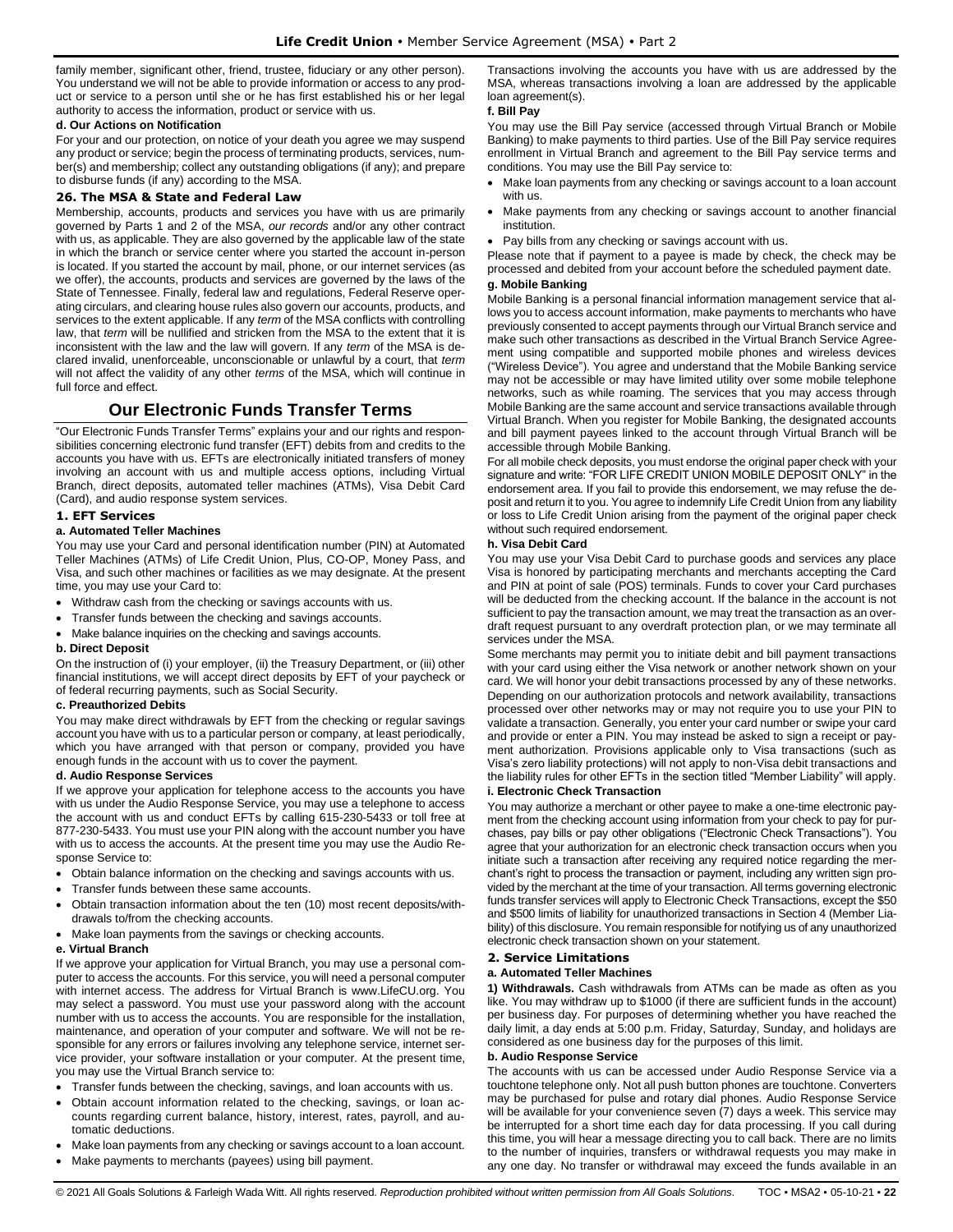account with us. We reserve the right to refuse any transaction which would draw upon insufficient funds, exceed a credit limit, lower an account below a required balance or otherwise require us to increase our required reserve on the account.

### **c. Online Banking**

**1) Transfers.** You may make funds transfers to the accounts with us, or other accounts you authorize, as often as you like. You may transfer or withdraw up to the available balance in the account or available credit line at the time of the transfer, except as limited under other agreements. We reserve the right to refuse any transaction that would draw upon insufficient or unavailable funds, lower an account below a required balance or otherwise require us to increase our required reserve on the account.

**2) Account Information.** Account balance and transaction history information may be limited to recent account information. The availability of funds for transfer or withdrawal may be limited, due to the processing time for ATM transactions. See "Funds Availability of Deposits."

**3) Email and Stop Payment Requests.** We may not immediately receive email communications that you send and we will not act based on email requests until we actually receive your message and have a reasonable opportunity to act. Any stop payment request you transmit electronically is deemed to be a verbal request and will expire in fourteen (14) days unless confirmed in writing as addressed in the MSA. Contact us immediately regarding an unauthorized transaction or stop payment request.

### **d. Mobile Banking**

You are fully responsible for understanding how to use Mobile Banking before you actually do so, and you must use Mobile Banking in accordance with any use or operational instructions posted on our web site. You are also responsible for your use of your Wireless Device and the Mobile Banking Service software provided to you. If you authorize the use of biometric login (for example, fingerprint or retinal scan) for Mobile Banking, the service may be accessed using any biometric login recognized by your wireless device, even if it is not your own. If you have permitted another person to use their own biometrics to authorize activity on your wireless device, their biometrics will also gain access to Mobile Banking if you have authorized biometric login. We will not be liable to you for any losses caused by your failure to properly use Mobile Banking, the Software or your Wireless Device. You may experience technical or other difficulties related to Mobile Banking that may result in loss of data, personalization settings or other Mobile Banking interruptions. We assume no responsibility for the timeliness, deletion, misdelivery or failure to store any user data, communications or personalization settings in connection with your use of Mobile Banking. We assume no responsibility for the operation, security, or functionality of any Wireless Device or mobile network that you utilize to access Mobile Banking. Financial information shown on Mobile Banking reflects the most recent account information available through Mobile Banking, and may not be current. You agree that we are not liable for delays in updating account information accessed through Mobile Banking. We are not responsible for any actions you take based on information accessed through the Mobile Banking app that is not current. If you need the most current account information, you agree to contact us directly.

### **e. Visa Debit Card**

There is no limit on the number of Visa Debit Card purchase transactions you may make during a statement period. Visa purchases are limited to the balance available in an account. In addition, you may not make more than \$2,500 in purchase transactions in one day. We reserve the right to refuse any transaction that would draw upon insufficient funds or require us to increase our required reserve on the account. We may set other limits on the amount of any transaction, and you will be notified of those limits. You are solely responsible for any disputes you may have with merchandise or services received using the Visa Debit Card. We are not responsible for any damages, liability or settlement resolution as a result of the misrepresentation of quality, price, or warranty of goods or services by a merchant.

The use of a Card and Account with us are subject to the following conditions:

**1) Ownership of Cards.** Any Card or other device that we supply to you is our property and must be immediately returned to us, or to any person whom we authorize to act as our agent, or to any person who is authorized to honor the Card, according to instructions. The Card may be repossessed at any time at our sole discretion without demand or notice. You cannot transfer the Card or Account to another person.

**2) Honoring the Card.** Neither we nor merchants authorized to honor the Card will be responsible for the failure or refusal to honor the Card or any other device we supply to you. If a merchant agrees to give you a refund or adjustment, you agree to accept a credit to the account with us in lieu of a cash refund. You may not use the Card for any illegal or unlawful transaction. We may refuse to authorize any transaction that we believe may be illegal or unlawful.

**3) Visa Account Updater Service.** The account you have with us is automatically enrolled in the Visa Account Updater Service (VAU). The service is provided as a benefit in order to facilitate uninterrupted processing of recurring charges you have authorized. Under the VAU service, if you have authorized a participating merchant to bill your Card for recurring payments, your new Card number and expiration date will automatically be sent to that merchant if we change your Card number (i.e. when replacing a lost or stolen Card). Card numbers are only supplied to merchants who participate in the VAU service. Because not all merchants participate in the VAU service, you should still notify each merchant when your Card number changes in order to permit recurring payments to continue to be charged to the account. You may opt out of the VAU service at any time by calling us at 615-230-5433 or toll free at 877-230-5433 or visiting us online at www.LifeCU.org.

**4) Currency Conversion; International Transaction Fee.** Purchases and withdrawals made in foreign countries will be billed to you in U.S. dollars. The currency conversion rate for international transactions, as established by Visa International, Inc., is a rate selected by Visa from the range of rates available in wholesale currency markets for the applicable central processing date, which may vary from the rate Visa itself receives, or the government-mandated rate in effect for the applicable central processing date. In addition, you will be charged an International Transaction Fee as set forth in "Our Rates & Service Charges" for any card transaction at a location in a foreign country or with a merchant located in a foreign country even if you initiate the transaction from within the United States.

### <span id="page-22-0"></span>**3. Security of Personal Identification Number**

The Personal Identification Number (PIN) is established for your security purposes. The PIN is confidential and should not be disclosed to third parties or recorded. You are responsible for safekeeping your PIN. You agree not to disclose or otherwise make your PIN available to anyone not authorized to sign on the accounts with us. If you authorize anyone to have or use your PIN, that authority will continue until you specifically revoke such authority by notifying us. You understand that person may use Virtual Branch, online services or debit card to review all of your account information and make account transactions. Therefore, we are entitled to act on transaction instructions received using your PIN and you agree that the use of your PIN will have the same effect as your signature in authorizing transactions. If you authorize anyone to use your PIN in any manner, that authority will be considered unlimited in amount and manner until you specifically revoke such authority by notifying us and changing your PIN immediately. You are responsible for any transactions made by such persons until you notify us that transactions and access by that person are no longer authorized and your PIN is changed. If you fail to maintain or change the security of these PINs and we suffer a loss, we may terminate your electronic fund transfer and account services immediately.

### <span id="page-22-1"></span>**4. Member Liability**

You are responsible for all transfers you authorize using your EFT services as explained in this disclosure, which is part of the MSA. If you permit other persons to use an EFT service, Card or PIN, you are responsible for any transactions they authorize or conduct on any of the accounts you have with us. However, tell us at once if you believe anyone has used the account, Card or PIN and accessed the accounts with us without your authority, or if you believe an electronic fund transfer has been made without your permission using information from your check. Telephoning is the best way of keeping your possible losses down. For Visa Debit Card purchase transactions, if you notify us of your lost or stolen card, you will not be liable for any losses, provided you were not negligent or fraudulent in handling the Card and you provide us with a written statement regarding your unauthorized Card claim, otherwise the following liability limits will apply. For all other EFT transactions except Electronic Check Transactions, if you tell us within two (2) business days, you can lose no more than \$50 if someone accessed the account with us without your permission. If you do not tell us within two (2) business days after you learn of the unauthorized use of the account or EFT service, and we can prove that we could have stopped someone from accessing the account without your permission if you had told us, you could lose as much as \$500. In no event will you be liable for more than \$50 for unauthorized withdrawals from a line of credit account.

Also, if your statement shows EFTs that you did not make, tell us at once. If you do not tell us within sixty (60) days after the statement was mailed or accessible to you, you may not get back any money lost after the sixty (60) days if we can prove that we could have stopped someone from making the transfers if you had told us in time. If a good reason (such as a hospital stay) kept you from telling us, we will extend the time periods. If you believe that someone has used the Card or PIN without your permission or you have lost your Card, call: 615-230- 5433 or toll free at 877-230-5433, or write to us at: 2010 Church Street, Suite 204, Nashville, TN 37203.

#### <span id="page-22-2"></span>**5. Business Days**

Our business days are Monday through Friday. Holidays are not included.

### <span id="page-22-3"></span>**6. Charges for EFT Services**

There are certain charges for EFT services, as described in "Our Rates & Service Charges." We reserve the right to impose service charges at a future date after we give you notice of such changes as required by law. If you request a transfer or check withdrawal from your personal line of credit account, such transactions may be subject to charges under the terms and conditions of your loan agreement. If you use an ATM that is not operated by us, you may be charged an ATM surcharge by the ATM operator or an ATM network utilized for such a transaction. The ATM surcharge will be debited from the account with us if you elect to complete the transaction.

#### <span id="page-22-4"></span>**7. Right to Receive Documentation**

### **a. Periodic Statements**

All EFT transactions will be recorded on your periodic statement. You will receive a statement at least once every quarter. If you have an EFT transaction, you will receive a statement monthly.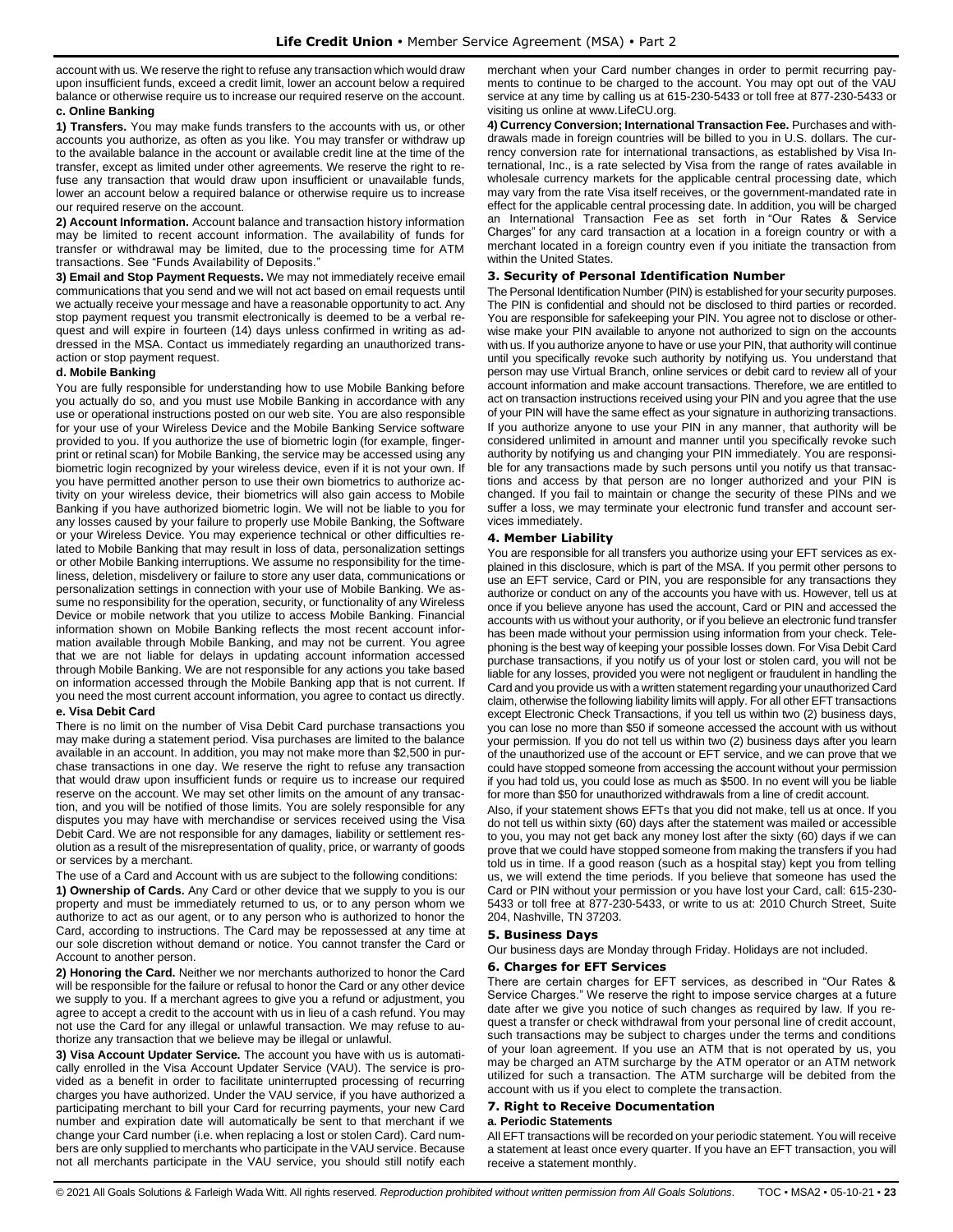### **b. Preauthorized Credits**

If you have a direct deposit made to the account at least once every sixty (60) days from the same source and you do not receive a receipt (such as a pay stub), you can use our Audio Response Service or Virtual Branch or you can call us at 615-230-5433 or toll free at 877-230-5433 to find out whether or not the deposit has been made.

### **c. Terminal Receipt**

You may get a receipt at the time you make any transaction of more than \$15 using an ATM, POS terminal or Visa Debit Card.

### <span id="page-23-0"></span>**8. Account Information Disclosure**

We will maintain the confidentiality and privacy of your information in accordance with our Privacy Notice. We will disclose information to third parties about the account or the transfers you make in the following circumstances:

- As necessary to complete transfers.
- To verify the existence of sufficient funds to cover specific transactions upon the request of a third party, such as a credit bureau or merchant.
- To comply with government agency or court orders.
- If you give us your written permission.

#### <span id="page-23-1"></span>**9. Our Liability for Failure to Make Transactions**

If we do not complete a transfer to or from an account with us on time or in the correct amount according to the MSA, we will be liable for your actual transaction loss or damage. Our sole responsibility for an error in a transfer will be to correct the error. You agree that neither we nor the service providers are responsible for any loss, property damage, or bodily injury, whether caused by the equipment, software, Credit Union, or by internet browser providers such as Microsoft (Microsoft Internet Explorer), Apple (Safari), Mozilla (Firefox), Google (Chrome) or by Internet access providers or by online service providers or by an agent or subcontractor for any of the foregoing. Nor will we or the service providers be responsible for any direct, indirect, special, or consequential economic or other damages arising in any way out of the installation, download, use, or maintenance of the equipment, software, online access services, or Internet browser or access software. In this regard, although we have taken measures to provide security for communications from you to us via the Virtual Branch service and may have referred to such communication as "secured," we cannot and do not provide any warranty or guarantee of such security. In states that do not allow the exclusion or limitation of such damages, our liability is limited to the extent permitted by applicable law. We will not be liable for the following:

- If, through no fault of ours, you do not have adequate funds in an account to complete a transaction, the account is terminated or the transaction amount would exceed your credit limit on your line of credit.
- If you used the wrong identification code or you have not properly followed any applicable computer, Internet or Credit Union instructions for making transfers.
- If your computer fails or malfunctions or if our Virtual Branch system was not properly working and such a problem should have been apparent when you attempted such a transaction.
- If the ATM where you are making the transfer does not operate properly, does not have enough cash or you use a Card improperly.
- If circumstances beyond our control (such as fire, flood, telecommunication outages, postal strikes, equipment, or power failure) prevent the transaction.
- If the account with us is frozen because of a delinquent loan or is subject to a legal process or other claim.
- If the error was caused by a system beyond our control such as your Internet Service Provider, any computer virus, or problems related to software not provided by us.
- If you have not given us complete, correct, and current instructions so we can make a transfer.
- If the error was caused by any applicable ATM or payment system network. The ATM machine may retain a Card in certain instances, in which event you may contact us about its replacement.
- We may establish other exceptions in addition to those listed above.

### <span id="page-23-2"></span>**10. Termination of EFT Services**

You agree that we may terminate your use of any EFT services if you, or any authorized user of an account or PIN, breach any term of the MSA, or if we have reason to believe that there has been an unauthorized use of a Card, account or identification code.

You or any other party to the account can terminate your use of any EFT services by notifying us in writing. Termination of service will be effective the first business day following receipt of your written notice. However, termination of EFT services will not affect the rights and responsibilities of the parties under the MSA for transactions initiated before termination.

### <span id="page-23-3"></span>**11. Preauthorized Electronic Fund Transfers**

#### **a. Stop Payment Rights**

If you have arranged in advance to allow a third party to make regular EFTs from the account(s) with us for money you owe them, you may stop payment of these preauthorized transfers from the account. You must notify us verbally or in writing at any time up to three (3) business days before the scheduled date of a preauthorized transfer. We may require written confirmation of the stop payment order

to be made within fourteen (14) days of any verbal notification. If we do not receive the written confirmation, the verbal stop payment order will cease to be binding fourteen (14) days after it has been made.

### **b. Notice of Varying Amounts**

If regular payments may vary in amount, the person you are going to pay is required to tell you ten (10) days before each payment when it will be made and how much it will be. You may choose instead to get this notice only when the payment would differ by more than a certain amount from the previous payment or when the account would fall outside certain limits that you set.

### **c. Liability for Failures on Preauthorized Transfers**

If you order us to stop one of these payments three (3) business days or more before the transfer is scheduled, and we do not do so, we will be liable for your losses or damages.

### <span id="page-23-4"></span>**12. Notices**

We reserve the right to change the terms of our EFT services. We will mail or make accessible a notice to you at least twenty-one (21) days before the effective date of any change, as required by law. Use of any EFT service is subject to existing regulations governing the account with us and any future changes to those regulations.

### <span id="page-23-5"></span>**13. Statement Errors**

In case of errors or questions about EFTs, telephone us at 615-230-5433 or toll free at 877-230-5433 and send us a written notice. We must hear from you no later than sixty (60) days after we sent the first statement on which the problem appears. In your notice:

• Tell us your name and account number.

- Describe the transfer you are unsure about, and explain as clearly as you can why you believe it is an error or why you need more information.
- Tell us the dollar amount of the suspected error.

If you tell us verbally, we may require that you send us your complaint or question in writing within ten (10) business days. We will tell you the results of our investigation within ten (10) business days after we hear from you and will correct any error promptly. For errors related to transactions occurring within thirty (30) days after the first deposit to the account (new accounts), we will tell you the results of our investigation within twenty (20) business days. If we need more time, however, we may take up to forty-five (45) days to investigate your complaint or question (ninety (90) days for POS (point of sale) transaction errors, new account transaction errors, or errors involving transactions initiated outside the United States). If we decide to do this, we will recredit the account within ten (10) business days (five (5) business days for Visa Debit Card transactions) for the amount you think is in error, so that you will have the use of the money during the time it takes us to complete our investigation. If we ask you to put your complaint or question in writing and we do not receive it within ten (10) business days, we may not recredit the account.

If we decide after our investigation that an error did not occur, we will deliver or mail to you an explanation of our findings within three (3) business days after the conclusion of our investigation. If you request, we will provide you copies of documents (to the extent possible without violating other members' rights to privacy) used in our conclusion that the error did not occur.

#### <span id="page-23-6"></span>**14. ATM Safety Notice**

The following information is a list of safety precautions regarding the use of Automated Teller Machine (ATM) and night deposit facilities.

- Be aware of your surroundings, particularly at night.
- Consider having someone accompany you when the ATM or night deposit facility is used after dark.
- If another person is uncomfortably close to you at the time of your transaction, ask the person to step back before you complete your transaction.
- Refrain from displaying your cash at the ATM or night deposit facility. As soon as your transaction is complete, place your money in your purse or wallet. Count the cash later in the safety of your car or home.
- If you notice anything suspicious at the ATM or night deposit facility, consider using another ATM or night deposit facility or coming back later. If you are in the middle of a transaction and you notice something suspicious, cancel the transaction, take your card or deposit envelope, and leave.
- If you are followed after making a transaction, go to the nearest public area where people are located.
- Do not write your Personal Identification Number or code on your card.
- <span id="page-23-7"></span>• Report all crimes to law enforcement officials immediately.

## **Funds Availability of Deposits**

"Funds Availability of Deposits" explains our policy for the availability of deposits to the checking accounts you have with us. Deposits to other accounts with us may be subject to longer holds on funds at our sole discretion. Deposits made through Mobile Banking will be subject to holds in our discretion and are not subject to this policy.

#### <span id="page-23-8"></span>**1. General Policy**

Our policy is to make funds from your deposits available to you on the first business day after we receive your deposit. Funds from cash or electronic deposits may be available immediately. Once they are available, you can withdraw the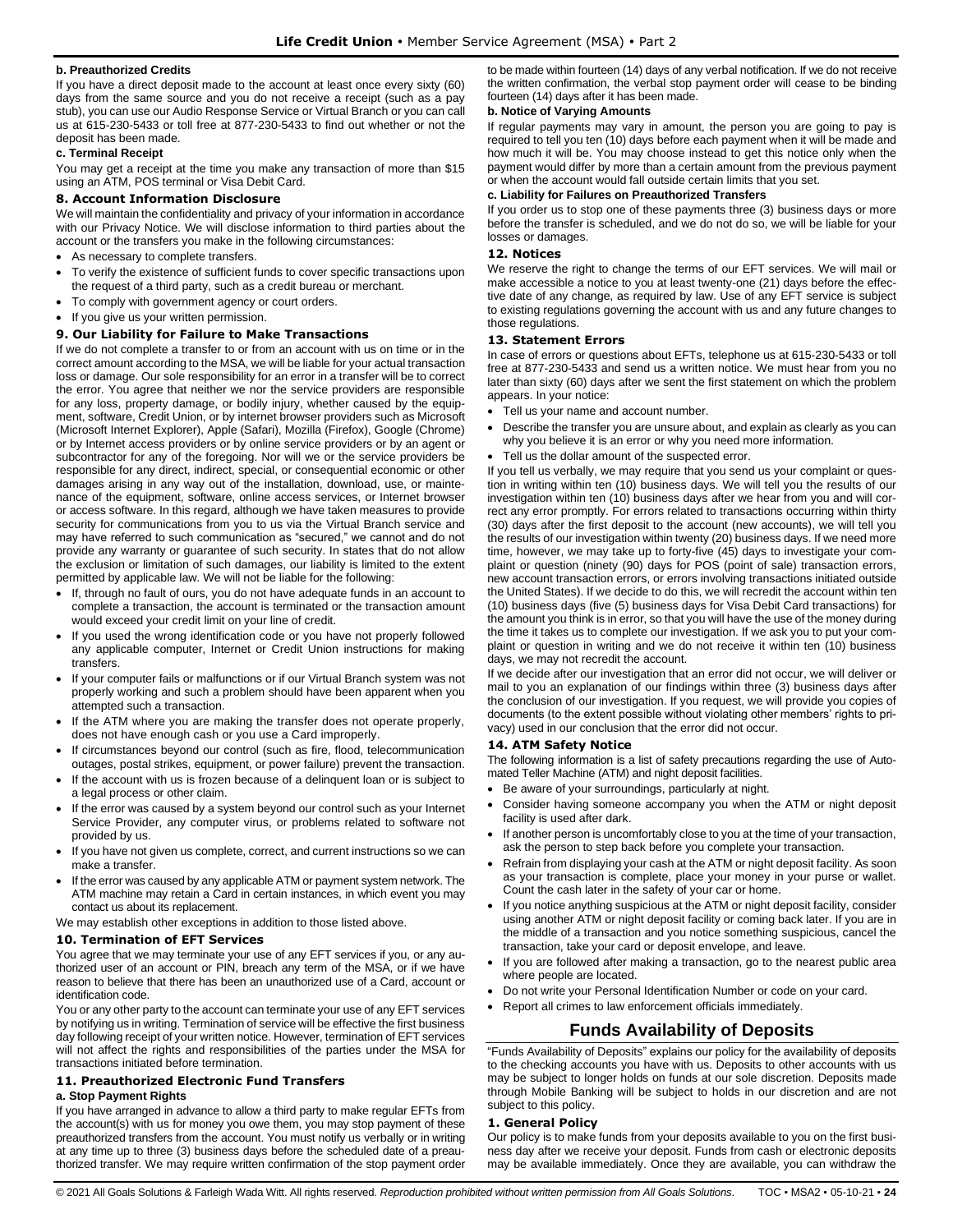funds in cash and we will use the funds to pay your checks and electronic fund transfers (EFTs) on the account you have with us. For determining the availability of the funds from your deposits, every day is a business day, except Saturdays, Sundays, and federal holidays. If you make a deposit before we close on a business day we are open, we consider that to be the day of your deposit. However, if you make a deposit after we close or on a day we are not open, we will consider that deposit made on the next business day we are open.

### <span id="page-24-0"></span>**2. Reservation of Right to Hold**

In some cases, we will not make all of the funds that you deposit by check available to you on the business day after we receive your deposit. Depending on the type of check you deposit, funds may not be available until the second (2nd) business day after the day of your deposit. However, the first \$225 of your deposit will be available on the first (1st) business day. If we are not going to make all of the funds from your deposit available on the first (1st) business day, we will notify you at the time you make your deposit. We will also tell you when the funds will be available. If your deposit is not made directly to one of our employees, or if we decide to take this action after you have left the premises, we will mail you the notice by the day after we receive your deposit. If you need the funds from a deposit right away, you should ask us when the funds will be available.

### <span id="page-24-1"></span>**3. Holds on Other Funds**

If we cash a check for you that is drawn on another financial institution, or if we provide cash back on a check you deposit, we may withhold the availability of a corresponding amount of funds that are already in the account you have with us. (We do this because the check can be returned by the institution on which it is drawn.) The funds withheld in an account will be available at the time funds from the check cashed would have been available. If we take a check for deposit that is drawn on another financial institution, we may make funds from the deposit available for withdrawal immediately but delay your availability to withdraw a corresponding amount of funds that you have on deposit in another account with us. The funds in the other account would then not be available for withdrawal until the time periods described in this disclosure for the type of check you deposited.

### <span id="page-24-2"></span>**4. Longer Delays May Apply**

We may delay your ability to withdraw funds from a check deposited into an account with us for an additional number of days under certain circumstances. Federal law provides exceptions to the federal funds availability schedules when:

- We believe a check you deposit will not be paid.
- You deposit checks totaling more than \$5,525 on any one day.
- You deposit a check that has been returned unpaid.
- You have overdrawn an account with us repeatedly in the last six (6) months.
- There is an emergency, such as failure of communications or computer equipment.

<span id="page-24-3"></span>We will notify you if we delay your ability to withdraw funds for any of these reasons, and we will tell you when the funds will be available. They will generally be available no later than the seventh (7th) business day after the day of your deposit.

### **5. Special Rules for New Accounts**

The following rules may apply during the first thirty (30) days after you start a new account with us:

- **a.** Funds from electronic direct deposits will be available on the day we receive the deposit.
- **b.** Funds from deposits of wire transfers, and the first \$5,525 of a day's total deposits of cashier's, certified, teller's, traveler's, and federal, state, and local government checks will be available on the first (1st) business day after the day of the deposit if the deposit meets certain criteria (for example, the check must be payable to you). The excess over \$5,525 may not be available until the ninth (9th) business day after the day of your deposit.
- **c.** Funds from all other check deposits may not be available until the eleventh (11th) business day after the day of your deposit.

### <span id="page-24-4"></span>**6. Foreign Checks**

Checks drawn on financial institutions located outside the United States are not subject to these policies. Such checks must be specifically identified and processed. Generally, availability of funds from foreign check deposits will be delayed until we have collected the funds from the institutions on which they are drawn.

### <span id="page-24-5"></span>**Important Information for Starting a New Account**

To help the government fight the funding of terrorism and money laundering activities, the U.S.A. Patriot Act requires all financial institutions to obtain, verify, and record information that identifies each person who starts an account. What this means for you: when you start an account, we will ask for your name, physical address, date of birth, taxpayer identification number, and other information that will allow us to identify you. We may also ask to see your driver's license or other identifying documents. We will let you know what additional information is required.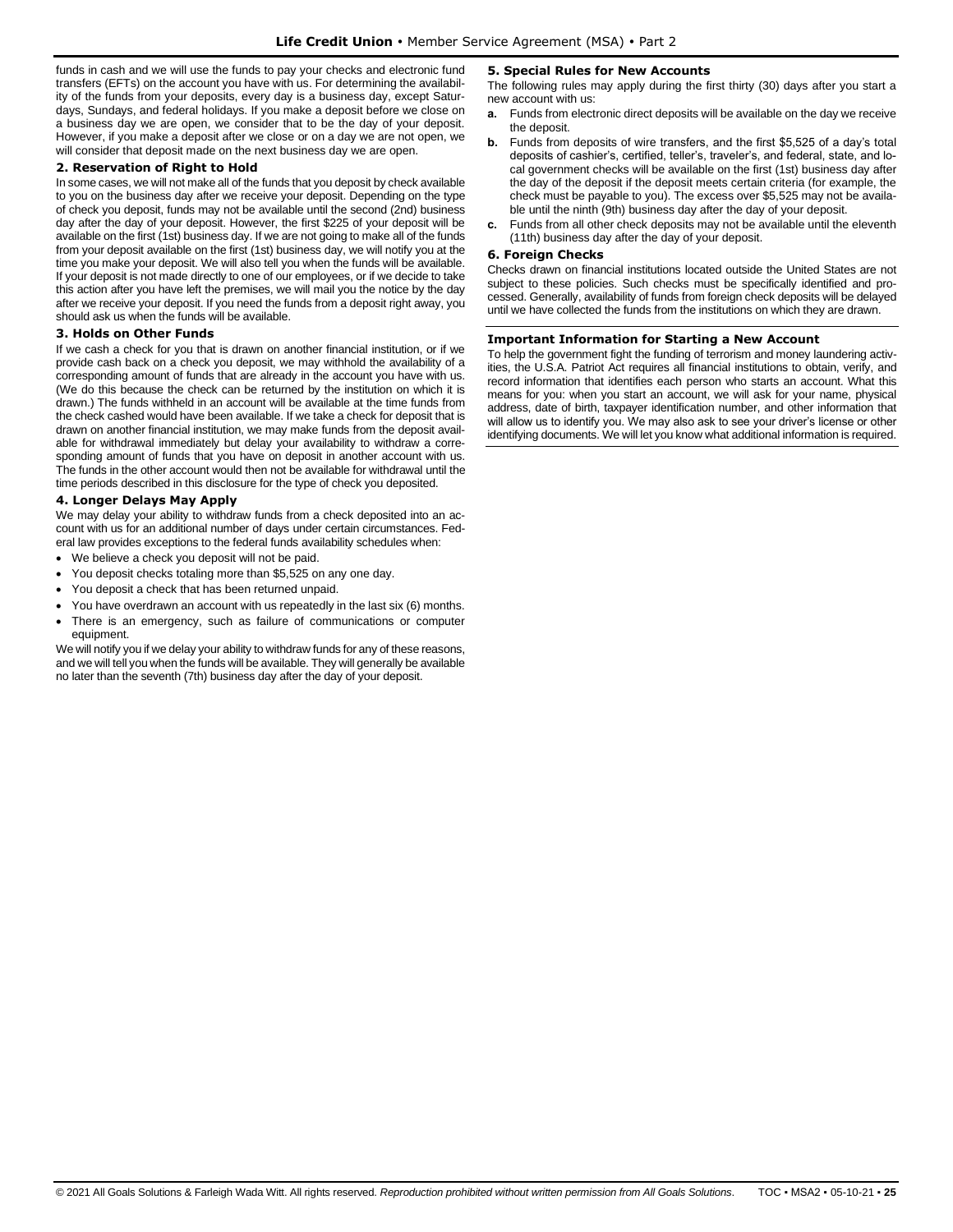<span id="page-25-0"></span>

| <b>Our Privacy Notice</b> | Revised May 2021                                                                                                                                                                                                                                                                                                          |
|---------------------------|---------------------------------------------------------------------------------------------------------------------------------------------------------------------------------------------------------------------------------------------------------------------------------------------------------------------------|
| <b>FACTS</b>              | WHAT DOES LIFE CREDIT UNION DO<br><b>WITH YOUR PERSONAL INFORMATION?</b>                                                                                                                                                                                                                                                  |
| Why?                      | Financial companies choose how they share your personal information. Federal law gives<br>consumers the right to limit some but not all sharing. Federal law also requires us to tell you<br>how we collect, share, and protect your personal information. Please read this notice carefully<br>to understand what we do. |
| What?                     | The types of personal information we collect and share depend on the accounts, products or<br>services you have with us. This information can include:<br>• Name, address, Social Security Number, and income<br>• Account balances and payment history<br>• Credit history and credit scores                             |
| How?                      | All financial companies need to share members' personal information to run their everyday<br>business. In the section below, we list the reasons financial companies can share their<br>members' personal information; the reasons Life Credit Union chooses to share; and whether<br>you can limit this sharing.         |

| <b>Does Life Credit</b><br>Union share? | Can you limit<br>this sharing? |
|-----------------------------------------|--------------------------------|
| Yes                                     | No.                            |
| Yes                                     | No.                            |
| Yes                                     | Yes                            |
| No.                                     | We do not share                |
| N <sub>o</sub>                          | We do not share                |
| No                                      | We do not share                |
| N <sub>o</sub>                          | We do not share                |
|                                         |                                |

- 
- **To limit our sharing**  $\cdot$  Call 615-230-5433 or toll-free at 1-877-230-5433, visit the credit union or mail in the form below.

**Please Note:** If you are a *new* member, we can begin sharing your information thirty (30) days from the date we sent you this notice. When you are *no longer* our member, we continue to share your information as described in this notice. However, you can contact us at any time to limit our sharing.

**If you have questions, call us at 615-230-5433 or toll-free at 1-877-230-5433 or visit us online at LifeCU.org.**

| <b>Mail-In Form</b>                                                                                          |                                                                                                 |                                                                                |  |
|--------------------------------------------------------------------------------------------------------------|-------------------------------------------------------------------------------------------------|--------------------------------------------------------------------------------|--|
| If you are on a<br>multiple owner<br>account, your<br>choice(s) will apply<br>to everyone on the<br>account. | Do not share my personal information with other financial institutions to jointly market to me. |                                                                                |  |
|                                                                                                              | Name                                                                                            | Account No.                                                                    |  |
|                                                                                                              | Address                                                                                         |                                                                                |  |
|                                                                                                              | City, State, ZIP                                                                                |                                                                                |  |
|                                                                                                              |                                                                                                 | Mail to: Life Credit Union, 2010 Church Street, Suite 204, Nashville, TN 37203 |  |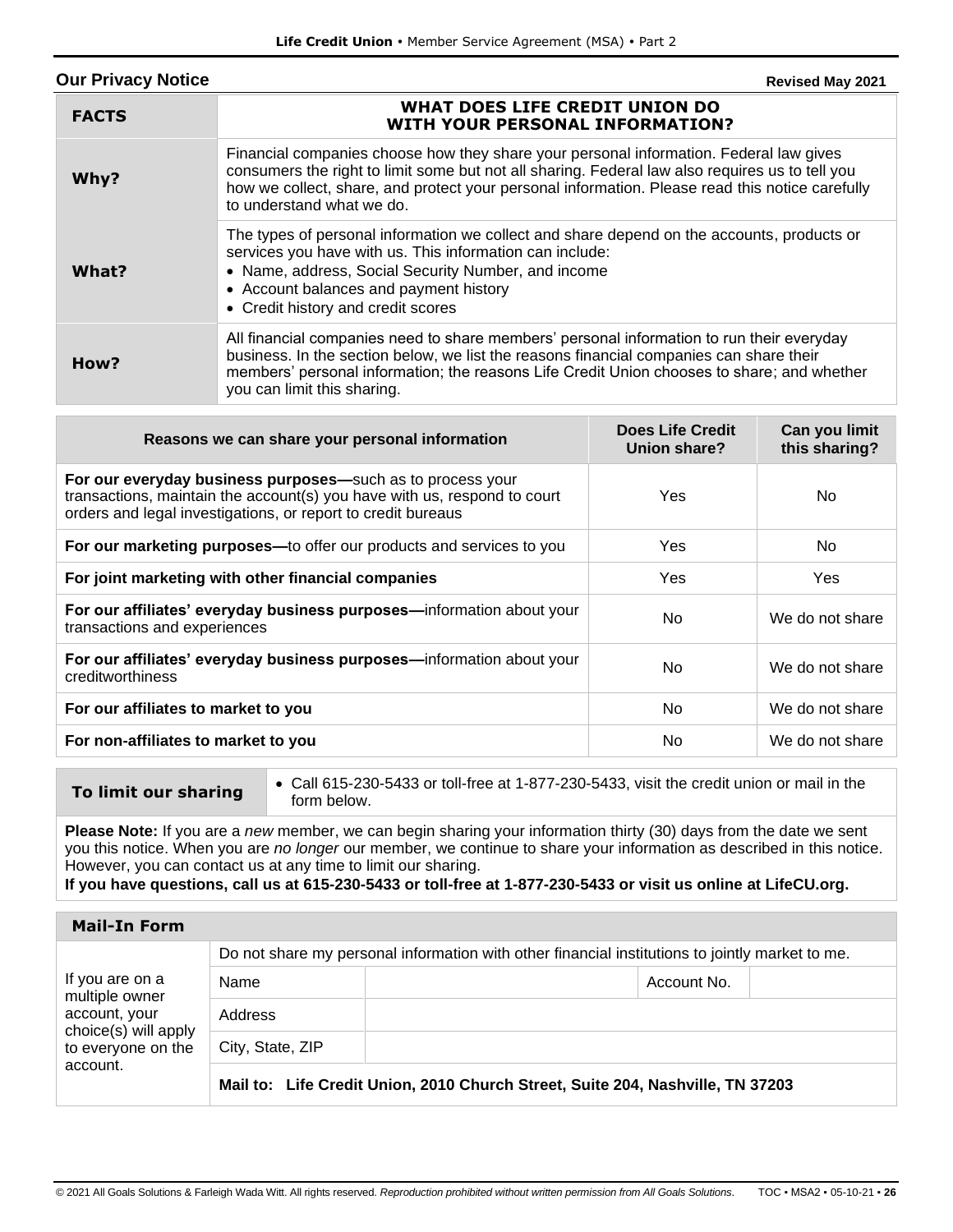Our Privacy Notice continued

| Who We Are                    |                    |
|-------------------------------|--------------------|
| Who is providing this notice? | Life Credit Union. |

| <b>What We Do</b>                                                                        |                                                                                                                                                                                                                                                                                                                                                                                                        |  |
|------------------------------------------------------------------------------------------|--------------------------------------------------------------------------------------------------------------------------------------------------------------------------------------------------------------------------------------------------------------------------------------------------------------------------------------------------------------------------------------------------------|--|
| How does Life Credit Union<br>protect my personal<br>information?                        | To protect your personal information from unauthorized access and use, we use<br>security measures that comply with federal law. These measures include computer<br>safeguards, secured files and buildings, procedural safeguards and safe record<br>storage. We will continue to review and modify our security controls in the future to<br>deal with changes in products, services and technology. |  |
| How does Life Credit Union<br>collect my personal<br>information?                        | We collect your personal information, for example, when you<br>• start an account<br>• apply for a loan<br>• use your credit or debit card<br>• pay your bills<br>• make deposits to or withdrawals from the accounts you have with us<br>We also collect your personal information from others, including credit bureaus or<br>other companies.                                                       |  |
| Why can't I limit all sharing?                                                           | Federal law only gives you the right to limit:<br>• sharing for affiliates' everyday business purposes—information about your<br>creditworthiness<br>• affiliates from using your information to market to you<br>• sharing for non-affiliates to market to you<br>State laws and individual companies may give you additional rights to limit sharing.                                                |  |
| What happens when I limit<br>sharing for an account I hold<br>jointly with someone else? | Your choices will apply to everyone on the account you have with us.                                                                                                                                                                                                                                                                                                                                   |  |

| <b>Definitions</b>    |                                                                                                                                                                                                                                                        |
|-----------------------|--------------------------------------------------------------------------------------------------------------------------------------------------------------------------------------------------------------------------------------------------------|
| <b>Affiliates</b>     | Companies related by common ownership or control.<br>They can be financial and nonfinancial companies.<br>• Life Credit Union has no affiliates.                                                                                                       |
| <b>Non-affiliates</b> | Companies not related by common ownership or control.<br>They can be financial and nonfinancial companies.<br>• Life Credit Union does not share with non-affiliates so that they can<br>market to you.                                                |
| Joint marketing       | A formal agreement between non-affiliated financial companies that together market<br>financial products or services to you. Our marketing partners include:<br>• Investment companies<br>• Insurance companies<br>• Other financial service providers |